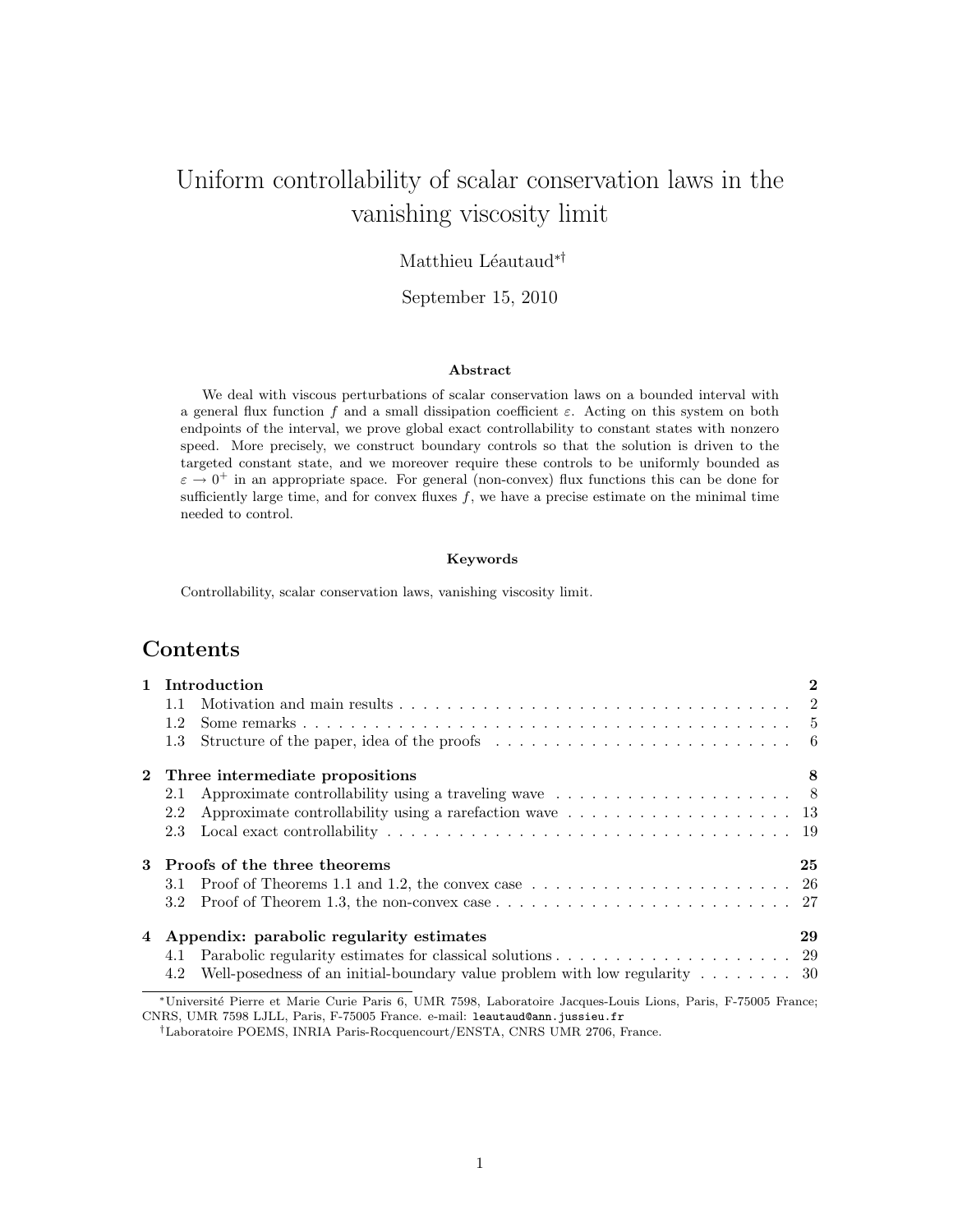## 1 Introduction

## 1.1 Motivation and main results

We are concerned with the controllability of the following nonlinear parabolic equation

$$
u_t + [f(u)]_x - \varepsilon u_{xx} = 0 \quad \text{in } (0, T) \times (0, L), \tag{1}
$$

where T is a positive time, L a positive length, and  $\varepsilon$  a positive viscosity coefficient. On both endpoints of the interval, we act on the system through the boundary conditions

$$
u|_{x=0} = g_0(t) \quad \text{in } (0,T), \qquad u|_{x=L} = g_L(t) \quad \text{in } (0,T). \tag{2}
$$

The problem of exact controllability is the following: given an initial datum

$$
u|_{t=0} = u_0 \quad \text{in } (0, L), \tag{3}
$$

a time  $T > 0$  and a prescribed state  $u_T$ , is it possible to find control functions  $g_0 = g_0^{\varepsilon}$  and  $g_L = g_L^{\varepsilon}$ so that the associated solution u of the system (1), (2), (3) is steered to  $u<sub>T</sub>$  in time T? The aim of this paper is to prove such a controllability result uniformly with respect to the viscosity coefficient  $\varepsilon$  in a sufficiently small range. That is to say, is it possible to find such control functions  $g_0 = g_0^{\varepsilon}$ ,  $g_L = g_L^{\varepsilon}$  which norms in a suitable Banach space remain bounded as  $\varepsilon \to 0^+$ ? More precisely, we shall only consider the uniform controllability to constant targets  $u_T = M \in \mathbb{R}$ . The relevance of this assumption is discussed in Remark 1.5.

Uniform controllability problems for singular perturbations of partial differential equations have already been considered in several works, beginning with [22, Chapter 3]. In the context of transport/heat equation (i.e.  $f(u) = Vu$  for some constant  $V \in \mathbb{R}$ ) in vanishing viscosity limit, this study was initiated by Coron and Guerrero in [9], where the authors make a conjecture on the minimal time needed to achieve uniform controllability. Then, the estimates on this minimal time are improved in [14] with a complex analytic method. The result of [9] was also generalized in several space dimensions and for non-constant transport speed in [19]. Such uniform control properties in singular limits are also addressed for vanishing dispersion in [16] and for vanishing dispersion and viscosity in [17]. All these articles deal with singular perturbations of linear transport equations.

Concerning nonlinear control problems in vanishing viscosity, the only result up to our knowledge has been stated by Glass and Guerrero [15] for the Burgers equation, i.e., in the case  $f(u) = \frac{u^2}{2}$  $\frac{\iota^2}{2}$ . Theorems 1.1, 1.2 and 1.3 generalize this for general flux functions.

Our first result is concerned with convex flux functions f.

**Theorem 1.1.** Assume that the flux function satisfies  $f \in W^{2,\infty}_{loc}(\mathbb{R})$ ,  $f'' \geq 0$  a.e., and

$$
\liminf_{A \to +\infty} A^{-\gamma} f''(A) > 0 \quad ; \quad \limsup_{A \to +\infty} e^{-A^{2\gamma + 1 - \delta}} f''(A) < +\infty \text{ for some } \gamma > -\frac{1}{2}, \delta > 0 \tag{A+
$$

$$
\text{(resp. } \liminf_{A \to -\infty} |A|^{-\gamma} f''(A) > 0 \quad ; \quad \limsup_{A \to -\infty} e^{-|A|^{2\gamma+1-\delta}} f''(A) < +\infty \text{ for some } \gamma > -\frac{1}{2}, \delta > 0\text{)}.\tag{A--}
$$

Then, there exist  $\alpha_0 \geq 1$  and a constant  $C = C(\alpha_0) > 0$  such that for all M satisfying  $f'(M) > 0$ (resp.  $f'(M) < 0$ ), there exists  $\varepsilon_0 > 0$  such that for any  $u_0 \in L^{\infty}(0, L)$ , any time  $T > \alpha_0 \frac{L}{|f'(M)|}$  and any  $\varepsilon \in (0, \varepsilon_0)$ , there exist two control functions  $g_0^{\varepsilon}$  and  $g_L^{\varepsilon}$  satisfying

$$
\|g_0^{\varepsilon}\|_{L^{\infty}(0,T)} + \|g_L^{\varepsilon}\|_{L^{\infty}(0,T)} \leq C \left( \|u_0\|_{L^{\infty}(0,L)} + |M| \right),
$$

such that the solution of (1), (2) and (3) associated to  $g_0^{\varepsilon}$  and  $g_L^{\varepsilon}$  satisfies  $u|_{t=T} = M$  on  $(0,L)$ .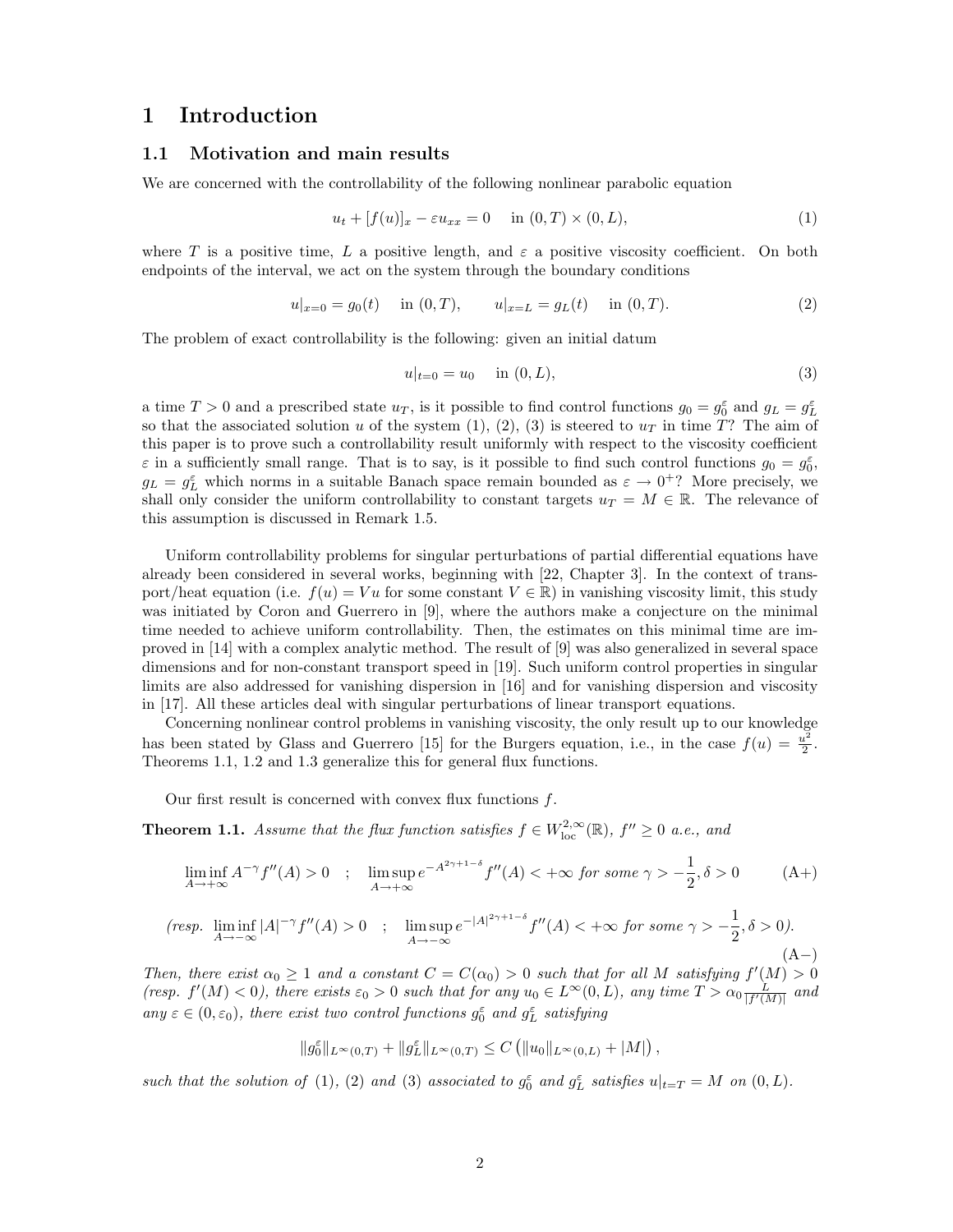This theorem is the direct generalization of [15, Theorem 1.1]. Note that we shall see that one can take  $\alpha_0 = 6$ , or, as found numerically  $\alpha_0 = 5.3$ . Even in the case of a Burgers equation, this improves the minimal control time found in [15] (which is  $\alpha_0 = 9$ , or, as found numerically  $\alpha_0 = 6.3$ ). Having a minimal controllability time is natural here since the inviscid system (for  $\varepsilon = 0$ ) has a finite propagation speed (see also Remark 1.4 below).

In this theorem, the second part of Assumptions  $(A+)$  and  $(A-)$  is due to a technical argument, and does not seem to be necessary (see also Remarks 2.3 and 2.12 below). Under more natural (and weaker) assumptions, we prove the following (weaker) result for convex flux functions.

**Theorem 1.2.** Assume that the flux function satisfies  $f \in W^{2,\infty}_{loc}(\mathbb{R})$ ,  $f'' \geq 0$  a.e. and  $f'(u) \to +\infty$ as  $u \to +\infty$  (resp.  $f'(u) \to -\infty$  as  $u \to -\infty$ ). Then, there exists  $\alpha_0 \geq 1$  and a constant  $C =$  $C(\alpha_0) > 0$  such that for all  $R_0 > 0$  and all M satisfying  $f'(M) > 0$  (resp.  $f'(M) < 0$ ), there exists  $\varepsilon_0 > 0$  such that for any  $u_0 \in L^{\infty}(0, L)$  with  $||u_0||_{L^{\infty}(0, L)} \le R_0$ , any time  $T > \alpha_0 \frac{L}{|f'(M)|}$  and any  $\varepsilon \in (0, \varepsilon_0)$ , there exist two control functions  $g_0^{\varepsilon}$  and  $g_L^{\varepsilon}$  satisfying

$$
||g_0^{\varepsilon}||_{L^{\infty}(0,T)} + ||g_L^{\varepsilon}||_{L^{\infty}(0,T)} \leq C (R_0 + |M|),
$$

such that the solution of (1), (2) and (3) associated to  $g_0^{\varepsilon}$  and  $g_L^{\varepsilon}$  satisfies  $u|_{t=T} = M$  on  $(0,L)$ .

The only difference with the result of Theorem 1.1 is that here,  $\varepsilon_0$  also depends on the norm of the initial datum  $u_0$ . The question whether the result of Theorem 1.1 still holds only with the assumptions of Theorem 1.2 remains open. In particular, Theorem 1.1 does not apply for flux functions satisfying  $f(u) \sim_{u \to +\infty} u^{\rho}$  with  $1 < \rho \leq \frac{3}{2}$ , whereas Theorem 1.2 does.

We also prove a result for non-convex flux functions, that is, for general non linear transport equations. In this setting however, we do not estimate the time needed to control, and our result is less precise. Before stating it, let us define  $\sigma(A, B)$  the shock speed between two constant states A and B, given by the Rankine-Hugoniot condition, i.e., the slope of the chord of f between A and B,

$$
\sigma(A, B) = \frac{f(B) - f(A)}{B - A} \text{ if } A \neq B, \quad \text{and} \quad \sigma(A, A) = f'(A). \tag{4}
$$

On the interval  $(P, N) \subset \mathbb{R}$ , the strict Oleinik admissibility conditions for the flux function f read

$$
\sigma(P, N) < \sigma(A, N), \quad \text{for all } A \in (P, N), \tag{SOC+}
$$

meaning that, on the interval  $(P, N)$ , the graph of f is below the chord between P and N, or

$$
\sigma(P, N) > \sigma(A, N), \quad \text{for all } A \in (P, N), \tag{SOC-}
$$

meaning that, on the interval  $(P, N)$ , the graph of f is above the chord between P and N. Note that (SOC+) (resp. (SOC−)) is equivalent to having  $\sigma(A, P) < \sigma(P, N)$  (resp.  $\sigma(A, P) > \sigma(P, N)$ ) for all  $A \in (P, N)$ . Conditions (SOC+) or (SOC−) ensure the existence of an admissible shock wave between  $P$  and  $N$  (see [10, Section 8.6]).

We can now state the result concerning non-convex flux functions.

**Theorem 1.3.** Suppose that  $f \in C^2(\mathbb{R})$  and  $u_0 \in L^{\infty}(0, L)$  satisfy the two following conditions:

- (i)  $(f'')^{-1}(\{0\}) \cap K$  has a finite number of connected components for any compact interval  $K \subset \mathbb{R}$ ,
- (ii) There exists an open interval  $I \subset \mathbb{R}$  such that [ess inf  $u_0$ , ess sup  $u_0 \subset I$  and f satisfies (SOC+) or  $(SOC-)$  on I.

Then, for all M satisfying  $f'(M) \neq 0$ , there exist  $C_0 > 0$ ,  $T_0 > 0$  and  $\varepsilon_0 > 0$  (only depending on I and M) such that for any time  $T > T_0$  and any  $\varepsilon \in (0, \varepsilon_0)$ , there exist two control functions  $g_0^{\varepsilon}$  and  $g_L^{\varepsilon}$  satisfying

$$
||g_0^{\varepsilon}||_{L^{\infty}(0,T)} + ||g_L^{\varepsilon}||_{L^{\infty}(0,T)} \leq C_0,
$$

such that the solution of (1), (2) and (3) associated to  $g_0^{\varepsilon}$  and  $g_L^{\varepsilon}$  satisfies  $u|_{t=T} = M$  on  $(0,L)$ .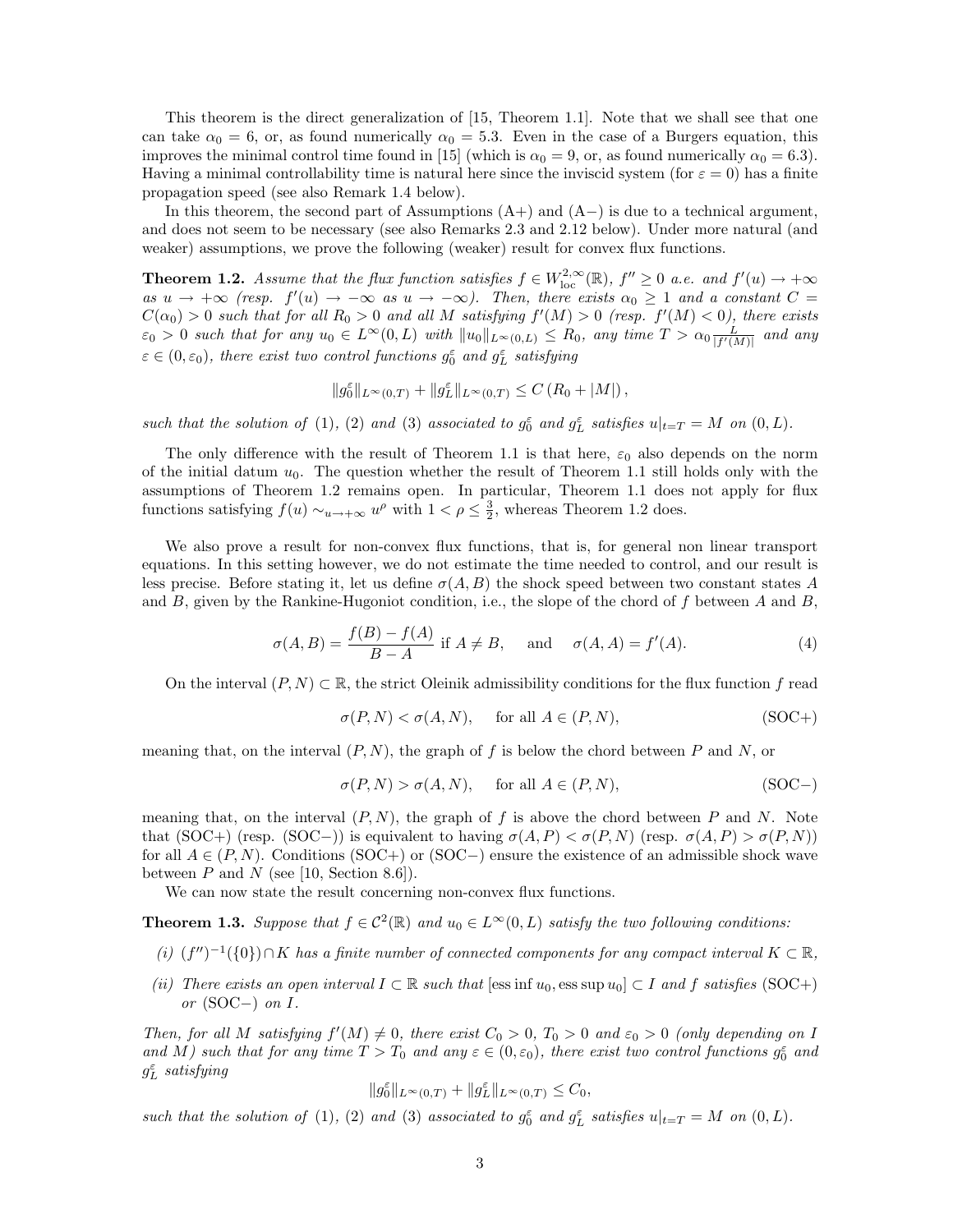Note that Condition  $(i)$  actually means that  $f''$  vanishes on a finite union of points and (closed) intervals on each bounded subset of R. This is generally satisfied except for some pathological examples (for instance  $f(u) = u^5 \cos(\frac{1}{u}) + u$  if  $u \neq 0$ ,  $f(0) = 0$  and the target is 0). More precisely, this condition is generically satisfied in  $\mathcal{C}^3(\mathbb{R})$ , since for any compact  $K \subset \mathbb{R}$ , the set

$$
A = \{ f \in C^{3}(K; \mathbb{R}), (f''(x), f'''(x)) \neq (0, 0) \text{ for all } x \in K \}
$$

is open and dense in  $C^3(K;\mathbb{R})$ . However, note that this genericity property does not hold in the space  $\mathcal{C}^2(\mathbb{R})$  (see [3]).

Condition  $(ii)$  concerning the initial datum means that there exists an admissible shock wave allowing to get rid of the initial condition, and is more restrictive. For instance, it is not satisfied if  $f(u) = \cos(u)$  and [ess inf  $u_0$ , ess sup  $u_0$ ] contains  $k\pi$  for some  $k \in \mathbb{Z}$ . Yet, it is satisfied in a large range of situations, including, for any  $u_0 \in L^{\infty}(0, L)$ , the case where f satisfies  $\lim_{u \to +\infty} f'(u) = \pm \infty$ .

Since we are interested in the properties of uniform controllability as  $\varepsilon \to 0^+$ , it seems natural to refer to the results that are known both for the viscous problem (for  $\varepsilon > 0$ , fixed) and for the inviscid problem ( $\varepsilon = 0$ ).

First, the controllability of the viscous equation (1) for fixed  $\varepsilon > 0$  has mainly been considered for the Burgers equation. Two different types of control results have been proved. The local exact controllability to trajectories for this equation has been established in [13]. In this work, the authors also prove that the local exact controllability does not hold as long as one controls in a sub-interval of  $(0, L)$ , which is equivalent to controlling at one endpoint. Concerning the global exact controllability for the viscous Burgers equation, it is proved in [18], that it does not hold even if the control is acting on both sides of the domain. However, in [7] the author proves a global controllability result from 0 to constant states. More precisely, he states that for  $u_0 = 0$  and for any  $T > 0$ , one can drive the solution of (1), (2), (3) to any constant M provided that  $|M|$  is sufficiently large with respect to T. This result is improved (as a Corollary of the uniform controllability result) in [15], allowing any  $u_0 \in L^{\infty}(0, L)$  and giving a precise condition on the target M and the minimal control time. Finally, adding a third control globally distributed on  $(0, L)$ , and independent on x, the author of [4] establishes the global controllability of the viscous Burgers equation for any  $T > 0$ . Note that this last result is proved by using both controllability properties of the nonviscous equation and a local result.

Second, concerning the inviscid problem

$$
u_t + [f(u)]_x = 0,\t\t(5)
$$

and in the context of entropy solutions, controllability questions have been addressed by Ancona and Marson for general strictly convex flux functions  $f$  in [1]. In this work the controllability problem is posed in the half real line with null initial condition and the set of attainable states is completely described. For the problem on a bounded interval and with a general initial datum, the controllability of the non-viscous Burgers equation  $(f(u)) = \frac{u^2}{2}$  $\frac{u^2}{2}$ ) was studied in [20], where some conditions are given on the final state in order to ensure this property.

We recall that for conservation laws such as  $(5)$ , classical solutions starting out from smooth initial data generally develop discontinuities in finite time. As a consequence, only weak solutions may exist for large times. In the context of weak solutions however, uniqueness is lost. To overcome the obstacle of nonuniqueness, restrictions need to be imposed to select the physically relevant weak solution. One criterium for such a selection is to require that the admissible solution satisfies an entropy condition, which reads as follows (see [10, Chapter 6] for instance): for any smooth convex function  $\eta : \mathbb{R} \to \mathbb{R}$  and associated entropy flux  $q(u) = \int^u \eta'(\omega) f'(\omega) d\omega$ , the following holds in the sense of measures:

$$
\eta(u)_t + q(u)_x \le 0.
$$

Another selection principle is to require that the admissible solution is the limit of a family of solutions of equations containing a diffusive term, such as the one considered here. One can prove (see [21] or [10, Chapter 6]) that both definitions coincide, so that entropy solutions are the ones which can be obtained by vanishing viscosity. One can summarize the situation by saying that the viscosity has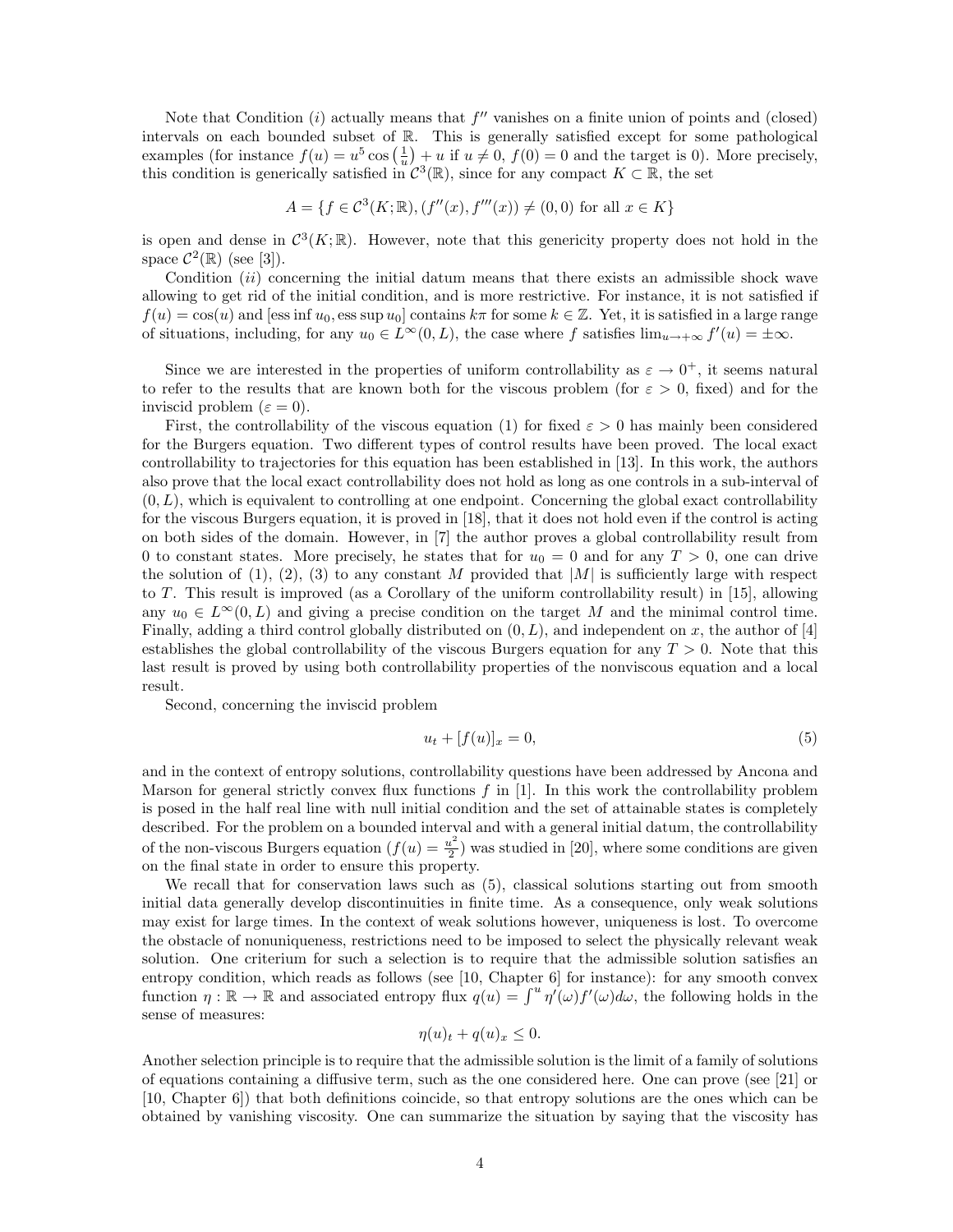disappeared from the equation, and is only effective for the selection of admissible discontinuities. The Cauchy problem, together with the convergence of vanishing viscosity approximations to the entropy solutions of a general scalar conservation law were studied in the seminal work of Kruzkov [21].

It is therefore very natural, when considering control problems for conservation laws, to study the cost of the viscosity, that is, to determine if known controllability properties for the hyperbolic equation are still valid for the model with small viscosity, and how the size of the control evolves as the viscosity approaches 0.

Another important motivation for studying singular limit in control problems is the seek of controllability properties for the perturbated system itself. This is well-illustrated by the papers [6], [8] and [5], where the authors invesigate the Navier-Stokes system with Navier slip boundary conditions. They use a global controllability result for the inviscid equation (in this case, the Euler equation) to deduce global approximate controllability of the the Navier-Stokes system. Note that in [6] and [5], global exact controllability is then deduced by a local controllability result obtained by a Carleman inequality. The strategy we use to prove Theorem 1.1 is very close to the one of these works. We here also provide a controllability result for Equation (1) for a fixed viscosity (see Proposition 1.7 below).

Acknowledgements. The author wishes to thank O. Glass and J. Le Rousseau for very fruitful discussions, helpful comments and encouragements, and S. Guerrero for discussions on transposition solutions. The author was partially supported by l'Agence Nationale de la Recherche under grant ANR-09-BLAN-0213-02.

## 1.2 Some remarks

Here, we make some remarks concerning the set of uniformly attainable states, and state two propositions concerning the inviscid system ( $\varepsilon = 0$ ) and the viscous system with  $\varepsilon = 1$ .

**Remark 1.4.** In general, entropy solutions of (5) cannot reach a state  $u_T$  (starting for instance from  $u_0 = 0$ , in a time less than  $\frac{L}{\inf |f'(u_T)|}$ . In particular, the states  $u_T$  satisfying  $f'(u_T) = 0$ cannot be reached unless one has  $u_0 = u_T$ . This can be proved by considering generalized backward characteristics (see [1]). Hence the minimal control time  $\alpha_0 \frac{L}{|f'(M)|}$  in Theorem 1.1 is not surprising. Note that even in the cases of linear transport equation at speed  $M \in \mathbb{R}$  or Burgers equation, the uniform controllability results [9], [14], [17], [19] and [15] consider a time of control of the form  $C\frac{L}{|M|}$ ,  $C > 1$ .

**Remark 1.5.** Here, we are looking for the set  $\mathcal{E}_T$  of states that are controllable uniformly in the asymptotics  $\varepsilon \to 0^+$  at time  $t = T$ . This implies in particular that  $\mathcal{E}_T$  is contained in the reachable set  $\mathcal{E}_T^0$  for the nonviscous equation (5) and in the reachable set  $\mathcal{E}_T^{\varepsilon}$  for the viscous equation (1), for any  $\varepsilon \in (0, \varepsilon_0)$ :  $\mathcal{E}_T \subset \bigcap_{0 \leq \varepsilon \leq \varepsilon_0} \mathcal{E}_T^{\varepsilon} \cap \mathcal{E}_T^0$ . In general, this intersection seems difficult to describe since the solutions of (1) are very regular whereas the solutions of (1) can have discontinuities. We thus restrict ourselves to equilibrium points of the system, that are the most interesting states to control. Let  $u_T(x)$  be a uniformly controllable stationary state as  $\varepsilon \to 0^+$ . It satisfies both

$$
f(u_T)_x = 0, \quad \text{and} \quad f(u_T)_x - \varepsilon u_{T,xx} = 0, \quad \text{on } (0, L),
$$

so that we have, for some constants  $c$  and  $d$ ,

$$
u_T(x) = cx + d
$$
, and  $f'(cx + d)c = 0$ , on  $(0, L)$ .

As a consequence, either  $c = 0$  and  $u_T$  is constant, or  $c \neq 0$ ,  $u_T(x) = cx+d$  and  $f'(u_T) = 0$  on  $(0, L)$ . Referring to Remark 1.4, we see that states satisfying  $f'(u_T) = 0$  are not attainable for the inviscid system (5), and necessarily  $u_T = d$  is a constant. Finally, the set of uniformly attainable stationary states for (1) is exactly the set of constant states with non-zero speed.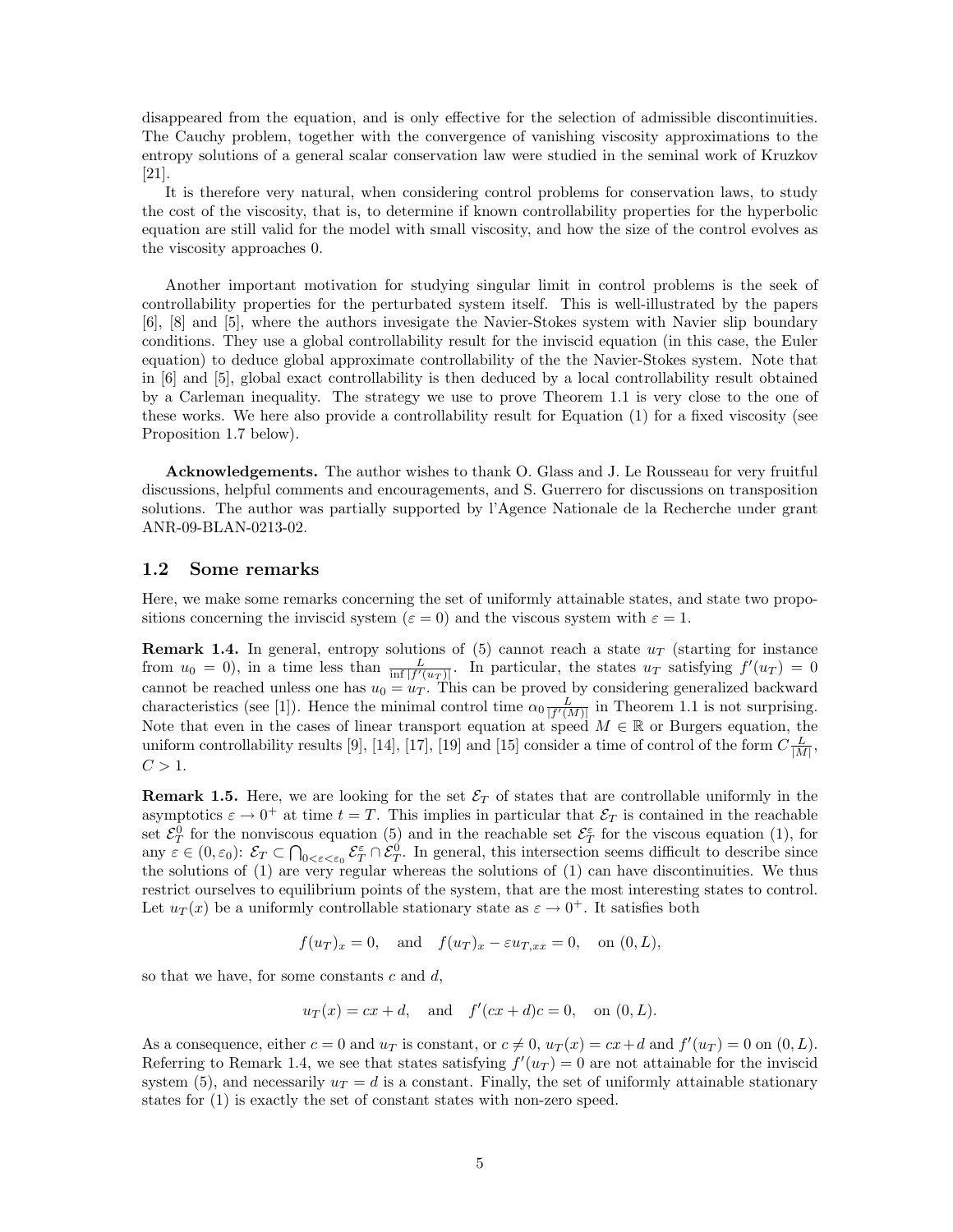In the vanishing viscosity limit  $\varepsilon \to 0^+$ , (the proof of) Theorem 1.3 gives a controllability result to constant states for entropy solutions of (5), which is new as well.

**Proposition 1.6.** Suppose that  $f \in C^2(\mathbb{R})$  and  $u_0 \in L^{\infty}(0,L)$  satisfy conditions (i) and (ii) of Theorem 1.3. Then, for all M satisfying  $f'(M) \neq 0$ , there exists  $T_0 > 0$  and an entropy solution  $u \in C^0(\mathbb{R}_+; L^1_{\text{loc}}(\mathbb{R}))$  of

 $u_t + [f(u)]_x = 0$  in  $\mathbb{R}_+ \times \mathbb{R}$ ,

such that

 $u|_{t=0} = u_0$  and  $u|_{t=T} = M$  on  $(0, L)$ ,

for any time  $T > T_0$ .

Even if this proposition can be viewed as a consequence of Theorem 1.3, it can also be proved directly constructing entropy solutions. Such a proof follows the construction of Section 3.2, using shock waves in place of traveling waves and rarefaction waves in place of viscous ones. This type of direct proof of Proposition 1.6 would already contain all the ideas and the difficulties of Theorem 1.3 since the vanishing viscosity problem is addressed separately in Section 2.

Note that this proposition can be seen as a boundary control result for conservation laws on the interval  $(0, L)$ . However, in this case, one has to take care of the sense we give to boundary conditions. Indeed, they must not be understood in the sense of Dirichlet, which is not the adapted notion for conservation laws, but rather in the sense of [2] or [1].

Note also that even in the case of a constant viscosity, the analogous of Theorem 1.3 is a new global controllability result to constant states in large time for semilinear heat equations. More precisely, we have

**Proposition 1.7.** Suppose that  $f \in C^2(\mathbb{R})$  and  $u_0 \in L^{\infty}(0,L)$  satisfy conditions (i) and (ii) of Theorem 1.3. Then, for all M satisfying  $f'(M) \neq 0$ , there exists  $T_0 > 0$  such that for any time  $T > T_0$ , there exist two control functions  $g_0, g_L \in L^{\infty}(0,T)$  such that the solution of

$$
\begin{cases}\n u_t - u_{xx} + [f(u)]_x = 0 & \text{in } (0, T) \times (0, L), \\
 u|_{x=0} = g_0(t) \text{ and } u|_{x=L} = g_L(t) & \text{in } (0, T), \\
 u|_{t=0} = u_0 & \text{in } (0, L),\n\end{cases}
$$

satisfies  $u|_{t=T} = M$  in  $(0, L)$ .

To prove this proposition, it suffices to follow the proof of Theorem 1.3 line by line and replace the argument " $\varepsilon$  small" by "T large". It works since all the constants we obtain in the approximate controllability arguments are of the form  $e^{-K\frac{T}{\varepsilon}}$  (see also Remark 2.7 below).

#### 1.3 Structure of the paper, idea of the proofs

The main idea for proving Theorems 1.1, 1.2 and 1.3 is to combine global approximate controllability results relying on the hyperbolic nature of the problem and local exact controllability relying on the parabolic perturbation term.

The proof of Theorems 1.1 and 1.2 follows the strategy of the article [15]. One of its main ingredients is the use of the return method of J.-M. Coron, which consists in finding a particular trajectory of the system which moves far away from the initial state to get back to the final state afterwards. This strategy to prove global controllability results is for instance very close to the one used in [6], [8] and [5] for the Navier Stokes equations and [4] for the Burgers equation. In the situation of Theorems 1.1 and 1.2, we steer the system to a large constant state N (such that  $f'(N)$ ) has the same sign as  $f'(M)$ , and then we get back to the constant target M. The first step (reaching  $N$ ) can be done as fast as needed, taking N sufficiently large.

The main difference between our proof of Theorems 1.1, 1.2 and the one in [15] is concerned with the global approximate controllability results (see Sections 2.1 and 2.2). The proofs given in [15] for the Burgers equation rely on the Hopf formula, which gives an explicit expression of the solution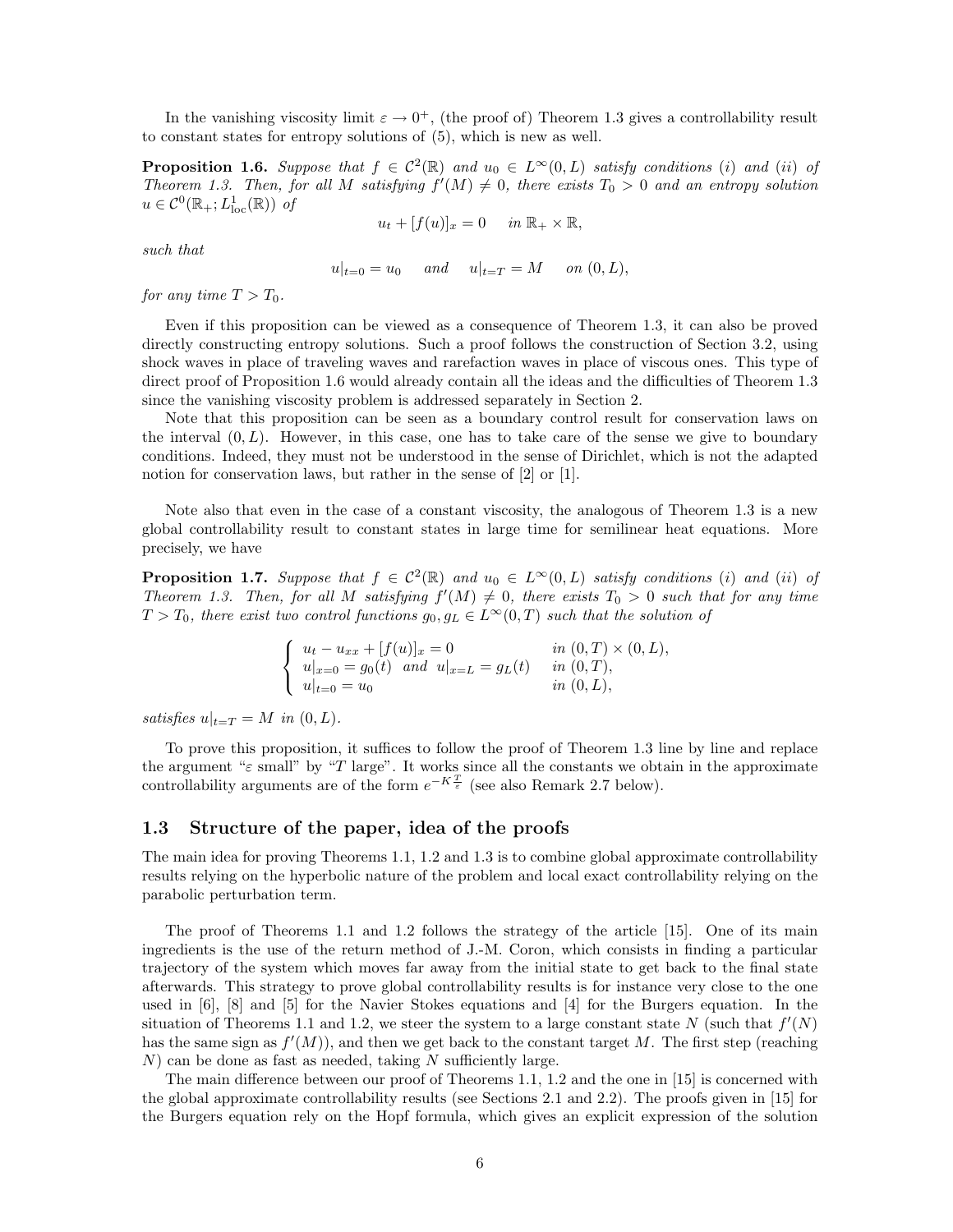of the viscous Burgers equation on the real line. Up to our knowledge, this formula does not exist for general flux functions, so we have to develop different arguments. We hence have to study the convergence rate of viscous shock waves (resp. viscous rarefaction waves) to non viscous ones as  $\varepsilon \to 0^+.$ 

Then, the proof of Theorem 1.3 relies on an iterative version of proof of Theorem 1.2. In a first step, we use Assumption  $(ii)$  to get rid of the initial condition thanks to a viscous shock wave (see a definition in the next paragraph). After that, under Assumption  $(i)$ , there is between the initial datum and the target a finite number of zones on which  $f'' \geq 0$  or  $f'' \leq 0$ . In each of these intervals we can develop the same type of arguments as in the proof of Theorem 1.2. We also have to study how to pass from one zone to another. Note that in this proof, the difficulty does not come from the uniformity with respect to  $\varepsilon$ . The problem here is to handle the non monotonicity of the speeds (i.e. the non-convex flux function), and is hence of hyperbolic nature. The inviscid framework (for  $\varepsilon = 0$ ) already contains the difficulties encountered here, and the proof still holds in this case (see Proposition 1.6 above)

The ouline of the paper is the following: In Section 2, we prove three intermediate propositions needed for the proof of Theorems 1.1, 1.2 and 1.3. Sections 2.1 and 2.2 are concerned with two different global approximate controllability results. Then, Section 2.3 deals with the local exact controllability argument, that will be used systematically after the approximate controllability results of both Sections 2.1 and 2.2. In Section 3, we finally combine these arguments and conclude the proofs of Theorems 1.1, 1.2 and 1.3. Note that the local exact controllability result is proved using a fixed point argument for which we need to have a small parameter ( $\varepsilon$  in the three theorems) or a large parameter (T in Proposition 1.7 or N in the first step of the proof of Theorem 1.1).

To conclude this section, let us introduce the traveling wave (or viscous shock wave) solutions of (1), and recall some of their basic properties (see [10, Section 8.6]). In the following, we shall make an intensive use of these solutions. Searching a solution  $\check{u}$  of (1) on whole R, under the form

$$
\check{u}(t,x) = U\left(\frac{x-st}{\varepsilon}\right), \quad (t,x) \in \mathbb{R}_+ \times \mathbb{R},
$$

that approximates as  $\varepsilon \to 0^+$  a shock wave between N and P, leads to considering the ordinary differential equation

$$
\dot{U} = f(U) - f(N) - s(U - N),\tag{6}
$$

$$
s = \sigma(P, N),\tag{7}
$$

$$
\lim_{\xi \to +\infty} U(\xi) = P, \text{ and } \lim_{\xi \to -\infty} U(\xi) = N,
$$
\n(8)

once having replaced  $\check{u}$  by U in (1) and integrated. Here  $\dot{U}$  denotes the derivative with respect to  $\xi$ ,  $U = U(\xi)$ ,  $\xi \in \mathbb{R}$  is the wave profile and s the speed of the wave. This speed is exactly the speed of the associated shock wave and is prescribed by the Rankine-Hugoniot condition (7). Under the assumptions (SOC+) and  $P \lt N$  (resp. (SOC-) and  $P > N$ ), System (6)-(8) admits a solution (see [10, Section 8.6]), that moreover has the following properties:

- U is decreasing (resp. increasing) from N to P, since the Rankine-Hugoniot condition (7) together with the fact that  $P < U(\xi) < N$  (resp.  $N < U(\xi) < P$ ) for all  $\xi \in \mathbb{R}$  implies that the vector field in the right hand-side of (6) is always negative (resp. positive);
- $\lim_{\xi \to \pm \infty} \dot{U}(\xi) = 0$ , as a consequence of (6)-(8);
- for any  $\xi_0 \in \mathbb{R}$ ,  $U_{\xi_0} = U(\cdot \xi_0)$  is still a solution of (6)-(8) since (6) is autonomous;
- $U \in W^{3,\infty}(\mathbb{R})$  for  $f \in W^{2,\infty}_{loc}(\mathbb{R})$  by a bootstrap argument in (6).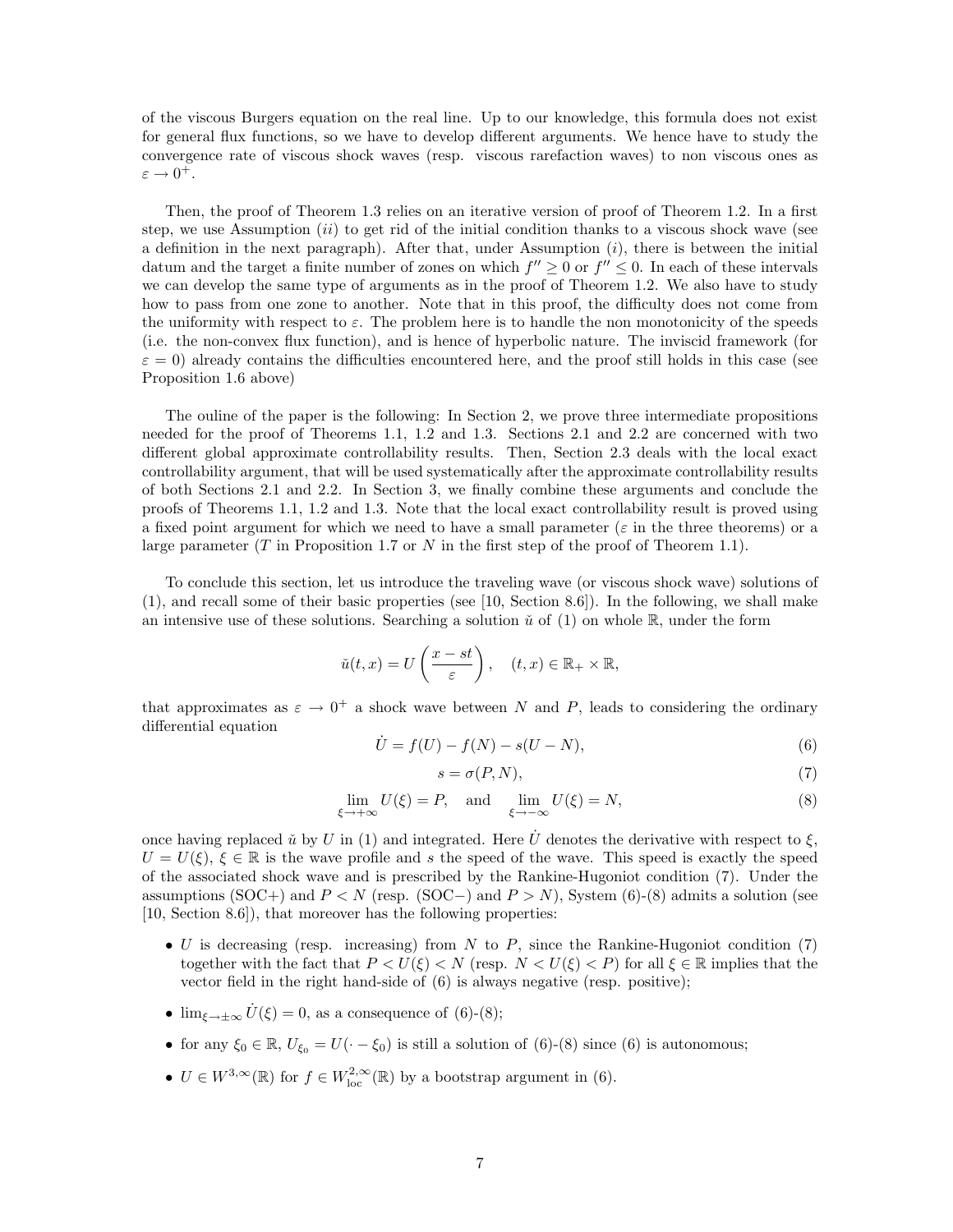In the following, we shall say that a solution U of  $(6)-(8)$  is a traveling wave "from P to N" if the vector field in the right hand side of  $(6)$  is oriented from P to N. If  $(SOC+)$  is satisfied between P and N, U is a traveling wave "from P to N" if  $P < N$  and  $s > 0$  or if  $P > N$  and  $s < 0$ . If (SOC-) is satisfied between P and N, U is a traveling wave "from P to N" if  $P \le N$  and  $s \le 0$  or if  $P > N$ and  $s > 0$ .

Remark 1.8. In the sequel, during proofs, C will denote a generic positive constant, whose value may change from line to line. Writing  $C = C(p, \beta, ...)$  means that this constant depends on the parameters  $p, \beta, \ldots$ .

# 2 Three intermediate propositions

#### 2.1 Approximate controllability using a traveling wave

Here, we prove the approximate controllability to a large state  $N$ , using a traveling wave. Given  $A, B \in \mathbb{R}$ , let us recall that  $\sigma(A, B)$  is defined in (4) and denotes the slope of the chord of f between A and B. It represents the speed of the potential shock wave between A and B, if it is admissible. Since  $f \in W^{2,\infty}_{loc}(\mathbb{R})$ , we have  $\sigma \in W^{1,\infty}_{loc}(\mathbb{R}^2)$ . On the interval  $(P, N] \subset \mathbb{R}$ , we shall use the following particular version of the Oleinik condition for the flux function  $f$ , which is a sufficient admissibility condition for a shock wave betwen  $P$  and  $N$ :

$$
\sigma(P, N) < \sigma(A, N), \quad \text{for all } A \in (P, N]. \tag{POC}
$$

This is the strict Oleinik condition (SOC+) with the additional assumption  $\sigma(P, N) < f'(N)$ . Note that (POC) implies in particular the existence of a traveling wave (with speed  $\sigma(P, N)$ ) between P and N (which is equivalent to the usual non-strict Oleinik condition, see [10, Section 8.6]). Under the aditional assumption  $f(N) > f(P)$ , the speed of this traveling wave is positive. According to the convention described at the end of Section 1.3, it is a traveling wave from  $P$  to  $N$ .

**Proposition 2.1.** Suppose that there exist constant states P and N, with  $P < \text{ess inf } u_0 < \text{ess sup } u_0 <$ N, such that (POC) holds on  $(P, N)$ , and  $f(N) > f(P)$ . Then, for all  $\varepsilon > 0$ , there exist control functions  $g_0$  and  $g_L$  with

$$
||g_0||_{L^{\infty}(0,+\infty)} \le \max(|N|,|P|) \quad \text{and} \quad ||g_L||_{L^{\infty}(0,+\infty)} \le \max(|N|,|P|),\tag{9}
$$

such that the solution u of (1), (2), (3) satisfies, for any  $\kappa > 0$ ,  $\nu \in (0,1)$  and  $t^* > \frac{L+\kappa}{(1-\nu)s}$ ,

$$
||u(t^*, \cdot) - N||_{H^1(0, L)} \leq C_{\kappa} \frac{t^{*2}}{\varepsilon^{\frac{5}{2}}} (N - P) ||f'||_{L^{\infty}(P, N)}^{\frac{5}{2}} (||f'||_{L^{\infty}(P, N)} + ||f''||_{L^{\infty}(P, N)} ||f||_{L^{\infty}(P, N)}) e^{-\frac{\nu}{\varepsilon} s(\sigma_m - s)t^*},
$$
 (10)

where  $s = \sigma(P, N)$ ,  $\sigma_m = \min{\{\sigma(A, N), A \in [\text{ess inf } u_0, N]\}}$  and  $C_{\kappa}$  is independent from  $t^*, P, N, \varepsilon$ .

Note that  $s > 0$  and  $\sigma_m > s$  under Assumptions (POC) and  $f(N) > f(P)$ , so that u converges exponentially to N on the interval considered as  $\varepsilon \to 0^+$  or  $t^* \to +\infty$ . In the case where f is convex, we have  $\sigma_m = \sigma(\text{ess inf }u_0, N)$  since  $\sigma(\cdot, N)$  is nondecreasing. If we replace (POC) by (SOC+) in the assumptions of Proposition 2.1, then  $\sigma_m = \inf \{ \sigma(A, N), A \in [\text{ess inf } u_0, N] \}$ , and  $\sigma_m = s$  can occur. Under the weaker assumption  $(SOC+)$ , we thus no longer have systematically exponential decay.

Proof of Proposition 2.1. The solution u in Proposition 2.1 is obtained by taking the restriction to  $(0, t^*) \times (0, L)$  of the solution defined on whole  $\mathbb{R}_+ \times \mathbb{R}$  (still denoted u) of the following problem (see Figure 1)

$$
\begin{cases}\n u_t + [f(u)]_x - \varepsilon u_{xx} = 0 & \text{in } \mathbb{R}_+ \times \mathbb{R}, \\
 u|_{t=0} = \tilde{u}_0 & \text{in } \mathbb{R},\n\end{cases}
$$
\n(11)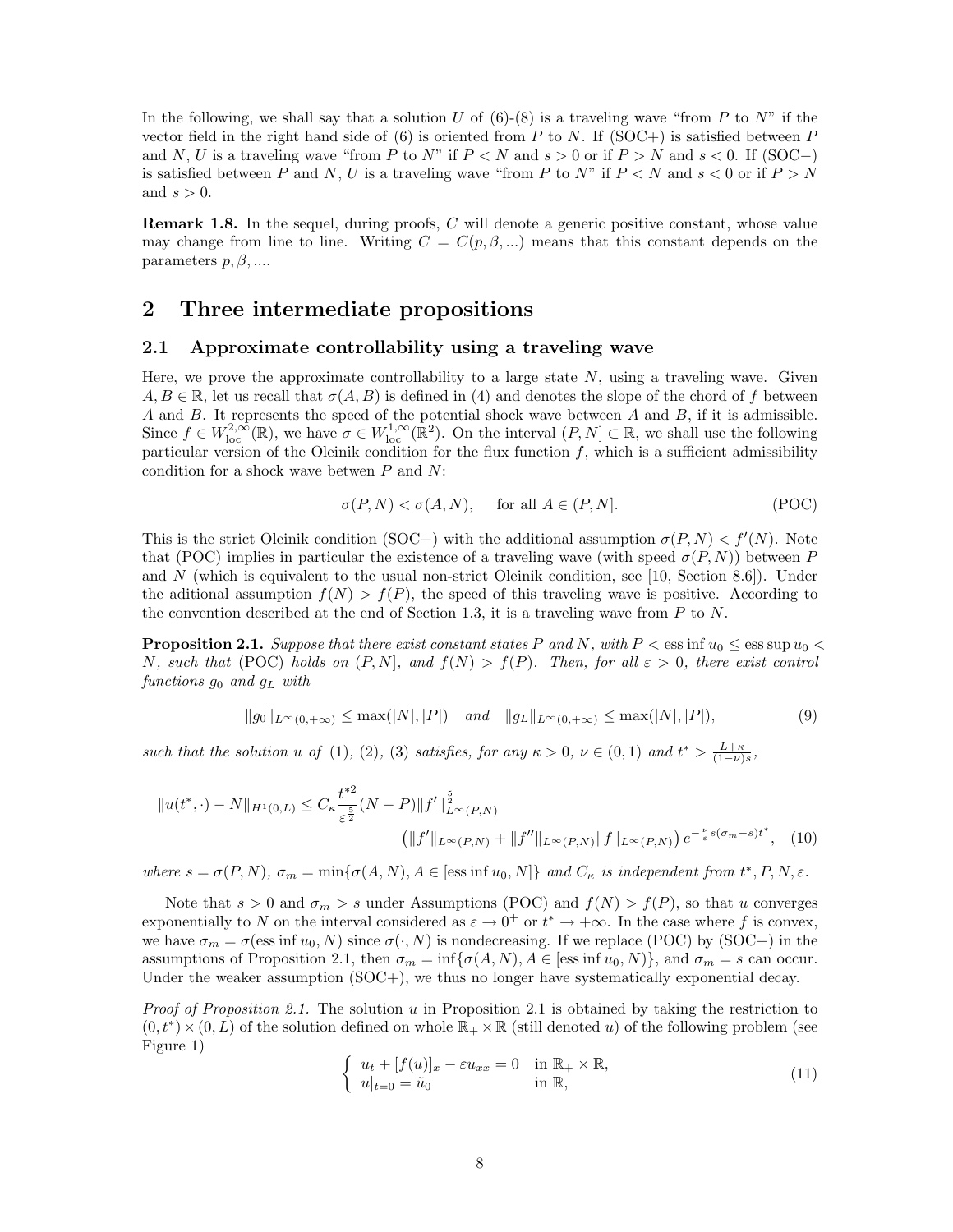with

$$
\tilde{u}_0(x) = \begin{cases}\nN & \text{if } x \le 0, \\
u_0 & \text{if } x \in (0, L), \\
\text{ess inf } u_0 & \text{if } x \ge L.\n\end{cases}
$$
\n(12)

Then, the control functions  $g_0$  and  $g_L$  are obtained by taking the trace of u along the lines  $(0, t^*) \times \{0\}$  and  $(0, t^*) \times \{L\}$ . The estimates on the control cost (9) follow directly from the comparison principle [10, Theorem 6.3.2], and hence, we only have to prove (10). We first prove the following lemma, that gives a  $L^{\infty}$  estimate of the convergence rate of traveling waves (viscous shock waves) to the associated non-viscous shock wave as  $\varepsilon \to 0^+$ . Then a comparison principle gives a  $L^{\infty}$  estimate of the convergence rate of  $u$  to  $N$ . This strategy is illustrated in Figure 1.



Figure 1: Comparison principle during the traveling wave. Initial data, and solution after a time  $t > \frac{L}{s}$  has gone by.

**Lemma 2.2.** Suppose that there exist constant states P and N, with  $P < \text{ess inf } u_0 \leq \text{ess sup } u_0 < N$ , such that (POC) holds on  $(P, N]$ , and  $f(N) > f(P)$ . Then, for every  $\varepsilon > 0$  and  $\beta \in \mathbb{R}$ , the solution u of  $(11)$ ,  $(12)$  satisfies

$$
||N - u(t, \cdot)||_{L^{\infty}(-\infty, \beta)} \le (N - \text{ess inf } u_0) e^{-\frac{s}{\varepsilon}(\sigma_m - s)(t - \frac{\beta}{s})}, \quad \text{for } t > \frac{\beta}{s},
$$
 (13)

where  $s = \sigma(P, N)$  and  $\sigma_m = \min{\{\sigma(A, N), A \in [\text{ess inf } u_0, N]\}}$ .

*Proof.* We introduce the family of traveling waves from  $P$  to  $N$ , given by

$$
\check{u}(t,x) = U\left(\frac{x-st}{\varepsilon}\right), \quad (t,x) \in \mathbb{R}_+ \times \mathbb{R}
$$

whose existence is ensured by Assumption (POC) (see [10, Section 8.6]). Here,  $U = U(\xi)$ ,  $\xi \in \mathbb{R}$  is the wave profile and  $s = \sigma(P, N) > 0$  the speed of the wave. The ordinary differential equation (6) satisfied by U can be reformulated as

$$
\frac{d}{d\xi}(U - N) = (-s + \sigma(U, N))(U - N),
$$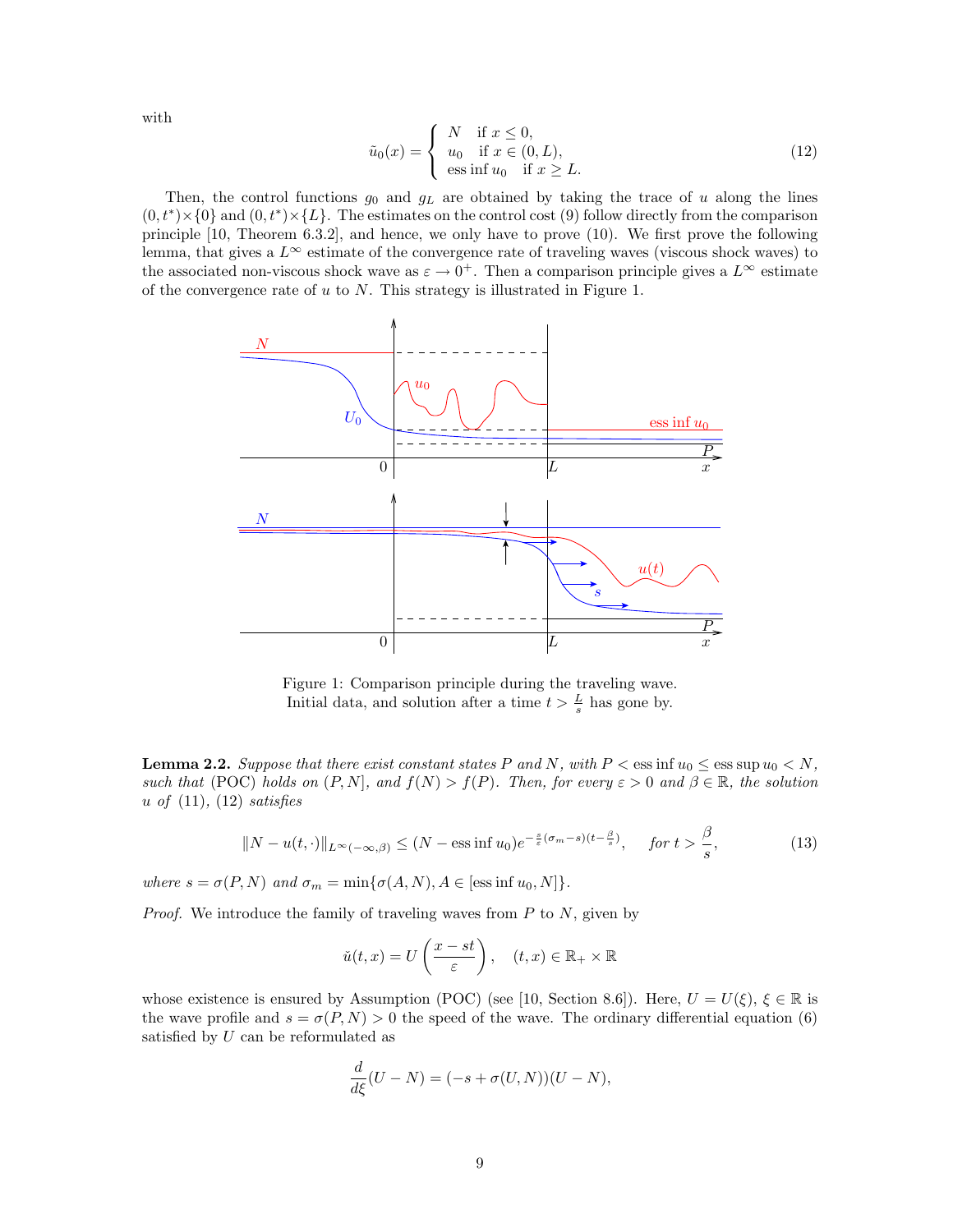which yields, for any  $\xi, \xi_0 \in \mathbb{R}$ 

$$
(U(\xi)-N)=(U(\xi_0)-N)\exp\left(\int_{\xi_0}^{\xi}(-s+\sigma(U(\tau),N))d\tau\right).
$$

From now on, we select the traveling wave that satisfies

$$
U_0(0) = \text{ess inf } u_0 > P,
$$

(which is unique since it now solves a Cauchy problem) so that

$$
0 < N - U_0(\xi) = (N - \text{ess inf } u_0) \exp\left(\int_0^{\xi} (-s + \sigma(U_0(\tau), N)) d\tau\right). \tag{14}
$$

.

Note also that  $U(\xi) \to P$  when  $\xi \to +\infty$ , and the solution  $U_0$  can also be characterized by

$$
\int_0^{+\infty} (-s + \sigma(U_0(\tau), N))d\tau = \log\left(\frac{N - P}{N - \text{ess inf }u_0}\right)
$$

For  $\xi < 0$  and  $\tau \in [\xi, 0]$ , we have  $U_0(\tau) \in [U_0(0), U_0(\xi)] \subset [U_0(0), N]$ . On the compact interval  $[U_0(0), N]$ , the function  $A \mapsto \sigma(A, N)$  is continuous and satisfies  $\sigma(A, N) > s$ , so that

$$
-s + \sigma(U_0(\tau), N) \ge \sigma_m - s > 0, \quad \text{ for all } \xi < 0, \tau \in [\xi, 0].
$$

As a consequence,

$$
\int_0^{\xi} -s + \sigma(U_0(\tau), N)d\tau \le \xi(\sigma_m - s), \quad \text{ for all } \xi < 0,
$$

so that (14) now yields

$$
0 < N - U_0(\xi) \le (N - \text{ess inf } u_0) e^{\xi(\sigma_m - s)}, \quad \text{for all } \xi < 0.
$$

Coming back to the variables  $t, x$ , we obtain for  $x \in (-\infty, \beta)$ 

$$
0 < N - U_0 \left(\frac{x - st}{\varepsilon}\right) \le (N - \text{ess inf } u_0) e^{\frac{1}{\varepsilon}(\sigma_m - s)(\beta - st)}, \quad \text{for } t > \frac{\beta}{s},\tag{15}
$$

since  $U_0$  is decreasing. We conclude the proof by comparing the traveling wave  $U_0$  and the solution u of (11), (12). From the choice of  $U_0(0)$ , we have at time  $t = 0$ ,

$$
U_0\left(\frac{x}{\varepsilon}\right) \le \tilde{u}_0(x) \le N
$$
, for all  $x \in \mathbb{R}, \varepsilon > 0$ .

The comparison principle [10, Theorem 6.3.2] then implies that for every  $(t, x) \in \mathbb{R}_+ \times \mathbb{R}$ ,

$$
U_0\left(\frac{x-st}{\varepsilon}\right)\leq u(t,x)\leq N,
$$

so that estimate (15) now yields

$$
||N - u(t, \cdot)||_{L^{\infty}(-\infty, \beta)} \le (N - \text{ess inf } u_0) e^{-\frac{s}{\varepsilon}(\sigma_m - s)(t - \frac{\beta}{s})}, \quad \text{for } t > \frac{\beta}{s},
$$

and the lemma is proved.

**Remark 2.3.** If f is convex on  $(P, N)$ , the decay rate obtained does not seem to be optimal. In this case, under the assumptions of Lemma 2.2, one can prove that for any  $\theta < 1$ , there exists  $\xi_0 = \xi_0(N) > 0$  and  $C > 0$  such that

$$
||N - u(t, \cdot)||_{L^{\infty}(-\infty, \beta)} \leq Ce^{-\frac{\theta}{\varepsilon}s(f'(N) - s)(t - \frac{\beta}{s})}, \quad \text{for } t > \frac{\beta + \xi_0 \varepsilon}{s}.
$$

 $\Box$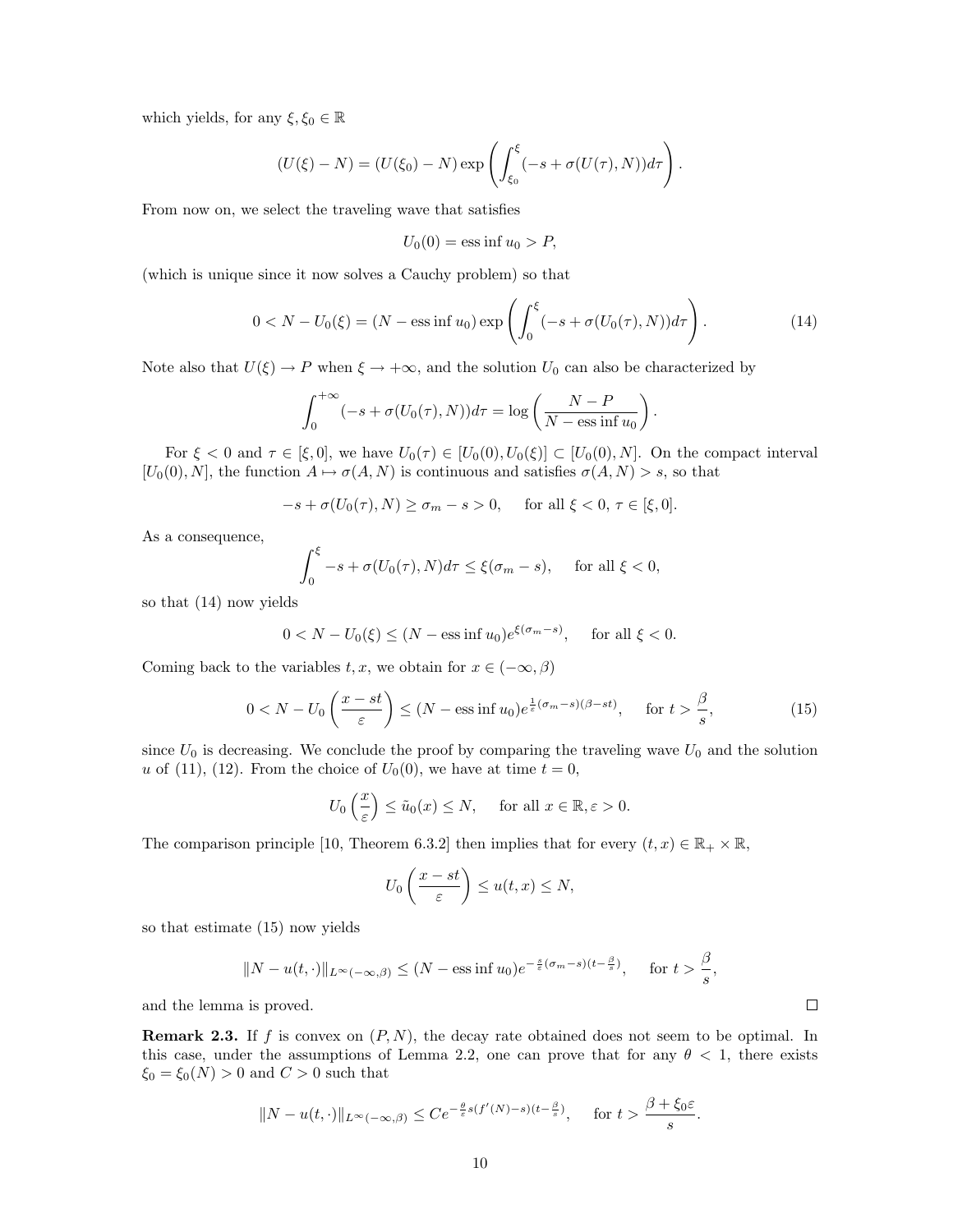The convergence rate that we can expect is thus in the convex case of the form  $\theta s(f'(N) - s)$ . This plays an important role when taking N large, as in the first part of the proof of Theorem 1.1 since  $\theta s(f'(N) - s)$  is much larger than  $s(\sigma_m - s)$ . For the Burgers equation [15] for instance,  $\theta s(f'(N)-s) \sim \theta N^2/4$  whereas  $s(\sigma_m-s) \sim$  (ess inf  $u_0-P/N$  as  $N \to +\infty$ . The problem for general convex functions f is to give the asymptotic behaviour of  $\xi_0(N)$ . If  $\xi_0(N)/s \to 0$ , then Assumption  $(A+)$  can be replaced by the more general (and somehow more natural) assumption:

$$
\liminf_{A \to +\infty} A^{-\gamma} f''(A) > 0 \quad ; \quad \limsup_{A \to +\infty} e^{-A^{2\gamma + 2 - \delta}} f''(A) < +\infty \text{ for some } \gamma > -1, \delta > 0.
$$

Such a condition would include in particular flux functions satisfying  $f(u) \sim_{u \to +\infty} u^{\rho}$  with  $1 < \rho \leq \frac{3}{2}$ , for which Assumption  $(A+)$  does not hold.

We can now conclude the proof of Proposition 2.1 by a bootstrap argument. Back to proof of Proposition 2.1. We study the evolution of (11), (12) for  $t \in (0, t^*)$ , where  $t^*$  is the time at which we want to obtain Estimate (10). First, we set

$$
v(t,x) = (u - N)(t, x + f'(N)t),
$$

so that, for any  $\beta \in \mathbb{R}$ ,

$$
||v(t,\cdot)||_{L^{\infty}(-\infty,\beta)}=||u(t,\cdot)-N||_{L^{\infty}(-\infty,\beta+f'(N)t)}.
$$

Estimate (13) of Lemma 2.2 gives,

$$
||v(t, \cdot)||_{L^{\infty}(-\infty, \beta)} \le (N - \text{ess inf } u_0) \exp\left(-\frac{s}{\varepsilon}(\sigma_m - s)\left(t - \frac{\beta + f'(N)t}{s}\right)\right),\tag{16}
$$

for  $t > \frac{\beta + f'(N)t}{s}$  $\frac{f'(N)t}{s}$ , i.e.  $t < \frac{-\beta}{f'(N)-s}$ . For some  $\mu > 1$  that will be chosen later on, we fix  $\beta^* =$  $-(f'(N) - s)\mu t^* < 0$ , so that estimate (16) holds for every  $t \in (0, \mu t^*)$ . Estimate (16) now becomes

$$
||v(t, \cdot)||_{L^{\infty}(-\infty, \beta^{*})} \leq (N - \text{ess inf } u_0) \exp\left(-\frac{1}{\varepsilon}(\sigma_m - s)(f'(N) - s)(\mu t^* - t)\right), \quad \text{for } t < \mu t^*.
$$
 (17)

We denote by  $\Omega_1 = (a_1, b_1)$  a bounded open interval of  $(-\infty, \beta^*)$  and  $\chi_1 \in C_c^{\infty}(\Omega_1)$  a cut-off function satisfying  $\chi_1 = 1$  on some  $\Omega_2$ , with  $\overline{\Omega}_2 \subset \Omega_1$ . The function  $w_1(t, x) = \chi_1(x)v(t, x)$  satisfies

$$
\begin{cases}\nw_{1,t} - \varepsilon w_{1,xx} = [f'(N) - f'(u)](w_{1,x} - \chi'_1 v) - \varepsilon (\chi''_1 v + 2\chi'_1 v_x) & \text{in } (0,t^*) \times \Omega_1 \\
w_1 = 0 & \text{on } \partial\Omega_1 \\
w_1(0,x) = 0 & \text{in } \Omega_1\n\end{cases}
$$

The parabolic regularizing effect (see Lemma 4.1 for  $m = 0$ ) gives for this system

$$
\varepsilon \int_0^{t^*} \|w_1\|_{H_0^1(\Omega_1)}^2 dt \le \frac{1}{\varepsilon} \int_0^{t^*} \| [f'(N) - f'(u)](w_{1,x} - \chi'_1 v) - \varepsilon (\chi''_1 v + 2\chi'_1 v_x) \|_{H^{-1}(\Omega_1)}^2 dt. \tag{18}
$$

Let us now estimate each of the terms on the right hand-side. Denoting by  $C_{\Omega_1} = \frac{|\Omega_1|}{\pi}$  (the Poincaré's constant of  $\Omega_1$ ), and defining the  $H^{-1}$  norm on  $\Omega_1$  as in Section 4.1, we have for the first term

$$
\int_{0}^{t^{*}} \left\| [f'(N) - f'(u)] w_{1,x}(t, \cdot) \right\|_{H^{-1}(\Omega_{1})}^{2} dt \leq \int_{0}^{t^{*}} \left\| [f'(N) - f'(u)] \right\|_{H^{1}(\Omega_{1})}^{2} \left\| w_{1,x}(t, \cdot) \right\|_{H^{-1}(\Omega_{1})}^{2} dt
$$
\n
$$
\leq \int_{0}^{t^{*}} \left( C|\Omega_{1}| \|f'\|_{L^{\infty}(P,N)}^{2} + \|u_{x}f''(u)\|_{L^{2}(\Omega_{1})}^{2} \right) \left\| w_{1}(t, \cdot) \right\|_{L^{2}(\Omega_{1})}^{2} dt
$$
\n
$$
\leq \int_{0}^{t^{*}} \left( C|\Omega_{1}| \|f'\|_{L^{\infty}(P,N)}^{2} + \|f''\|_{L^{\infty}(P,N)}^{2} \left\| u_{x}(t, \cdot + f'(N)t) \right\|_{L^{2}(\Omega_{1})}^{2} \right) |\Omega_{1}| \|v\|_{L^{\infty}(\Omega_{1})}^{2} dt. \quad (19)
$$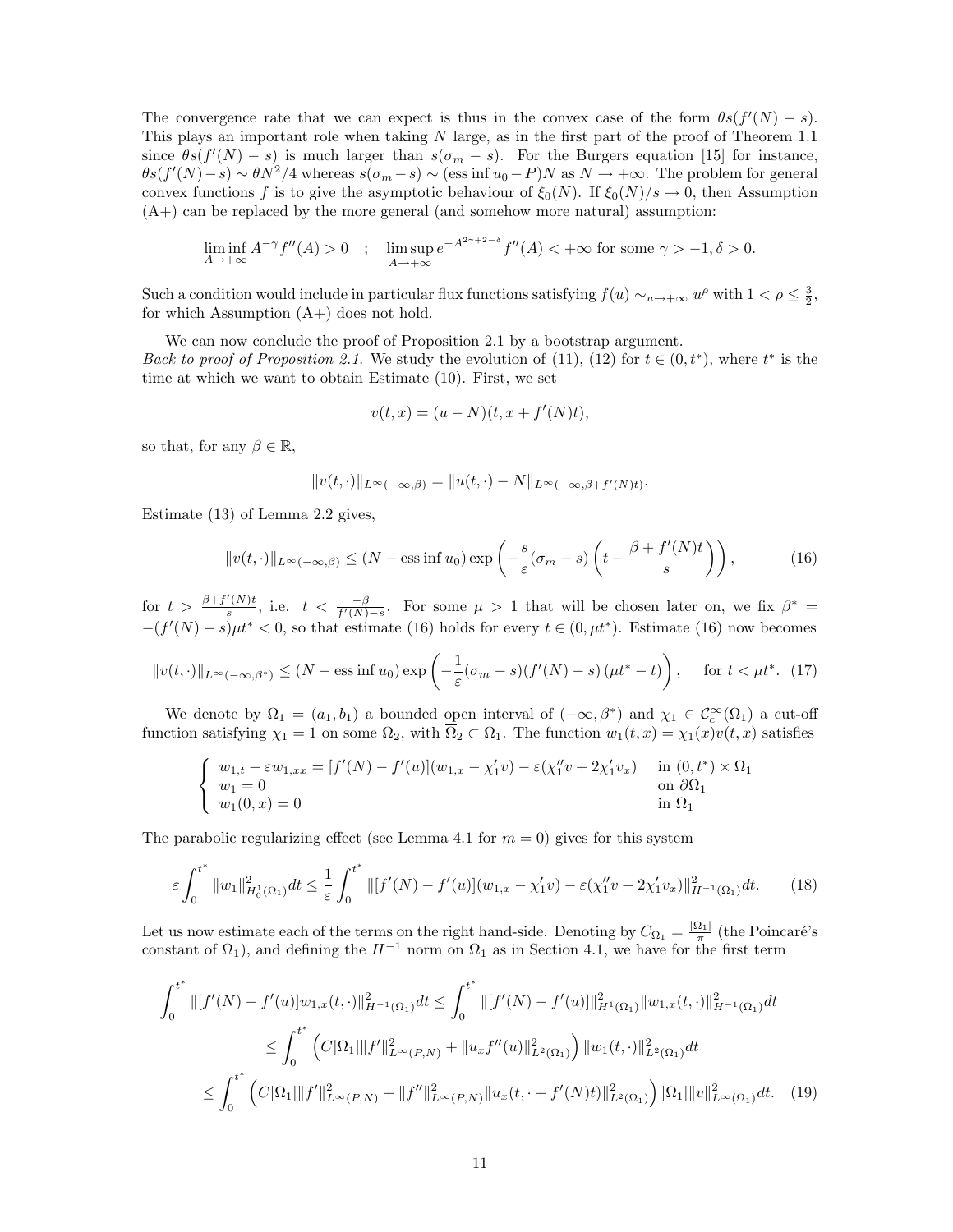It only remains to estimate  $||u_x(t, \cdot + f'(N)t)||^2_{L^2(\Omega_1)}$ . For this, we consider another bounded open set  $\tilde{\Omega}_1$  such that  $\Omega_1 = (a_1, b_1) \subset [a_1, b_1 + f'(N)t^*] \subset \tilde{\Omega}_1$ . We take  $\tilde{\chi}_1 \in C_c^{\infty}(\tilde{\Omega}_1)$  such that  $\tilde{\chi}_1 = 1$  on  $[a_1, b_1 + f'(N)t^*]$  and set  $y_1(t, x) = \tilde{\chi}_1(x)u(t, x)$ . Since  $y_1$  satisfies

$$
y_{1,t} - \varepsilon y_{1,xx} = -\tilde{\chi}_1[f(u)]_x - \varepsilon(\tilde{\chi}_1'' u + 2\tilde{\chi}_1' u_x),
$$

the parabolic regularizing effect (see Lemma 4.1 for  $m = 0$ ) gives

$$
\varepsilon^2 \int_0^{t^*} \|y_1\|_{H_0^1(\tilde{\Omega}_1)}^2 dt \leq \varepsilon \|u_0\|_{L^2(\tilde{\Omega}_1)}^2 + C \int_0^{t^*} \|f(u)\|_{L^2(\tilde{\Omega}_1)}^2 dt + C |\tilde{\Omega}_1|^2 \varepsilon^2 \int_0^{t^*} \|u\|_{L^2(\tilde{\Omega}_1)}^2 dt,
$$

and hence,

$$
\int_0^{t^*} \|u_x(t, \cdot + f'(N)t)\|_{L^2(\Omega_1)}^2 dt \le \frac{|\tilde{\Omega}_1| t^*}{\varepsilon^2} \left( \|f\|_{L^\infty(P,N)}^2 + \varepsilon \max(|P|^2, |N|^2) \right).
$$

Coming back to  $(19)$  and using estimate  $(17)$  on v, this yields

$$
\int_0^{t^*} ||[f'(N) - f'(u)]w_{1,x}(t, \cdot)||_{H^{-1}(\Omega_1)}^2 dt \le C \left( |\Omega_1| ||f'||_{L^\infty(P,N)}^2 + \frac{|\tilde{\Omega}_1|}{\varepsilon^2} ||f''||_{L^\infty(P,N)}^2 ||f||_{L^\infty(P,N)}^2 \right) \times |\Omega_1| t^*(N-P)^2 e^{-\frac{2}{\varepsilon}(\sigma_m - s)(f'(N) - s)(\mu - 1)t^*}, \tag{20}
$$

Concerning the other terms in (18), we simply have

$$
\int_{0}^{t^{*}} \left\| [f'(N) - f'(u)] \chi_{1}^{'} v - \varepsilon (\chi_{1}^{''} v + 2\chi_{1}^{'} v_{x}) \right\|_{H^{-1}(\Omega_{1})}^{2} dt
$$
\n
$$
\leq C \int_{0}^{t^{*}} (\|f'\|_{L^{\infty}(P,N)}^{2} |\Omega_{1}|^{2} + |\Omega_{1}|^{2} \varepsilon^{2} + \varepsilon^{2}) \|v\|_{L^{2}(\Omega_{1})}^{2} dt
$$
\n
$$
\leq C \|f'\|_{L^{\infty}(P,N)}^{2} |\Omega_{1}|^{3} t^{*} (N-P)^{2} e^{-\frac{2}{\varepsilon} (\sigma_{m}-s) (f'(N)-s) (\mu-1) t^{*}}, \quad (21)
$$

after using estimate  $(17)$  on v.

Now, replacing (20) and (21) in (18), we obtain

$$
\int_0^{t^*} \|w_1\|_{H_0^1(\Omega_1)}^2 dt \le C \frac{|\tilde{\Omega}_1|^3}{\varepsilon^4} \left( \|f'\|_{L^\infty(P,N)}^2 + \|f''\|_{L^\infty(P,N)}^2 \|f\|_{L^\infty(P,N)}^2 \right) \times t^*(N-P)^2 e^{-\frac{2}{\varepsilon}(\sigma_m - s)(f'(N) - s)(\mu - 1)t^*}. \tag{22}
$$

We now take  $\chi_2 \in C_c^{\infty}(\Omega_2)$  and set  $w_2(t,x) = \chi_2(x)w_1(t,x) = \chi_2(x)v(t,x)$ , that satisfies

$$
\begin{cases}\nw_{2,t} - \varepsilon w_{2,xx} = [f'(N) - f'(u)] \chi_2 w_{1,x} - \varepsilon (\chi_2'' w_1 + 2 \chi_2' w_{1,x}) & \text{in } (0, t^*) \times \Omega_1 \\
w_2 = 0 & \text{on } \partial \Omega_1 \\
w_2(0, x) = 0 & \text{in } \Omega_1\n\end{cases}
$$

The parabolic regularizing effect (see Lemma 4.1 for  $m = 1$ ) gives for this system

$$
||w_2(t^*,\cdot)||^2_{H_0^1(\Omega_1)} \leq \frac{1}{\varepsilon} \int_0^{t^*} ||[f'(N) - f'(u)]\chi_2 w_{1,x} - \varepsilon(\chi_2''w_1 + 2\chi_2'w_{1,x})||^2_{L^2(\Omega_1)}dt,
$$

which directly yields

$$
||w_2(t^*,\cdot)||^2_{H^1_0(\Omega_1)}\leq \frac{C}{\varepsilon}||f'||^2_{L^\infty(P,N)}\int_0^{t^*}||w_1||^2_{H^1_0(\Omega_1)}dt.
$$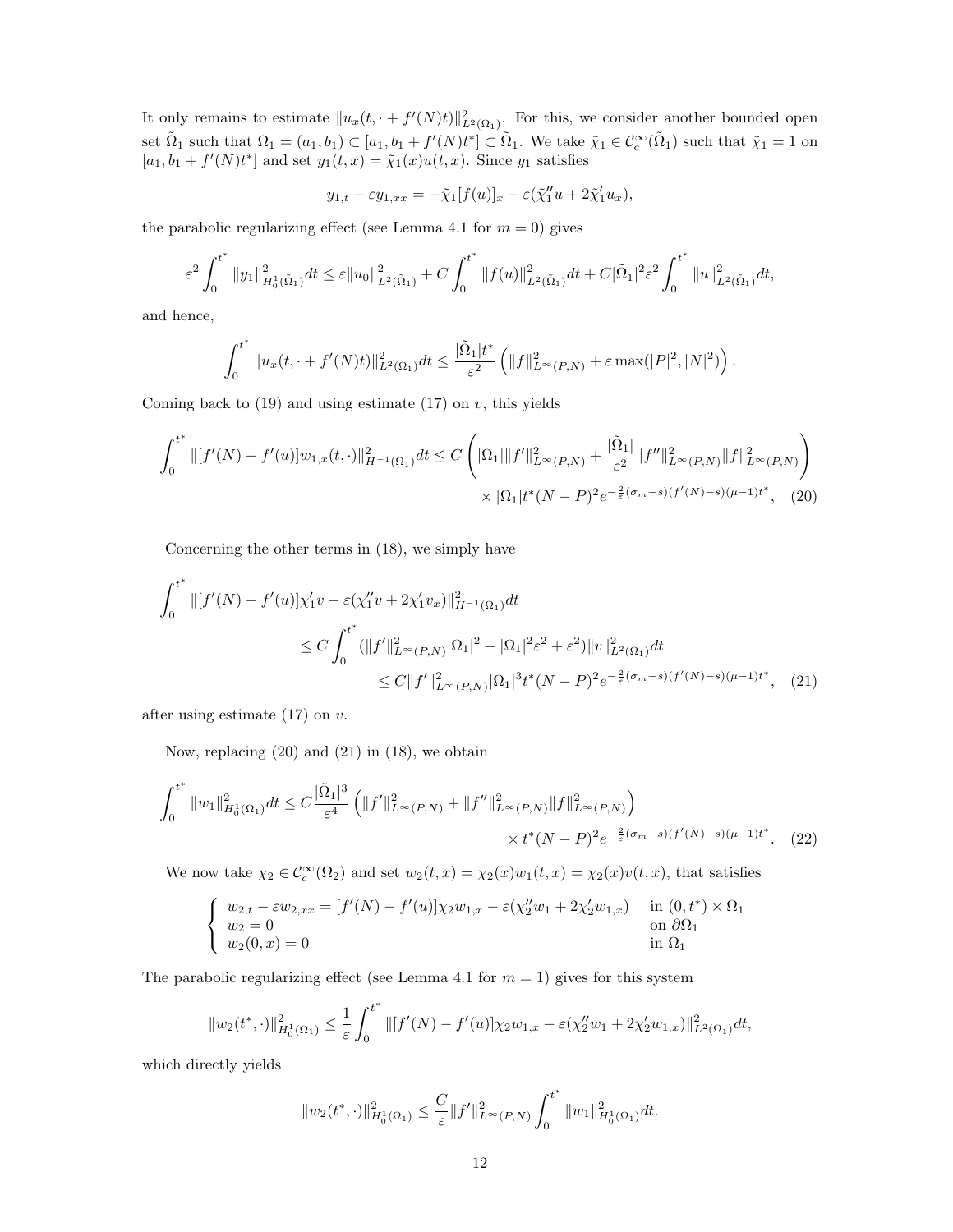As a consequence of  $(22)$ , we thus have, for  $t^* > 0$ ,

$$
||w_2(t^*,\cdot)||_{H^1(\Omega_2)} \leq C \frac{|\tilde{\Omega}_1|^{\frac{3}{2}}}{\varepsilon^{\frac{5}{2}}} \sqrt{t^*}(N-P)||f'||_{L^{\infty}(P,N)}
$$
  
 
$$
\times (||f'||_{L^{\infty}(P,N)} + ||f''||_{L^{\infty}(P,N)} ||f||_{L^{\infty}(P,N)}) e^{-\frac{1}{\varepsilon}(\sigma_m - s)(f'(N) - s)(\mu - 1)t^*}. \tag{23}
$$

Note that we could have proved the same type of estimate for the  $H^2$  norm, but not more since we only supposed  $f \in W^{2,\infty}_{loc}$ . However, if f is more regular, we can prove the estimate in higher regularity spaces.

Now, to come back to u, we choose the sets  $\Omega_1$ ,  $\Omega_2$  and the function  $\chi_2$  such that  $\chi_2 = 1$  on  $(-f'(N)t^*,\beta^*-\kappa) \subset \Omega_2 \subset \Omega_1 = (-f'(N)t^*-\kappa,\beta^*)$  for some constant  $\kappa > 0$ , and for  $t^* > 0$ satisfying  $\beta^* - \kappa > -f'(N)t^*$  (i.e.,  $[\mu s + (1 - \mu)f'(N)]t^* > \kappa$ ). Note that  $|\Omega_1| = \beta^* + \kappa + f'(N)t^* =$  $\kappa + [\mu s + (1 - \mu)f'(N)]t^*$  depends on  $t^*$  and on N. Estimate (23) now yields for all  $\kappa > 0$  and  $t^* > \frac{\kappa}{\mu s + (1-\mu)f'(N)},$ 

$$
||v(t^*,\cdot)||_{H^1(-f'(N)t^*,\beta^*-\kappa)} \le D e^{-\frac{1}{\varepsilon}(\sigma_m-s)(f'(N)-s)(\mu-1)t^*},
$$

with

$$
D = C_{\kappa} \frac{t^{*2}}{\varepsilon^{\frac{5}{2}}} (N - P) \|f'\|_{L^{\infty}(P,N)}^{\frac{5}{2}} (\|f'\|_{L^{\infty}(P,N)} + \|f''\|_{L^{\infty}(P,N)} \|f\|_{L^{\infty}(P,N)}).
$$

Recalling the expression of  $\beta^*$  and v, we obtain

$$
\|u(t^*, \cdot) - N\|_{H^1(0, -\mu(f'(N)-s)t^* + f'(N)t^* - \kappa)} \le D e^{-\frac{1}{\varepsilon}(\sigma_m - s)(f'(N)-s)(\mu - 1)t^*} \|u(t^*, \cdot) - N\|_{H^1(0, [(1-\mu)f'(N)+\mu s]t^* - \kappa)} \le D e^{-\frac{1}{\varepsilon}(\sigma_m - s)(f'(N)-s)(\mu - 1)t^*}.
$$
\n(24)

We now choose  $\mu = 1 + \nu \frac{s}{f'(N)-s}$  with  $\nu \in (0,1)$ , so that

$$
\begin{cases} (\mu - 1) = \nu \frac{s}{f'(N) - s} > 0 \\ (1 - \mu)f'(N) + \mu s = (1 - \nu)s > 0. \end{cases}
$$

Replacing this in (24) gives for any  $\kappa > 0$ ,  $\nu \in (0,1)$  and  $t^* > \frac{\kappa}{(1-\nu)s}$ ,

$$
||u(t^*, \cdot) - N||_{H^1(0, (1-\nu)st^*-\kappa)} \le D e^{-\frac{\nu}{\varepsilon} s(\sigma_m - s)t^*}.
$$

Finally, on  $(0, L)$ , we obtain, for any  $\kappa > 0$ ,  $\nu \in (0, 1)$  and  $t^* > \frac{L+\kappa}{(1-\nu)s}$ ,

$$
||u(t^*, \cdot) - N||_{H^1(0,L)} \le D e^{-\frac{\nu}{\varepsilon} s(\sigma_m - s)t^*},
$$

and the proposition is proved.

#### 2.2 Approximate controllability using a rarefaction wave

We here prove the approximate controllability from a large state  $N$  to the state  $M$ , thanks to a rarefaction wave.

**Proposition 2.4.** Suppose that  $f'' \geq 0$  on the interval  $(M, N)$  and  $f'(M) > 0$ . Then, for all  $\varepsilon_0 > 0$ ,  $\kappa > 0$ , and  $t^* > \frac{L+\kappa}{f'(M)}$ , there exists a constant  $\delta(t^*) = \delta(t^*, \kappa, \varepsilon_0, M, N) > 0$  such that for all  $\varepsilon \in (0, \varepsilon_0)$ , there exist control functions  $g_0$  and  $g_L$  with

$$
||g_0||_{L^{\infty}(0,t^*)} \le \max(|M|,|N|) \quad \text{and} \quad ||g_L||_{L^{\infty}(0,t^*)} \le \max(|M|,|N|),\tag{25}
$$

such that the solution u of (1), (2) with initial condition  $u|_{t=0} = N$  satisfies,

$$
||u(t^*, \cdot) - M||_{H^1(0, L)} \le \frac{\delta(t^*)}{\varepsilon^{\frac{3}{2}}} \exp\left(-\frac{1}{4\varepsilon t^*} (f'(M)t^* - L - \kappa)^2\right).
$$
 (26)

 $\Box$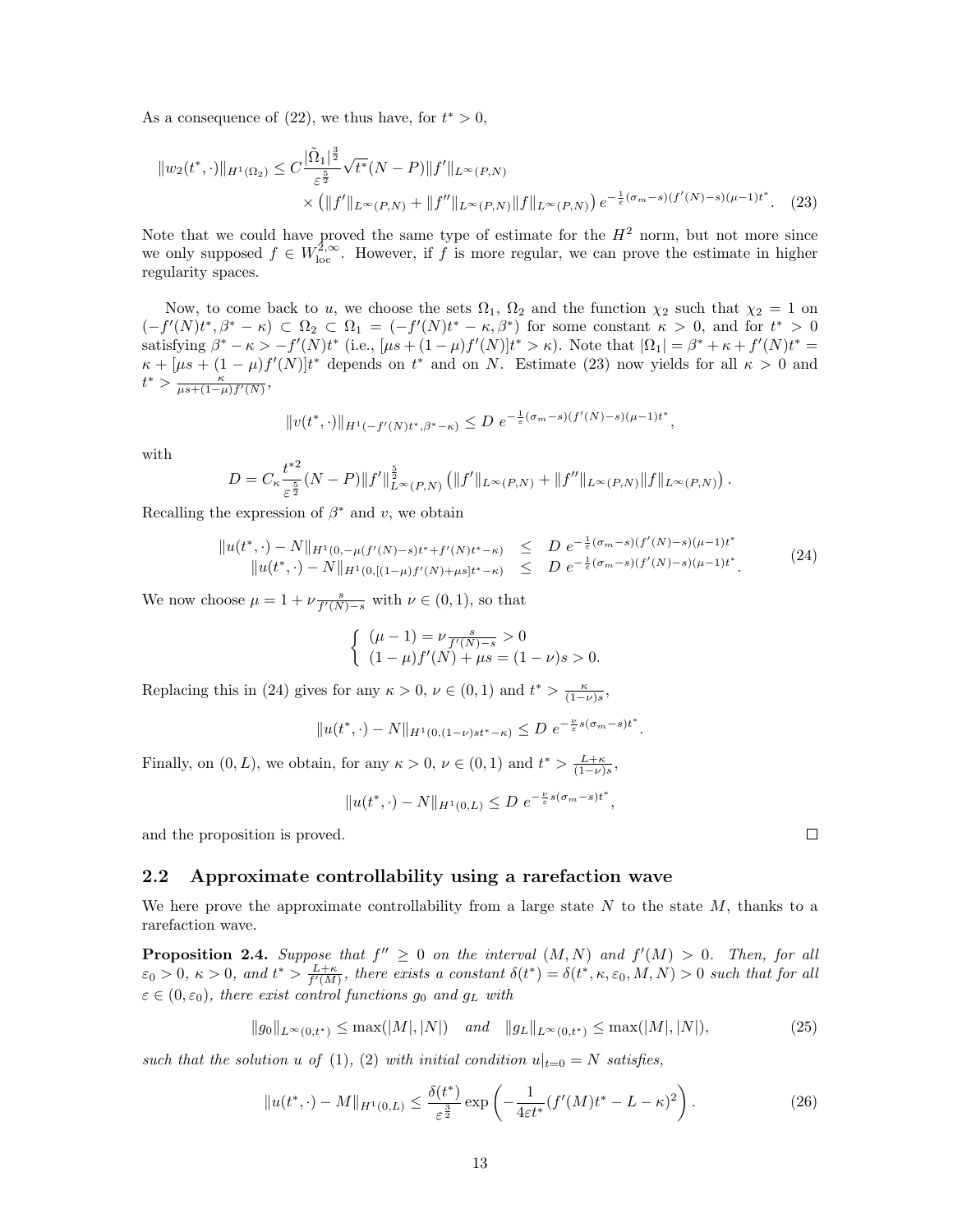As for the proof of Proposition 2.4, the solution u is obtained by taking the restriction to  $(0, t^*) \times$  $(0, L)$  of the solution defined on whole  $\mathbb{R}_+ \times \mathbb{R}$  (still denoted u) of the following problem (see Figure 2)

$$
\begin{cases}\n u_t + [f(u)]_x - \varepsilon u_{xx} = 0 & \text{in } \mathbb{R}_+ \times \mathbb{R}, \\
 u|_{t=0} = u_0 & \text{in } \mathbb{R},\n\end{cases}
$$
\n(27)

with

$$
u_0(x) \begin{cases} = M & \text{if } x \leq -k, \\ = N & \text{if } x \geq 0, \\ \in \mathcal{C}^{\infty}([-k, 0]), \text{ increasing,} \end{cases}
$$
 (28)

for some (small)  $k > 0$ .



Figure 2: Rarefaction wave. Initial data, and solution after a time  $t > \frac{L}{f'(M)}$  has gone by.

Then, the control functions  $g_0$  and  $g_L$  are obtained by taking the traces of u along the lines  $(0, t^*) \times \{0\}$  and  $(0, t^*) \times \{L\}$ . As in Section 2.1, (25) follows directly from the comparison principle [10, Theorem 6.3.2], and we hence only have to prove (26).

To that purpose, we first prove the following lemma, that gives a  $L^2$  estimate of the convergence rate of a viscous rarefaction wave to the associated non-viscous one. Its proof is inspired by [11, Theorem 1.1.], where the author proves dissipation results for the Navier-Stokes equations and associated vortex patches in the vanishing viscosity limit.

**Lemma 2.5.** Let u be the solution of the problem (27), (28). Then for all  $\varepsilon_0 > 0$ ,  $k > 0$ , and  $t^* \geq 0$ , there exists  $\gamma(t^*) = \gamma(t^*, k, \varepsilon_0, M, N) > 0$  (nondecreasing with respect to  $t^*$ ) such that for any  $\varepsilon \in (0, \varepsilon_0)$  and  $\eta > 0$ ,

$$
||u(t^*, \cdot) - M||_{L^2(-\infty, -\eta - k + f'(M)t^*)} + ||u(t^*, \cdot) - N||_{L^2(\eta + f'(N)t^*, +\infty)} \le \gamma(t^*)e^{-\frac{\eta^2}{4\epsilon t^*}}.
$$
 (29)

Note that the function  $\gamma(t^*)$  is relatively explicit, i.e.,

$$
\gamma(t^*) = \|X\|_{L^2(0,t^*;L^2(\mathbb{R}))} e^{\frac{t^*}{2}(\|f''\|_{L^\infty(M,N)}\|u_{0,x}\|_{L^\infty(\mathbb{R})}+1)},
$$

where the function X can be estimated uniformly with respect to  $\varepsilon$ , as in (31).

*Proof.* We first consider a function  $w \in C^{\infty}(\mathbb{R}_+ \times \mathbb{R})$  satisfying

$$
\label{eq:2.1} \left\{ \begin{array}{ll} w(t,x)=M & \text{if } x\leq -k+f'(M)t, \quad t\geq 0\\ w(t,x)=N & \text{if } x\geq f'(N)t, \quad t\geq 0\\ w(t,\cdot) & \text{is increasing on }[-k+f'(M)t,f'(N)t], \quad t\geq 0,\\ w|_{t=0}=u_0 & \text{in }\mathbb{R}. \end{array} \right.
$$

We shall make estimates on  $v := u - w$ , that satisfies the problem

$$
\begin{cases}\nv_t + f'(u)v_x - \varepsilon v_{xx} = -w_t - f'(u)w_x + \varepsilon w_{xx} & \text{in } \mathbb{R}_+ \times \mathbb{R}, \\
v|_{t=0} = 0 & \text{in } \mathbb{R},\n\end{cases}
$$
\n(30)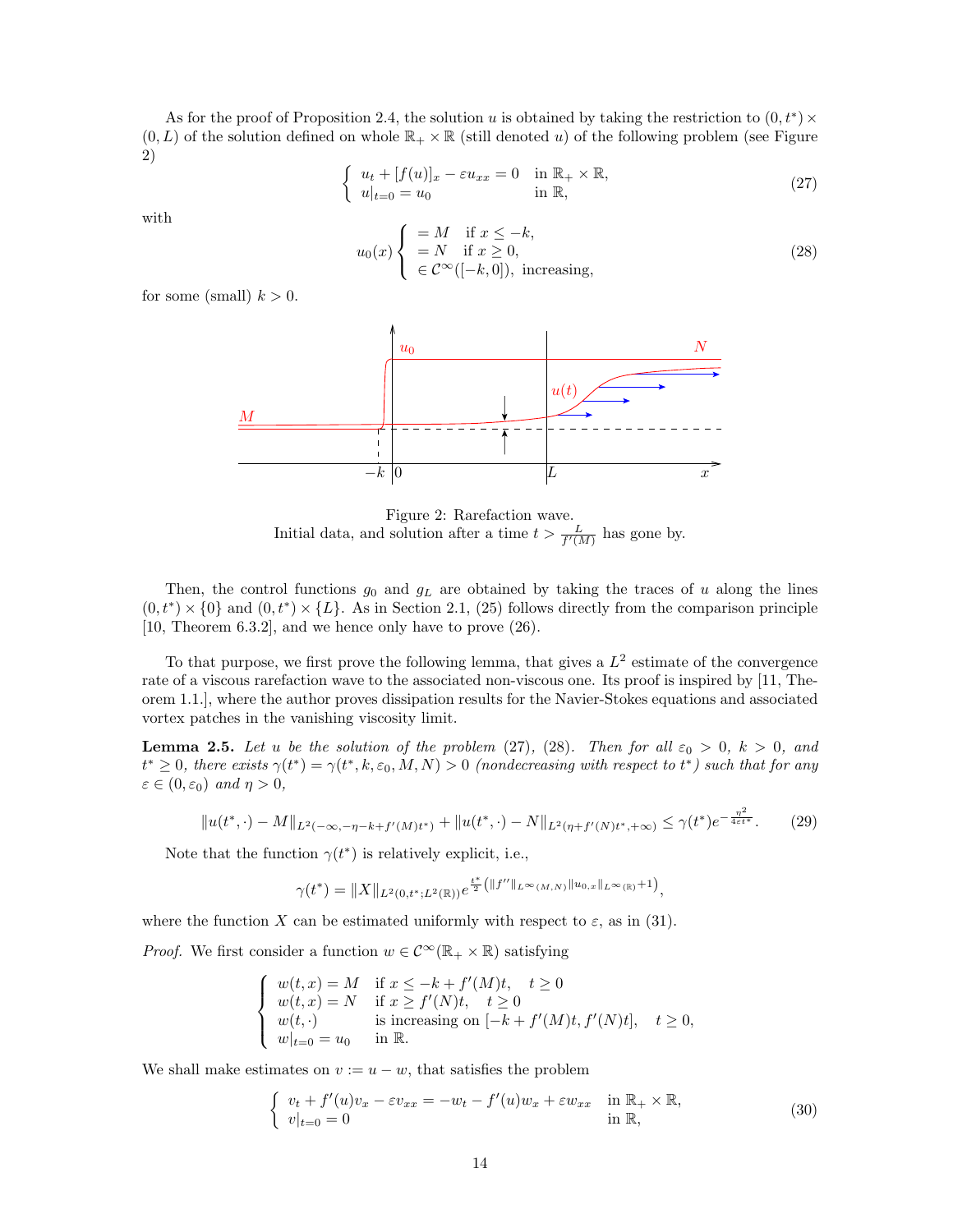We set

$$
X(t,x) := -w_t - f'(u)w_x + \varepsilon w_{xx},
$$

and notice that for all  $t \geq 0$ , X has a compact support with respect to x, included in  $[-k + 1]$  $f'(M)t, f'(N)t$ . Hence, for  $t \geq 0, X(t, \cdot) \in L^2(\mathbb{R})$  and we have the estimate

$$
||X(t,\cdot)||_{L^2} \le ||w_t(t,\cdot)||_{L^2} + f'(N)||w_x(t,\cdot)||_{L^2} + \varepsilon_0 ||w_{xx}(t,\cdot)||_{L^2}.
$$
\n(31)

Moreover, the right hand-side of (31) is continuous with respect to t, so that  $X \in L^2_{loc}(\mathbb{R}_+; L^2(\mathbb{R}))$ , uniformly with  $\varepsilon$ .

We define  $\psi$  the flow associated with the vector field  $f'(u)$ , i.e., the solution of

$$
\psi(t,x) = x + \int_0^t f'(u)(s, \psi(s,x))ds,
$$
\n(32)

and  $\psi^{-1}$  the associated backward flow. Following [11], we set, for  $\alpha \in \mathbb{R}$ ,

$$
\Phi(t,x) = \exp\left(\alpha g\left(\psi^{-1}(t,x)\right)\right),\tag{33}
$$

so that the function  $\Phi$  is constant along flow lines, that is  $\frac{d}{dt}(\Phi(t,\psi(t,x)))=0$ . Here, the function  $g \in W^{1,\infty}_{loc}(\mathbb{R})$  and the constant  $\alpha = \alpha(t^*)$  will be chosen later on. We suppose moreover that g is equal to a constant R outside a compact set (see the definition in  $(36)$ ). In particular, this yields  $\Phi \in C^0(\mathbb{R}_+; W^{1,\infty}(\mathbb{R}))$  and  $\Phi v \in C^0(\mathbb{R}_+; H^1(\mathbb{R}))$  since  $v \in C^0(\mathbb{R}_+; H^1(\mathbb{R}))$  from (30). As a consequence of (30),  $\Phi v$  satisfies the following equation

$$
(\Phi v)_t + f'(u)(\Phi v)_x - \varepsilon (\Phi v)_{xx} = v(\Phi_t + f'(u)\Phi_x) - \varepsilon v \Phi_{xx} - 2\varepsilon v_x \Phi_x + X.
$$

Since  $\Phi$  is constant along flow lines, the first term on the right hand-side vanishes. Next, taking the inner product of this equation with  $\Phi v$  yields

$$
\frac{1}{2}\frac{d}{dt}\|\Phi v\|_{L^2}^2 + \int_{\mathbb{R}}f'(u)(\Phi v)_x\Phi v + \varepsilon \|(\Phi v)_x\|_{L^2}^2 = -\varepsilon \int_{\mathbb{R}}v^2\Phi_{xx}\Phi - 2\varepsilon \int_{\mathbb{R}}v_x\Phi_x\Phi v + \int_{\mathbb{R}}X\Phi v. \tag{34}
$$

In this expression, we have, after integrations by parts,

$$
\int_{\mathbb{R}} f'(u)(\Phi v)_x \Phi v = -\frac{1}{2} \int_{\mathbb{R}} (f'(u))_x (\Phi v)^2,
$$

and

$$
-\varepsilon \int_{\mathbb{R}} v^2 \Phi_{xx} \Phi - 2\varepsilon \int_{\mathbb{R}} v_x \Phi_x \Phi v = 2\varepsilon \int_{\mathbb{R}} v_x \Phi_x \Phi v + \varepsilon \int_{\mathbb{R}} (v \Phi_x)^2 - 2\varepsilon \int_{\mathbb{R}} v_x \Phi_x \Phi v = \varepsilon \int_{\mathbb{R}} (v \Phi_x)^2.
$$

Now, Equation (34) yields

$$
\frac{1}{2}\frac{d}{dt}\|\Phi v\|_{L^2}^2 \le \frac{1}{2}\int_{\mathbb{R}} (f'(u))_x (\Phi v)^2 + \varepsilon \|v\Phi_x\|_{L^2}^2 + \int_{\mathbb{R}} X\Phi v.
$$
\n(35)

We choose the function q in  $(33)$  as

$$
g(x) = \min\{R, d(x, [-k, 0])\} \in W^{1, \infty}(\mathbb{R})
$$
\n(36)

for some constant  $R > 0$ . Notice that we have  $||g'||_{L^{\infty}(\mathbb{R})} = 1$ . Then,  $\Phi_x = \alpha (\psi^{-1})_x g' \circ \psi^{-1} \Phi$  can be estimated thanks to the following lemma.

**Lemma 2.6.** Let u be the solution of (27), (28) and  $\psi^{-1}$  the backward flow associated with the vector field  $f'(u)$ . Then we have, for any  $t \geq 0$  and  $\varepsilon > 0$ ,

$$
0 \le u_x(t, x) \le ||u_{0,x}||_{L^\infty(\mathbb{R})} \tag{37}
$$

and

$$
\|(\psi^{-1})_x(t,\cdot)\|_{L^\infty(\mathbb{R})} \le 1. \tag{38}
$$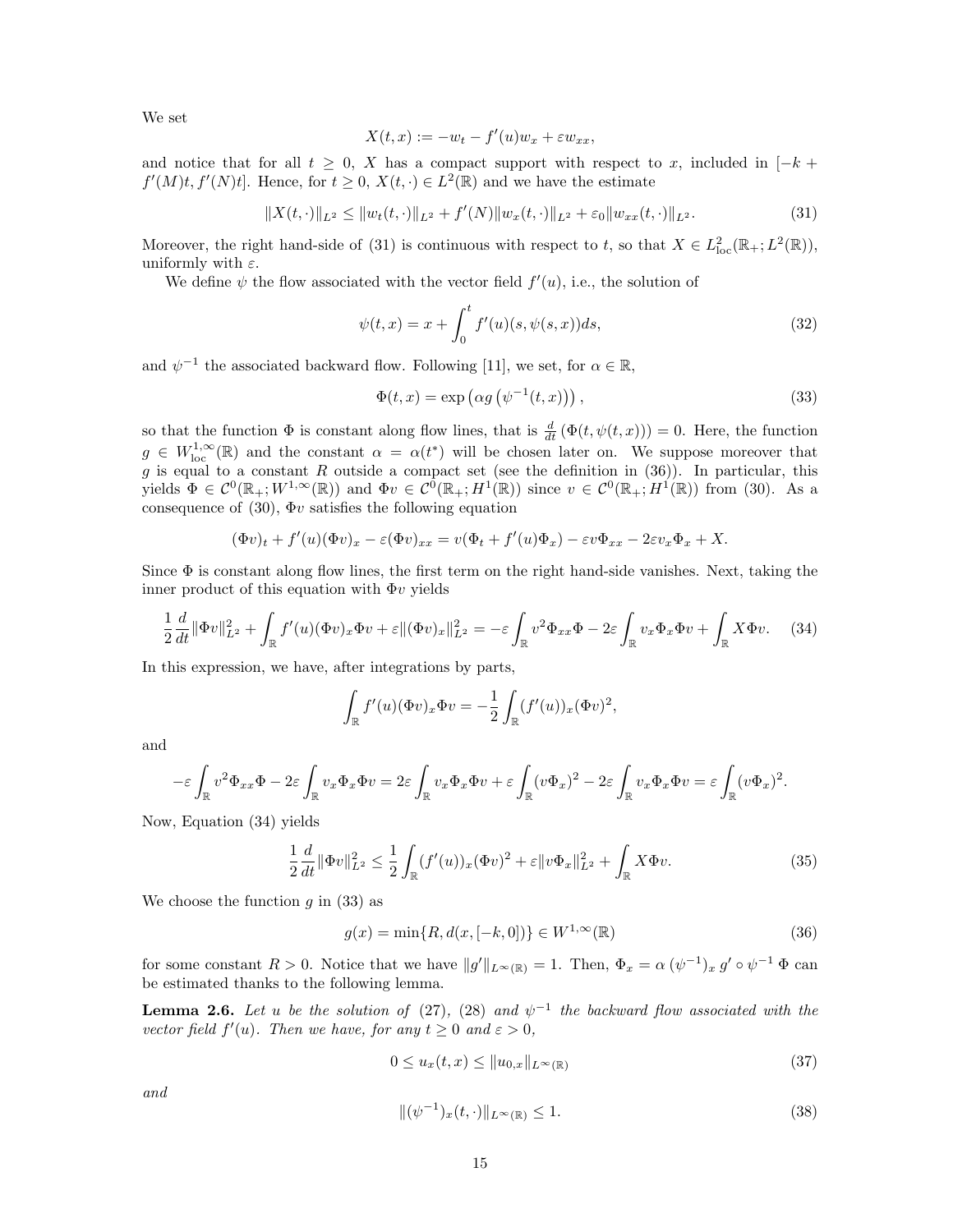Note that the estimates (37) and (38) are consequences of the fact that the solution of (27), (28) is a rarefaction wave. The proof of this lemma is postponed to the end of this proof.

As a consequence of Lemma 2.6, we now have

$$
||(f'(u))_x||_{L^{\infty}(\mathbb{R})} \le ||f''||_{L^{\infty}(M,N)}||u_{0,x}||_{L^{\infty}(\mathbb{R})},
$$
\n(39)

from (37) and

$$
\|\alpha(\psi^{-1})_x g' \circ \psi^{-1}\|_{L^\infty(\mathbb{R}_+\times\mathbb{R})} \le \alpha \|(\psi^{-1})_x\|_{L^\infty} \|g'\|_{L^\infty} \le \alpha,
$$
\n(40)

from (38). Coming back to (35), estimates (39) and (40) yield

$$
\frac{1}{2}\frac{d}{dt}\|\Phi v\|_{L_x^2}^2 \le \frac{\|f''\|_{L^\infty(M,N)}\|u_{0,x}\|_{L^\infty(\mathbb{R})}}{2}\|\Phi v\|_{L_x^2}^2 + \varepsilon\alpha^2\|\Phi v\|_{L_x^2}^2 + \frac{1}{2}\|X\|_{L_x^2}^2 + \frac{1}{2}\|\Phi v\|_{L_x^2}^2. \tag{41}
$$

Now, using Gronwall's lemma in

$$
\frac{d}{dt} \|\Phi v\|_{L_x^2}^2 \le (2\varepsilon\alpha^2 + \|f''\|_{L^\infty(M,N)} \|u_{0,x}\|_{L^\infty(\mathbb{R})} + 1) \|\Phi v\|_{L_x^2}^2 + \|X\|_{L_x^2}^2
$$

yields, for any  $t^* > 0$ ,

$$
\|\Phi v(t^*,\cdot)\|_{L^2}^2 \le \|X\|_{L^2(0,t^*;L^2(\mathbb{R}))}^2 \exp\left[\left(2\varepsilon\alpha^2 + \|f''\|_{L^\infty(M,N)}\|u_{0,x}\|_{L^\infty(\mathbb{R})} + 1\right)t^*\right],\tag{42}
$$

since  $(\Phi v)|_{t=0} = 0$ . We set  $\gamma(t^*)^2 = ||X||^2_{L^2(0,t^*;L^2(\mathbb{R}))}e^{(|f''||_{L^{\infty}(M,N)}||u_{0,x}||_{L^{\infty}(\mathbb{R})}+1)t^*}$  which does not depend on  $\varepsilon$ ,  $\alpha$ . It depends only on  $\varepsilon_0$  and k through the initial condition  $u_0$  and X.

Let us now take  $\eta \in (0, R)$ . If  $x \in \psi(t^*, (-\infty, -k - \eta) \cup (\eta, +\infty))$ , then  $\psi^{-1}(t^*, x) \in (-\infty, -k - \eta)$  $\eta$ )  $\cup$   $(\eta, +\infty)$  and  $g \circ \psi^{-1}(t^*, x) \geq \eta$ . Thus,  $\Phi(t^*, x) = e^{\alpha g \circ \psi^{-1}(t^*, x)} \geq e^{\alpha \eta}$  so that

$$
\|\Phi v(t^*,\cdot)\|_{L^2(\mathbb{R})} \ge e^{\alpha \eta} \|v(t^*,\cdot)\|_{L^2(\psi(t^*,(-\infty,-k-\eta)\cup(\eta,+\infty)))}.
$$

This, together with (42) gives

$$
||v(t^*, \cdot)||_{L^2(\psi(t^*, (-\infty, -k-\eta)\cup(\eta, +\infty)))} \leq \gamma(t^*)e^{\varepsilon \alpha^2 t^* - \alpha \eta},
$$
  
\n
$$
||v(t^*, \cdot)||_{L^2((-\infty, \psi(t^*, -k-\eta))\cup(\psi(t^*, \eta), +\infty))} \leq \gamma(t^*)e^{-\frac{\eta^2}{4\varepsilon t^*}},
$$
\n(43)

after having chosen  $\alpha = \frac{\eta}{2\varepsilon t^*}$ . This inequality does not depend on R, so making  $R \to +\infty$ , we see that (43) holds for any  $\eta > 0$ .

It only remains to prove that  $(-\infty, -k-\eta + f'(M)t^*) \cup (\eta + f'(N)t^*, +\infty) \subset (-\infty, \psi(t^*, -k-\eta)$  $(\eta)$ )  $\cup$   $(\psi(t^*, \eta), +\infty)$ ). Actually, this is a direct consequence of

$$
\psi(t^*, \eta) = \eta + \int_0^{t^*} f'(u)(t, \psi(t, \eta))dt \le \eta + f'(N)t^*,
$$
  

$$
\psi(t^*, -k - \eta) = -k - \eta + \int_0^{t^*} f'(u)(t, \psi(t, -k - \eta))dt \ge -k - \eta + f'(M)t^*,
$$

where we have used the convexity of  $f$  and the comparison priciple [10, Theorem 6.3.2] for the solutions of viscous conservation laws. This concludes the proof of Lemma 2.5.  $\Box$ 

We now have to prove Lemma 2.6.

*Proof of Lemma 2.6.* Firstly, we check that for any  $\varepsilon > 0$  and  $t \ge 0$ , the speed  $f'(u)$  is nondecreasing, i.e.,  $(f'(u))_x \geq 0$ . Since  $f'' \geq 0$ , we only have to prove that  $u_x$  is nonnegative. The function  $y = u_x$ is solution of

$$
\begin{cases}\n y_t - \varepsilon y_{xx} + f'(u)y_x + f''(u)y^2 = 0 & \text{in } \mathbb{R}_+ \times \mathbb{R}, \\
 y|_{t=0} = u_x|_{t=0} \ge 0 & \text{in } \mathbb{R},\n\end{cases}
$$
\n(44)

As a consequence of the weak maximum principle for parabolic equations (see for instance [12, p. 368]), we have  $u_x(t, x) = y(t, x) \geq 0$  in  $\mathbb{R}_+ \times \mathbb{R}$ , and

$$
(f'(u))_x(t,x) \ge 0, \quad (t,x) \in \mathbb{R}_+ \times \mathbb{R}.\tag{45}
$$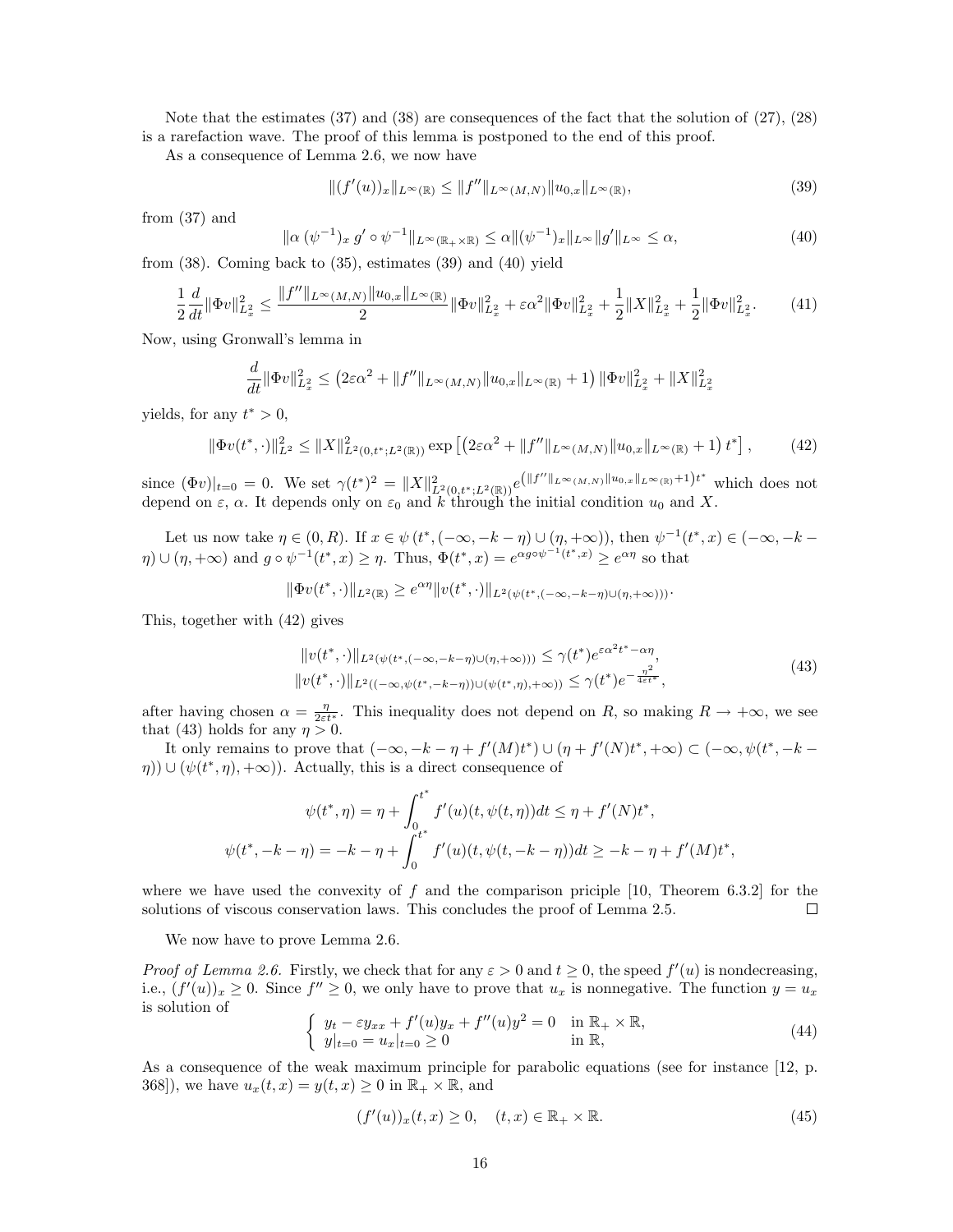Secondly, since  $f'' \geq 0$ , Equation (44) yields

$$
\begin{cases} y_t - \varepsilon y_{xx} + f'(u)y_x \le 0 \quad \text{in } \mathbb{R}_+ \times \mathbb{R}, \\ y|_{t=0} = u_x|_{t=0} \in L^\infty(\mathbb{R}). \end{cases}
$$

For this system, the same maximum principle gives  $u_x(t,x) = y(t,x) \le ||y||_{t=0} ||L^{\infty}(\mathbb{R}) = ||u_x||_{t=0} ||L^{\infty}(\mathbb{R})$ . Hence, we have

$$
0\leq u_x(t,x)\leq \|u_x|_{t=0}\|_{L^\infty(\mathbb{R})},\quad (t,x)\in\mathbb{R}_+\times\mathbb{R},
$$

and (37) is proved.

Finally, to prove (38), we recall that the backward flow  $\psi^{-1}$  is given by

$$
\psi^{-1}(t,x) = x - \int_0^t f'(u)(s, \psi^{-1}(s,x))ds, \quad (t,x) \in \mathbb{R}_+ \times \mathbb{R},
$$

which yields, derivating with respect to  $x$  and  $t$ ,

$$
\begin{cases} \frac{d}{dt}(\psi^{-1})_x(t,x) = -(\psi^{-1})_x(t,x) \cdot (f'(u))_x(t,\psi^{-1}(t,x)), & (t,x) \in \mathbb{R}_+ \times \mathbb{R}, \\ (\psi^{-1})_x(0,x) = 1. \end{cases}
$$

This can be rewritten under the form  $(\psi^{-1})_x(t,x) = \exp\left(-\int^t$ 0  $(f'(u))_x(s, \psi^{-1}(s,x))ds\bigg), \text{ which,}$ thanks to (45), yields

$$
0 \leq (\psi^{-1})_x(t,x) \leq 1, \quad (t,x) \in \mathbb{R}_+ \times \mathbb{R},
$$

and Lemma 2.6 is proved.

As a consequence of Lemma 2.5 and using a bootstrap argument, we are now able to prove the central result of this section.

*Proof of Proposition 2.4.* We study the evolution of  $(27)$ ,  $(28)$  for  $t \in (0, t^*)$ . First, we set

$$
v(t,x) = (u - M)(t, x + f'(M)t),
$$

for which estimate (29) of Lemma 2.5 yields, for any  $\eta > 0$ ,

$$
||v(t, \cdot)||_{L^{2}(-\infty, -k-\eta)} \leq \gamma(t)e^{-\frac{\eta^{2}}{4\epsilon t}}, \quad t \geq 0.
$$
 (46)

As in the proof of Proposition 2.1, we denote by  $\Omega_1$  a bounded open interval of  $(-\infty, -k - \eta)$  and  $\chi_1 \in C_c^{\infty}(\Omega_1)$  a cut-off function satisfying  $\chi_1 = 1$  on  $\Omega_2$  with  $\overline{\Omega}_2 \subset \Omega_1$ . The function  $w_1(t, x) =$  $\chi_1(x)v(t, x)$  satisfies

$$
\begin{cases}\nw_{1,t} - \varepsilon w_{1,xx} = [f'(M) - f'(u)]\chi_1 v_x - \varepsilon(\chi_1'' v + 2\chi_1' v_x) & \text{in } (0,t^*) \times \Omega_1 \\
w_1 = 0 & \text{on } \partial\Omega_1 \\
w_1(0,x) = 0 & \text{in } \Omega_1\n\end{cases}
$$

The parabolic regularizing effect (see Lemma 4.1 for  $m = 0$ ) gives for this system

$$
\varepsilon \int_0^{t^*} \|w_1\|_{H_0^1(\Omega_1)}^2 dt \le \frac{1}{\varepsilon} \int_0^{t^*} \| [f'(M) - f'(u)] \chi_1 v_x - \varepsilon (\chi_1'' v + 2\chi_1' v_x) \|_{H^{-1}(\Omega_1)}^2 dt. \tag{47}
$$

Let us now estimate each of the terms on the right hand-side as in the proof of Proposition 2.1. Here however, we see that thanks to Lemma 2.6, it is not necessary to perform a preliminary  $H^1$  estimate on  $u$ , as opposed to the proof of Proposition 2.1. The first term is

$$
\| [f'(M) - f'(u)] \chi_1 v_x \|_{H^{-1}(\Omega_1)} \leq C \left( \|f'\|_{L^{\infty}(M,N)} + \| (f'(u))_x \|_{L^{\infty}(\Omega_1)} \right) \|v\|_{L^2(\Omega_1)}.
$$

As a consequence of Lemma 2.6, we have  $||(f'(u))_x||_{L^{\infty}(\mathbb{R})} \le ||f''||_{L^{\infty}(M,N)} ||u_{0,x}||_{L^{\infty}(\mathbb{R})}$ , so that

$$
\| [f'(M) - f'(u)] \chi_1 v_x \|_{H^{-1}(\Omega_1)} \leq C \| v \|_{L^2(\Omega_1)}.
$$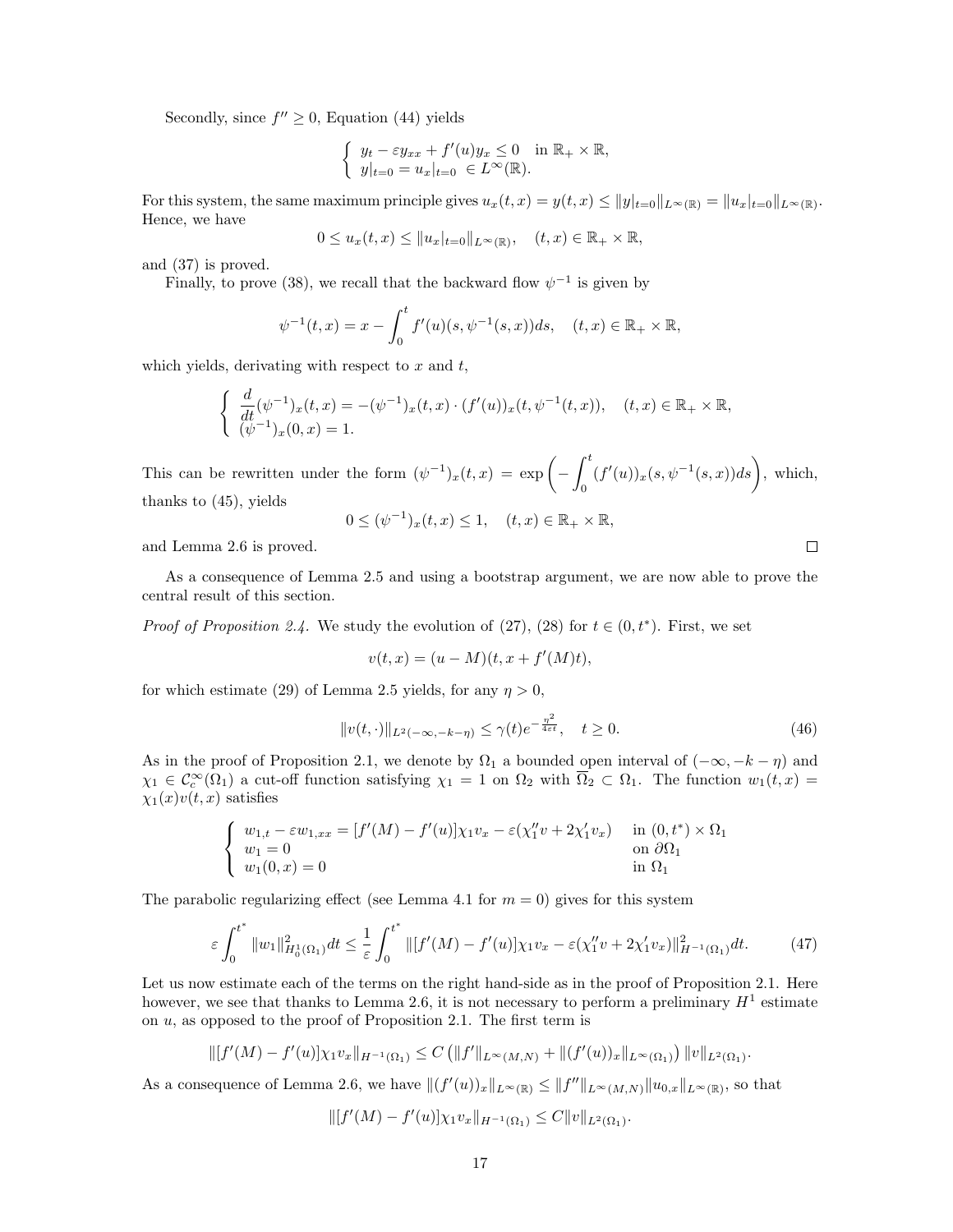Concerning the other terms, we have

$$
\varepsilon \|(\chi_1'' v + 2\chi_1' v_x)\|_{H^{-1}(\Omega_1)} \leq \varepsilon C (C_{\Omega_1} + 1) \|v\|_{L^2(\Omega_1)},
$$

where the constants denoted by C do not depend on  $\Omega_1$  and  $C_{\Omega_1} = \frac{|\Omega_1|}{\pi}$  as before. Coming back to (47) and using (46), we now have

$$
\int_0^{t^*} \|w_1\|_{H_0^1(\Omega_1)}^2 dt \le C \left(\frac{1}{\varepsilon^2} + |\Omega_1|^2\right) \int_0^{t^*} \|v\|_{L^2(\Omega_1)}^2 dt \le C \left(\frac{1}{\varepsilon^2} + |\Omega_1|^2\right) t^* \gamma(t^*)^2 e^{-\frac{\eta^2}{2\varepsilon t^*}},\tag{48}
$$

from (46), since  $\Omega_1 \subset (-\infty, -k - \eta)$  the functions  $\gamma(t)$  and  $e^{-\frac{\eta^2}{2\epsilon t}}$  are non-decreasing with respect to t.

We now take  $\chi_2 \in C_c^{\infty}(\Omega_2)$  and set  $w_2(t,x) = \chi_2(x)w_1(t,x) = \chi_2(x)v(t,x)$ , that satisfies

$$
\begin{cases}\nw_{2,t} - \varepsilon w_{2,xx} = [f'(M) - f'(u)]\chi_2 w_{1,x} - \varepsilon(\chi_2'' w_1 + 2\chi_2' w_{1,x}) & \text{in } (0,t^*) \times \Omega_1 \\
w_2 = 0 & \text{on } \partial\Omega_1 \\
w_2(0,x) = 0 & \text{in } \Omega_1\n\end{cases}
$$

The parabolic regularizing effect (see Lemma 4.1 for  $m = 1$ ) directly yields

$$
||w_2(t^*,\cdot)||^2_{H_0^1(\Omega_1)} \leq \frac{C}{\varepsilon} \int_0^{t^*} ||w_{1,x}||^2_{L^2(\Omega_1)} + \varepsilon^2 ||w_1||^2_{L^2(\Omega_1)} dt \leq \frac{C}{\varepsilon} \int_0^{t^*} ||w_1||^2_{H_0^1(\Omega_1)} dt.
$$

As a consequence of (48), we thus have

$$
||w_2(t^*, \cdot)||_{H_0^1(\Omega_1)}^2 \le \frac{C}{\varepsilon} \left(\frac{1}{\varepsilon^2} + |\Omega_1|^2\right) t^* \gamma(t^*)^2 e^{-\frac{\eta^2}{2\varepsilon t^*}}.
$$
\n(49)

 $\Box$ 

Now, to come back to u, we choose the sets  $\Omega_1$ ,  $\Omega_2$ , and the function  $\chi_2$  such that  $\chi_2 = 1$  on  $(-f'(M)t^*, -\eta - 2k) \subset \Omega_2 \subset \Omega_1 = (-f'(M)t^* - k, -\eta - k) \subset (-\infty, -\eta - k)$ . With this choice, we have  $|\Omega_1| = f'(M)t^* - \eta$  and estimate (49) yields, for any  $t^* > 0$  and  $0 < \eta < f'(M)t^*$ ,

$$
||u(t^*,\cdot)-M||_{H^1(0,-\eta-2k+f'(M)t^*)}\leq \frac{C}{\sqrt{\varepsilon}}\left(\frac{1}{\varepsilon}+|f'(M)t^*-\eta|\right)\sqrt{t^*}\gamma(t^*)e^{-\frac{\eta^2}{4\varepsilon t^*}}.
$$

It remains to choose  $\eta$  so that  $-\eta - 2k + f'(M)t^* = L$ , that is,  $\eta = f'(M)t^* - L - 2k$ , which is positive as soon as  $t^* > \frac{L+2k}{f'(M)}$ . Finally, we have for any  $t^* > \frac{L+2k}{f'(M)}$ ,

$$
||u(t^*, \cdot) - M||_{H^1(0,L)} \leq \frac{C}{\sqrt{\varepsilon}} \left(\frac{1}{\varepsilon} + (L+2k)\right) \sqrt{t^*} \gamma(t^*) \exp\left(-\frac{1}{4\varepsilon t^*} (f'(M)t^* - L - 2k)^2\right),
$$

and Proposition 2.4 is proved, setting  $\kappa = 2k$  and  $\delta(t^*) = C$  $\overline{t^*}\gamma(t^*)$ .

Remark 2.7. This proposition and its proof need slight modifications when proving Proposition 1.7, since the right hand-side of (26) needs to be exponentially decreasing as  $t^* \to +\infty$ . For this, we first replace  $\frac{1}{2} ||X||_{L_x^2}^2 + \frac{1}{2} ||\Phi v||_{L_x^2}^2$  in Estimate (41) by  $\frac{1}{2\mu} ||X||_{L_x^2}^2 + \frac{\mu}{2} ||\Phi v||_{L_x^2}^2$  for all  $\mu > 0$ . Choosing  $u_0$ such that  $||u_{0,x}||_{L^{\infty}(\mathbb{R})} = \frac{C}{k}$ , Estimate (26) for  $\varepsilon = 1$  now reads, for all  $k, \mu > 0$ ,

$$
||u(t^*,\cdot)-M||_{H^1(0,L)} \leq C(L+2k)\sqrt{\frac{t^*}{\mu}}||X||_{L^2(0,t^*;L^2(\mathbb{R}))}e^{\left(\frac{C}{2k}||f''||_{L^{\infty}(M,N)}+\frac{\mu}{2}\right)t^*-\frac{1}{4t^*}(f'(M)t^*-L-2k)^2}.
$$

Noting that  $||X||_{L^2(0,t^*,L^2(\mathbb{R}))}$  increases at most linearly in  $t^*$  and fixing k large enough and  $\mu$  small enough so that  $\left(\frac{C}{2k}\|f''\|_{L^\infty(M,N)}+\frac{\mu}{2}\right)<\frac{f'(M)^2}{4}$  $\frac{(M)^2}{4}$ , we obtain the sought exponential decay as  $t^* \to +\infty$ .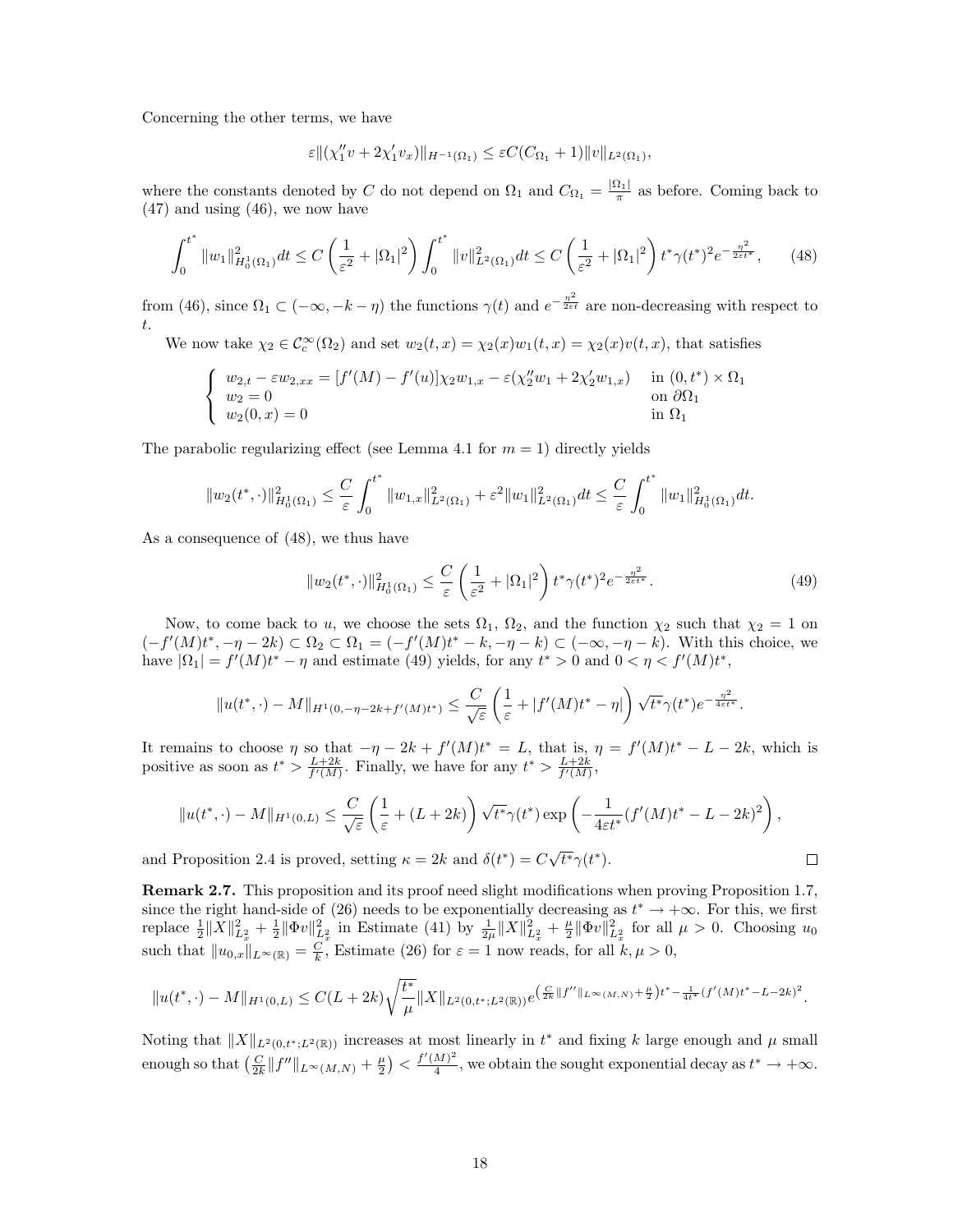### 2.3 Local exact controllability

In this section, we perform the local controllability argument. We suppose that the initial condition  $u_0$  is  $H^1$ -exponentially close (in terms of  $\varepsilon$ ) to the constant target, say N, and we want to reach it exactly. This will be done both after the "shock phase" and the rarefaction phase, i.e., for an initial datum that satisfies the estimate (10) or (26). More precisely, we prove the following proposition, where we assume that  $f'(N) > 0$  for simplicity (the case  $f'(N) < 0$  follows the same procedure).

**Proposition 2.8.** Assume that  $f'(N) > 0$ , and that  $u_0 \in H^1(0,L)$  satisfies

$$
||u_0 - N||_{H^1(0,L)} \le e^{-\frac{K_0}{\varepsilon}}
$$

for some  $K_0 > 0$ . Then, there exist  $\alpha_1 > 0$  and  $\varepsilon_0 > 0$  such that for all  $T \ge \alpha_1 \frac{L}{f'(N)}$  and  $0 < \varepsilon < \varepsilon_0$ , there exist two control functions  $g_0$  and  $g_L$ , with

$$
||g_0||_{L^{\infty}(0,T)} \leq 2|N|
$$
 and  $||g_L||_{L^{\infty}(0,T)} \leq 2|N|$ ,

such that the solution  $u$  of  $(1)$ ,  $(2)$  and  $(3)$  satisfies

$$
u|_{t=T} = N \quad in (0, L).
$$

The proof of Proposition 2.8 follows the steps of [15]. When doing this, we shall see that one can take  $\alpha_1 = 5$  (or, as found numerically  $\alpha_1 = 4.3$ ).

We first set  $y(t, x) = u(t, x) - N$ , so that y satisfies

$$
\begin{cases}\n y_t + [f(N+y)]_x - \varepsilon y_{xx} = 0 & \text{in } (0, T) \times (0, L), \\
 y|_{t=0} = y_0 = u_0 - N & \text{in } (0, L), \\
 ||y_0||_{H^1(0, L)} \le e^{-\frac{K_0}{\varepsilon}}.\n\end{cases}
$$
\n(50)

Now, our objective is to find boundary controls  $y|_{x=0} = g_0(t) - N$  and  $y|_{x=L} = g_L(t) - N$  such that  $y|_{t=T} = 0$  and

$$
||g_0 - N||_{L^{\infty}(0,T)} \le |N|
$$
 and  $||g_L - N||_{L^{\infty}(0,T)} \le |N|$ .

More precisely, we prove the existence of a controlled solution y, satisfying (50) and  $y|_{t=T} = 0$ , and then take the traces of y on  $(0, T) \times \{0\}$  and  $(0, T) \times \{L\}$  to obtain the controls. The existence of such a controlled solution is proved by means of a fixed point argument. For this, let us first consider the following linearization of System (50), for some  $z \in L^1(0,T;W^{1,\infty}(0,L)) \cap L^{\infty}((0,T) \times (0,L))$ :

$$
\begin{cases}\ny_t - \varepsilon y_{xx} + [\sigma(N + z(t, x), N)y]_x = 0 & \text{in } (0, T) \times (0, L), \\
y|_{x=0} = \tilde{g}_0, \quad y|_{x=L} = \tilde{g}_L & \text{in } (0, T), \\
y|_{t=0} = y_0 & \text{in } (0, L),\n\end{cases}
$$
\n(51)

where we have denoted  $\sigma(N+z,N) = \frac{f(N+z)-f(N)}{z}$ , with  $\sigma(N + \cdot, N) \in W^{1,\infty}_{loc}(\mathbb{R})$ . Note that formally, a fixed point of a map  $z \mapsto y$ , where y is a solution of (51) associated to some controls  $\tilde{g}_0, \tilde{g}_L$ , is a solution of the problem (50). It will be convenient to extend this control problem to  $(a, b)$ for some  $a < 0$  and  $b > L$ , and introduce  $\tilde{y}_0$  and  $\tilde{z}$  smooth extensions of  $y_0$  and  $z$ , satisfying

$$
\tilde{y}_0 = y_0 \text{ on } (0, L), \quad \tilde{y}_0(a) = \tilde{y}_0(b) = 0, \text{ and } \|\tilde{y}_0\|_{H_0^1(a, b)} \le C_E \|y_0\|_{H^1(0, L)}, \tilde{z} = z \text{ on } (0, T) \times (0, L), \text{ and } \|\tilde{z}\|_{L^1 W^{1, \infty} \cap L^{\infty} L^{\infty}} \le C_E \|z\|_{L^1 W^{1, \infty} \cap L^{\infty} L^{\infty}}.
$$
\n(52)

(see for instance [12, Section 5.4]). We now consider the following extended linear system

$$
\begin{cases}\n\tilde{y}_t - \varepsilon \tilde{y}_{xx} + [\sigma(N + \tilde{z}(t, x), N)\tilde{y}]_x = 0 & \text{in } (0, T) \times (a, b), \\
\tilde{y}|_{x=a} = \tilde{g}(t), \quad \tilde{y}|_{x=b} = 0 & \text{in } (0, T), \\
\tilde{y}|_{t=0} = \tilde{y}_0 & \text{in } (a, b).\n\end{cases}
$$
\n(53)

To prove the null-controllability of this system, we shall prove an observability estimate for its adjoint. We set

$$
\zeta(t,x)=\sigma(N+\tilde z(t,x),N)-f'(N)
$$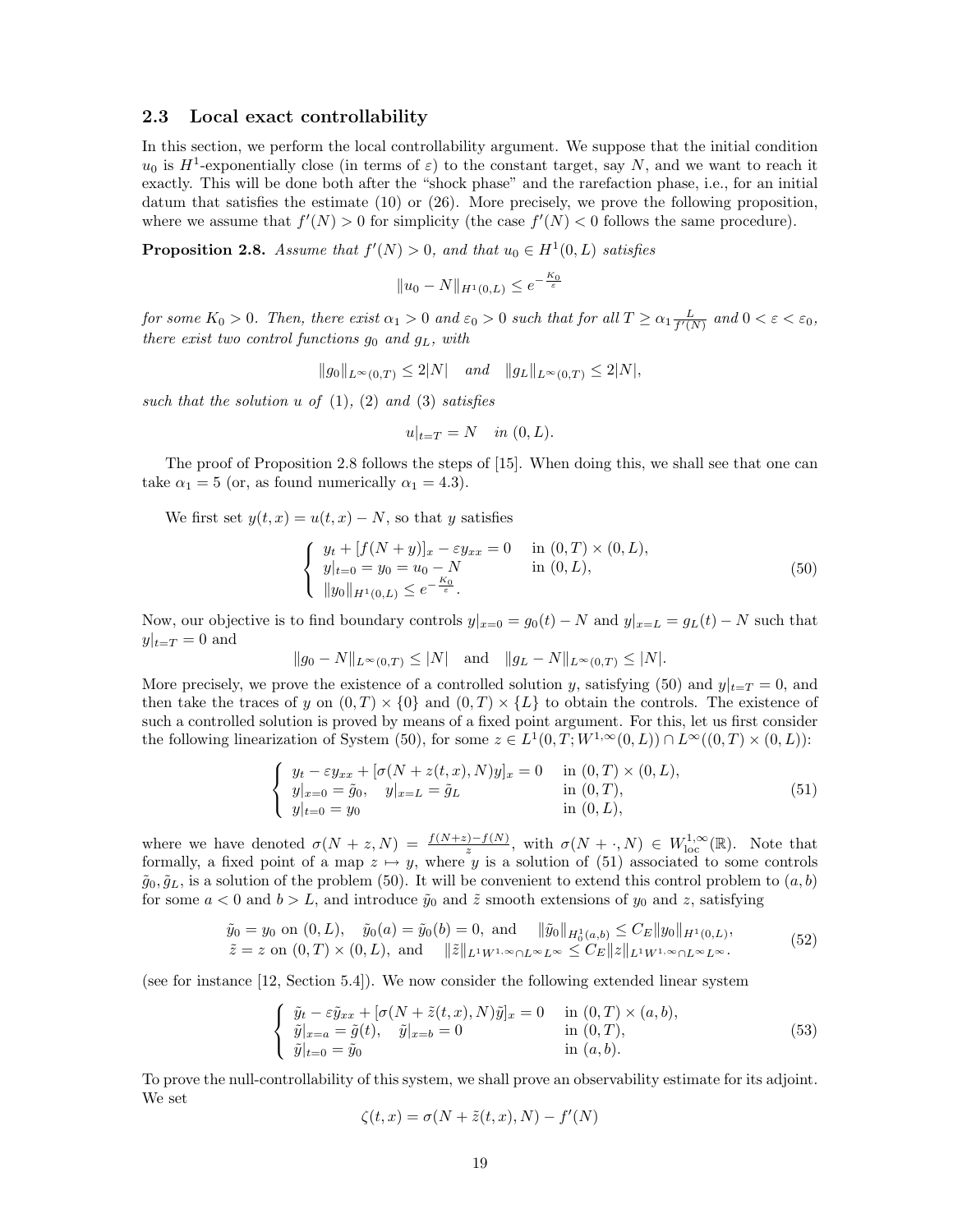and

$$
\lambda = b - a > L. \tag{54}
$$

We have the following controllability lemma.

**Lemma 2.9.** There exist  $\alpha_1 > 0$  and  $\varepsilon_0 > 0$  such that for all  $\zeta \in L^1(0,T;W^{1,\infty}(0,L)) \cap L^{\infty}((0,T) \times$  $(0, L)$ ) satisfying

$$
\|\zeta_x\|_{L^1L^\infty} + \|\zeta\|_{L^\infty L^\infty} \le C_E \, e^{-\frac{K_0}{2\varepsilon}},\tag{55}
$$

(where  $K_0$  is introduced in Proposition 2.8 and  $C_E$  is the norm of the extension operator introduced in (52)), for all  $T \ge \alpha_1 \frac{\lambda}{f'(N)}$ , all  $\varepsilon \in (0, \varepsilon_0)$  and  $\tilde{y}_0 \in H_0^1(a, b)$  satisfying  $\|\tilde{y}_0\|_{H_0^1(a, b)} \le C_E e^{-\frac{K_0}{\varepsilon}}$ , there exists a control function  $\tilde{g} \in L^2(0,T)$  with  $\|\tilde{g}\|_{L^2(0,T)} \leq e^{-\frac{K_0}{\varepsilon}}$  such that the associated solution to (53) satisfies

$$
\tilde{y}|_{t=T} = 0 \quad on \ (a,b).
$$

Note that the constant  $\alpha_1$  here is the same as the one in Proposition 2.8. In the course of the proof, we shall see that one can take  $\alpha_1$  as claimed before.

Proof. For this linear control problem (53), we use the classical approach, consisting in obtaining a suitable observability inequality for the adjoint system of (53), which reads

$$
\begin{cases}\n-\varphi_t - \varepsilon \varphi_{xx} - (f'(N) + \zeta(t, x))\varphi_x = 0 & \text{in } (0, T) \times (a, b) \\
\varphi|_{x=a} = 0, & \varphi|_{x=b} = 0 & \text{in } (0, T) \\
\varphi|_{t=T} = \varphi_T & \text{in } (a, b)\n\end{cases}
$$
\n(56)

where  $\varphi_T \in L^2(a, b)$  is the final condition of this backward problem. We aim to prove the following observability inequality for the solutions of (56):

$$
\|\varphi|_{t=0}\|_{L^2(a,b)} \le K(T,\varepsilon) \|\varphi_x|_{x=a}\|_{L^2(0,T)}.
$$
\n(57)

Then, classical duality arguments give the null-controllability of System (53) with a control function  $\tilde{g}$  whose  $L^2$  norm is bounded by

$$
\frac{K(T,\varepsilon)}{\varepsilon} \|\tilde{y}_0\|_{H_0^1(a,b)} \leq C_E \frac{K(T,\varepsilon)}{\varepsilon} e^{-\frac{K_0}{\varepsilon}}.
$$

To prove (57), we mostly follow [15] and use two of their technical estimates. More precisely, once rescaled with respect to the parameters, the dissipation estimate and the Carleman estimate read as follows ( $\lambda$  is defined in (54)).

Dissipation result: for every  $t \in \left(\frac{\lambda}{f'(N)-\|\zeta\|_{L^{\infty}L^{\infty}}},T\right)$ , we have  $\|\varphi(0, \cdot)\|_{L^2(a, b)}^2 \le \exp\left\{\frac{\lambda^2 \|\zeta_x\|_{L^1 L^\infty}}{4}\right\}$  $\frac{\|L^1 L^{\infty}}{4} - \frac{((f'(N) - \|\zeta\|_{L^{\infty} L^{\infty}})t - \lambda)^2}{2\varepsilon t}$  $\frac{\|\|_{L^\infty L^\infty})t-\lambda)^2}{2\varepsilon t}e^{-4\lambda^2\|\zeta_x\|_{L^1L^\infty}}\bigg\}\,\|\varphi(t,\cdot)\|^2_{L^2(a,b)}.$ 

(58) Note that  $f'(N) - ||\zeta||_{L^{\infty}L^{\infty}} > 0$  for  $\varepsilon$  sufficiently small (or  $f'(N)$  sufficiently large in the proof of Proposition 2.11 below).

*Carleman inequality:* Assume that  $\zeta$  satisfies (55) and  $T > \frac{3}{2} \frac{\lambda}{f'(N) - ||\zeta||_{L^{\infty}L^{\infty}}}$ . Then, we have

$$
\int_{a}^{b} \int_{2T/3}^{5T/6} |\varphi|^2 dt \, dx \le C e^{\frac{\kappa \lambda^2}{\varepsilon T}} \left( \int_{0}^{T} |\varphi_x(t, a)|^2 dt + \int_{a}^{b} |\varphi(0, x)|^2 dx \right). \tag{59}
$$

These two estimates are proved in [15, Section 4], with  $\kappa = 4$  or  $\kappa = 2.61$  as found numerically.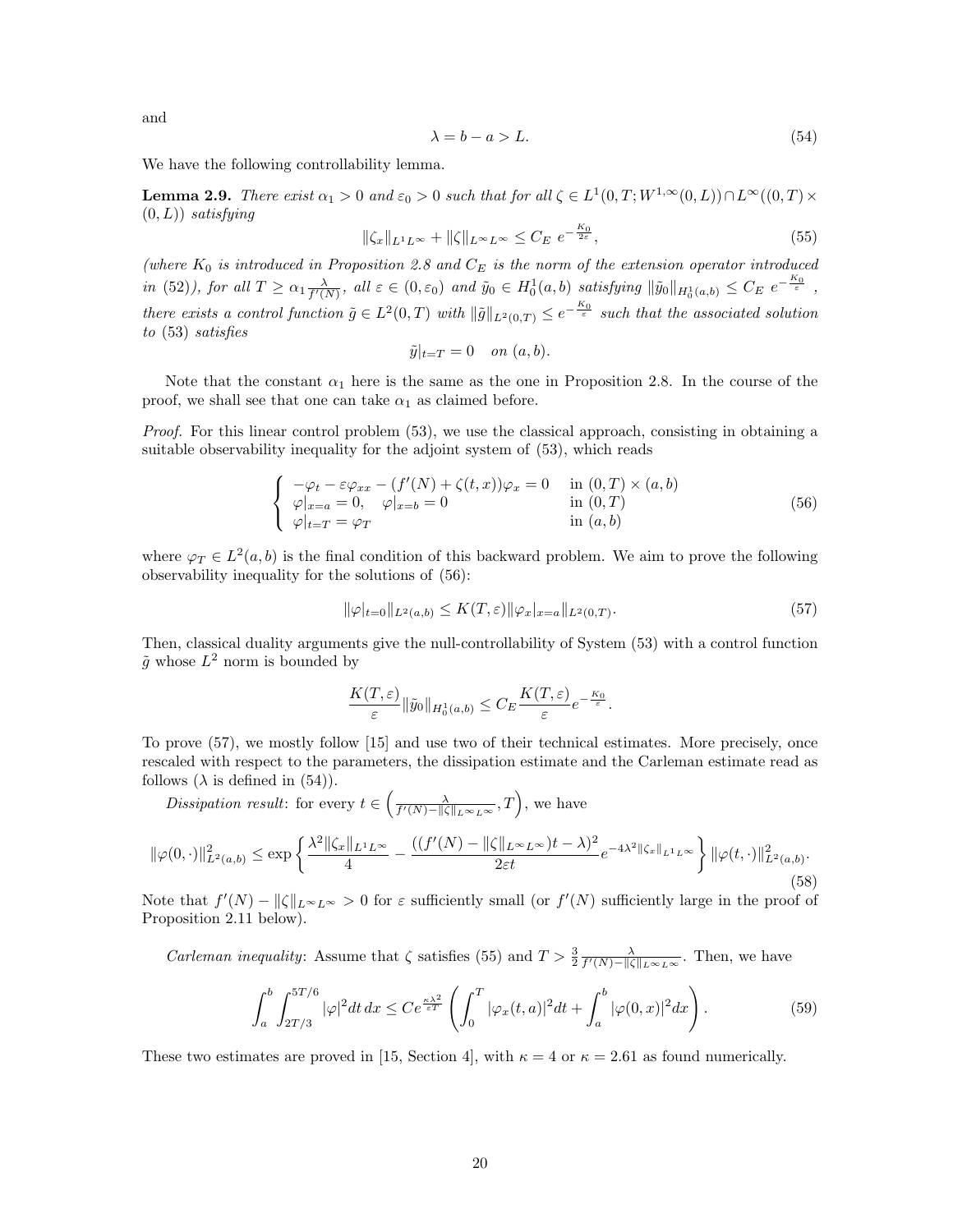To obtain the observability inequality (57), we suppose that  $T > \frac{3}{2} \frac{\lambda}{f'(N) - ||\zeta||_{L^{\infty}L^{\infty}}}$ . As a consequence (58) holds on  $\left(\frac{2T}{3}, \frac{5T}{6}\right) \subset \left(\frac{\lambda}{f'(N)-\|\zeta\|_{L^{\infty}L^{\infty}}}, T\right)$ . Integrating (58) on  $\left(\frac{2T}{3}, \frac{5T}{6}\right)$ , we hence obtain

$$
\frac{T}{6} \|\varphi(0,\cdot)\|_{L^2(a,b)}^2 \le \exp\left\{\frac{\lambda^2 \|\zeta_x\|_{L^1L^\infty}}{4}\right\}
$$

$$
\times \int_{2T/3}^{5T/6} \exp\left\{-\frac{((f'(N)-\|\zeta\|_{L^\infty L^\infty})t-\lambda)^2}{2\varepsilon t}e^{-4\lambda^2 \|\zeta_x\|_{L^1L^\infty}}\right\} \|\varphi(t,\cdot)\|_{L^2(a,b)}^2 dt.
$$

Using the fact that

$$
\mapsto \frac{((f'(N)-\|\zeta\|_{L^\infty L^\infty})t-\lambda)^2}{2\varepsilon t}
$$

is an increasing function as soon as  $t > \frac{\lambda}{f'(N)-\|\zeta\|_{L^{\infty}L^{\infty}}}$ , together with (59), we have

 $t$ 

$$
\|\varphi(0,\cdot)\|_{L^2(a,b)}^2 \le Ce^{-\frac{D(\varepsilon,T,\lambda,\zeta)}{\varepsilon^T}} \left(\int_0^T |\varphi_x(t,a)|^2 dt + \int_a^b |\varphi(0,x)|^2 dx\right),\tag{60}
$$

with

$$
D(\varepsilon,T,\lambda,\zeta) = \frac{3e^{-4\lambda^2||\zeta_x||_{L^1L^\infty}}}{4}\left((f'(N)-||\zeta||_{L^\infty L^\infty})\frac{2T}{3}-\lambda\right)^2 - \kappa\lambda^2.
$$

Now we see that for T sufficiently large, i.e.  $T \ge \alpha_1 \frac{\lambda}{f'(N)}$ , we have  $D(\varepsilon, T, \lambda, \zeta) > 0$  and we can absorb the last term in (60) by the left hand-side, taking  $\varepsilon_0 = \varepsilon_0(\alpha_1)$  sufficiently small so that it works with  $T = \alpha_1 \frac{\lambda}{f'(N)}$ . We also notice that we can take  $\alpha_1 = 5$  if  $\kappa = 4$  or  $\alpha_1 = 4.30$  if  $\kappa = 2.61$ . Finally, we obtain the observability inequality (57) with  $K(T, \varepsilon) = Ce^{-\frac{D(\varepsilon, T, \lambda, \zeta)}{\varepsilon T}}$ . This concludes the proof of Lemma 2.9.  $\Box$ 

Now given this result for the linearized system, we are able to implement a fixed point strategy to conclude the proof of Proposition 2.8.

Proof of Proposition 2.8. We first recall Kakutani's fixed point Theorem as presented in [23, Theorem 9.2.2].

**Theorem 2.10.** Let Z be a Banach space, E a subset of Z and  $\Lambda : E \to 2^{\mathcal{Z}}$  a multivalued mapping. Suppose that

- (i) E is compact convex nonempty and for every  $z \in E$ ,  $\Lambda(z) \subset E$ .
- (ii) For every  $z \in E$ ,  $\Lambda(z)$  is a compact convex nonempty subset of Z.
- (iii)  $\Lambda$  is "upper semicontinuous", i.e. if  $z_n \to z$  in E and  $y_n \in \Lambda(z_n)$  satisfies  $y_n \to y$  in Z, then  $y \in \Lambda(z)$ .

Then  $\Lambda$  has a fixed point in E, i.e. there exists  $z \in E$  such that  $z \in \Lambda(z)$ .

Let us now define the appropriate space  $\mathcal{Z}$ , subset E and mapping  $\Lambda$ . We choose

$$
\mathcal{Z} = H^{\frac{3}{4}}(0, T; L^2(0, L)) \cap L^2(0, T; H^1(0, L)),\tag{61}
$$

for the Banach space and

$$
E^{\varepsilon} = \left\{ z \in H^{1}(0,T; L^{2}(0,L)) \cap L^{2}(0,T; H^{2}(0,L)), ||z||_{H^{1}L^{2} \cap L^{2}H^{2}} \leq e^{-\frac{K_{0}}{2\varepsilon}} \right\} \subset \mathcal{Z}.
$$

Given a fixed  $y_0 \in H^1(0,L)$  such that  $||y_0||_{H^1(0,L)} \leq e^{-\frac{K_0}{\varepsilon}}$ , we set

$$
\Lambda(z) = \left\{ y \in H^1(0, T; L^2(0, L)) \cap L^2(0, T; H^2(0, L)) \text{ satisfying conditions (62)-(65)} \right\}
$$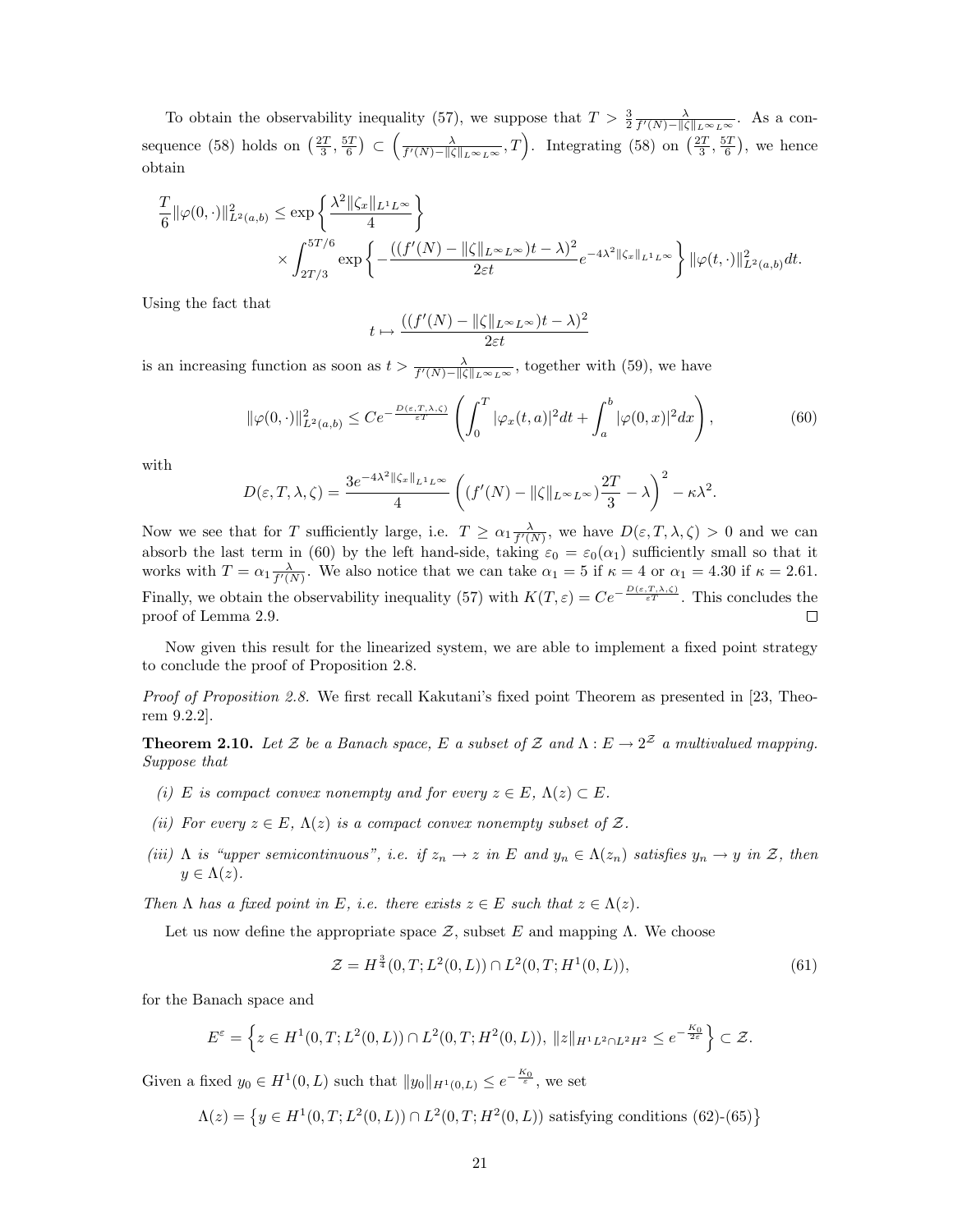with

$$
y_t - \varepsilon y_{xx} = -[\sigma(N+z,N)y]_x \quad \text{in } (0,T) \times (0,L), \tag{62}
$$

$$
y|_{t=0} = y_0 \quad \text{in } (0, L), \tag{63}
$$

$$
y|_{t=T} = 0 \quad \text{in } (0, L), \tag{64}
$$

$$
||y||_{H^1L^2 \cap L^2H^2} \le e^{-\frac{K_0}{2\varepsilon}},\tag{65}
$$

and check that Kakutani's Theorem applies with  $\mathcal{Z}, E^{\varepsilon}$  and  $\Lambda$  for  $\varepsilon$  sufficiently small.

To prove (i), note that the compact injection of  $H^1L^2 \cap L^2H^2$  in  $\mathcal Z$  gives the compactness of  $E^{\varepsilon}$ in  $\mathcal Z$  and the fact that it is a ball yields its convexity. Moreover  $E^{\varepsilon}$  is nonempty since it contains the null function, and  $\Lambda(z) \subset E^{\varepsilon}$  if  $z \in E^{\varepsilon}$ , as a consequence of their definition.

To prove (ii), notice first that  $\Lambda(z)$  is convex since the conditions (62)-(64) are linear and (65) is convex. To prove that it is closed (and hence compact), let us consider a sequence  $(y_n)_{n\in\mathbb{N}}\subset\Lambda(z)$ converging to y in Z. Since  $\mathcal{Z} \subset \mathcal{C}^0([0,T];L^2(0,L))$ , conditions (63) and (64) are still valid for the limit y. Since the right hand-side of  $(65)$  does not depend on n, this estimate also holds for y. Moreover,  $y_n$  converges to y in  $\mathcal{D}'((0,T) \times (0,L))$  and hence, the linear equation (62) is satisfied by y in  $\mathcal{D}'((0,T)\times(0,L))$ . As a consequence of (65),  $y \in H^1L^2 \cap L^2H^2$ , so that y satisfies (62) in  $L^2L^2$ , and  $\Lambda(z)$  is closed.

Let us now prove that  $\Lambda(z)$  is non-empty if  $z \in E^{\varepsilon}$ . We denote by  $\tilde{z}$  and  $\tilde{y}_0$  extensions of z and  $y_0$  on  $(a, b)$  satisfying (52). Denoting  $\tilde{y}$  the associated solution of (53) (for any control  $\tilde{g}$ ), we see that  $\tilde{y}|_{(0,L)}$  solves (62)-(63). Moreover, we have  $\|\tilde{y}_0\|_{H_0^1(a,b)} \leq Ce^{-\frac{K_0}{\varepsilon}}$  and

$$
\|\tilde{z}\|_{L^1W^{1,\infty}(a,b)\cap L^\infty L^\infty(a,b)} \leq C\|\tilde{z}\|_{L^1W^{1,\infty}(0,L)\cap L^\infty L^\infty(0,L)} \leq C\|z\|_{H^1L^2(0,L)\cap L^2H^2(0,L)} \leq Ce^{-\frac{K_0}{2\varepsilon}}.
$$

Hence, denoting by  $\zeta(t,x) = \sigma(N + \tilde{z}, N) - f'(N)$ , we have

$$
\|\zeta\|_{L^{\infty}L^{\infty}} \le \frac{\|f''\|_{L^{\infty}(K)}}{2} \|\tilde{z}\|_{L^{\infty}L^{\infty}} \le Ce^{-\frac{K_0}{2\varepsilon}},\tag{66}
$$

for some compact  $K \subset \mathbb{R}$  containing N, and

$$
\|\zeta_x\|_{L^1L^\infty} = \|[\sigma(N+\tilde{z},N)]_x\|_{L^1L^\infty} \le \|f''\|_{L^\infty(K)} \|\tilde{z}_x\|_{L^1L^\infty} \le Ce^{-\frac{K_0}{2\varepsilon}}.
$$
 (67)

As a consequence of (66) and (67), Estimate (55) holds and Lemma 2.9 applies as soon as  $T \ge \alpha_1 \frac{\lambda}{f'(N)}$ (that we shall suppose in the following). In particular, for  $\varepsilon < \varepsilon_0$ , there exists a control function  $\tilde{g}$  such that  $\|\tilde{g}\|_{L^2(0,T)} \leq Ce^{-\frac{K_0}{\varepsilon}}$  and the associated solution of (53) satisfies  $\tilde{y}|_{t=T} = 0$ , and thus  $\tilde{y}|_{(0,L)}$  fulfills (64). Moreover,  $\tilde{y}$  is defined as a transposition solution of (53) so that the regularity estimate (84) of Lemma 4.2 gives, for some  $C > 0$  independent from  $\varepsilon$ ,

$$
\|\tilde{y}\|_{L^2L^2(a,b)} \le \frac{C}{\sqrt{\varepsilon}} \left( \|\tilde{g}\|_{L^2(0,T)} + \|\tilde{y}_0\|_{L^2(a,b)} \right). \tag{68}
$$

We now take open intervals  $\Omega_1$  and  $\Omega_2$  such that  $[0, L] \subset \Omega_2 \subset \overline{\Omega}_2 \subset \Omega_1 \subset \overline{\Omega}_1 \subset (a, b)$  and a cut-off function  $\chi_1 \in C_c^{\infty}(\Omega_1)$  defined as before. The function  $w_1 = \chi_1 \tilde{y}$  satisfies

$$
\begin{cases}\nw_{1,t} - \varepsilon w_{1,xx} = -\chi_1 [\sigma(N+\tilde{z},N)\tilde{y}]_x - 2\varepsilon \chi'_1 \tilde{y}_x - \varepsilon \chi''_1 \tilde{y} & \text{in } (0,T) \times \Omega_1, \\
w_1 = 0, & \text{in } (0,T) \times \partial \Omega_1, \\
w_1|_{t=0} = \chi_1 \tilde{y}_0 & \in H_0^1(\Omega_1),\n\end{cases}
$$

so that the parabolic regularity result of Lemma 4.1, taken for  $m = 0$ , gives

$$
||w_1||_{L^2H_0^1(\Omega_1)} \leq \frac{C}{\varepsilon} \left( ||\chi_1 \tilde{y}_0||_{L^2(\Omega_1)} + ||\chi_1[\sigma(N+\tilde{z},N)\tilde{y}]_{x} + 2\varepsilon\chi'_1\tilde{y}_{x} + \varepsilon\chi''_1\tilde{y}||_{L^2H^{-1}(\Omega_1)} \right).
$$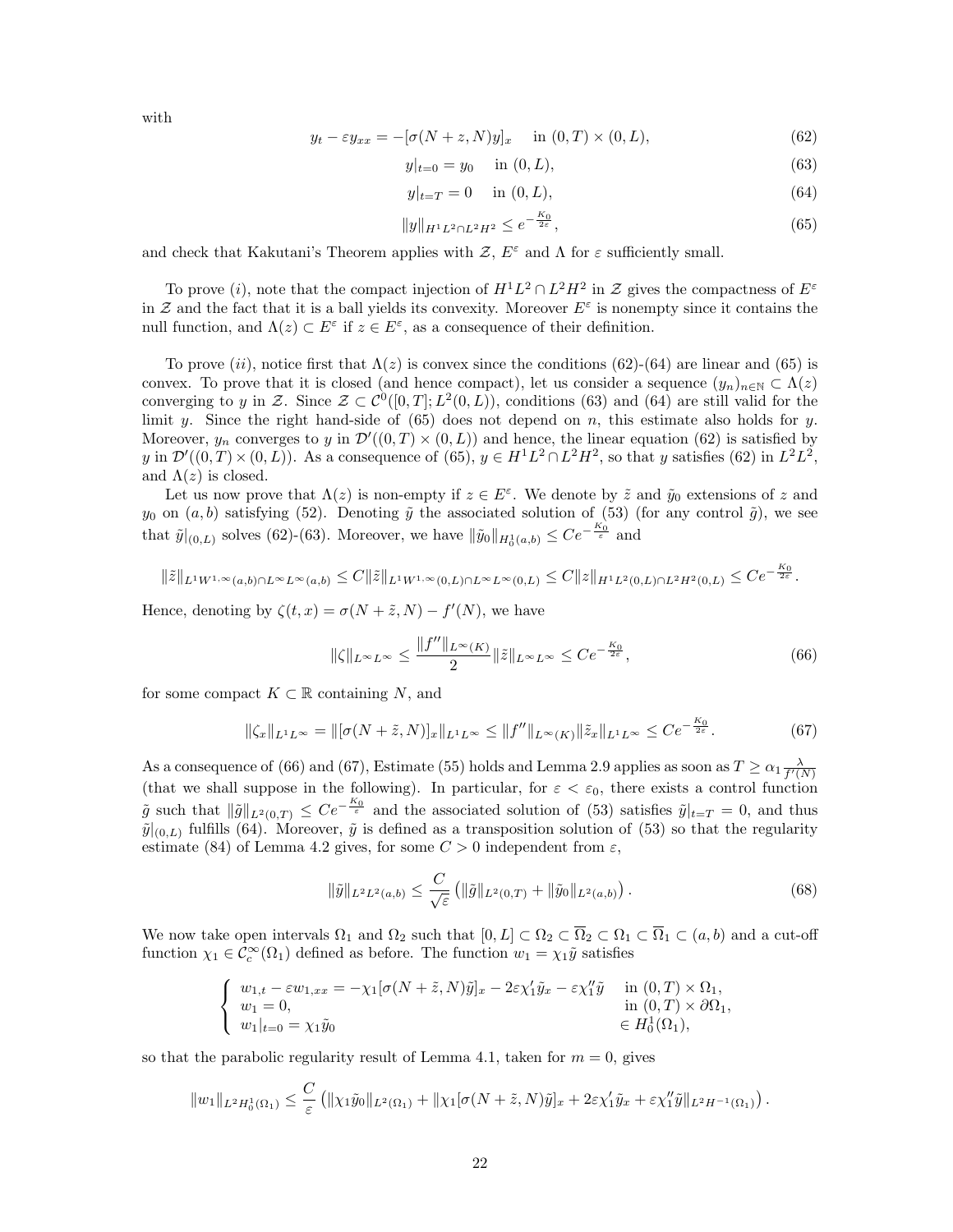The last two terms in the right hand-side can be estimated by  $C\|\tilde{y}\|_{L^2L^2(\Omega_1)}$ , and we have

$$
\|\chi_1[\sigma(N+\tilde{z},N)\tilde{y}]_x\|_{L^2H^{-1}(\Omega_1)} \leq C \|\sigma(N+\tilde{z},N)\tilde{y}\|_{L^2L^2(\Omega_1)} \leq C \|\tilde{y}\|_{L^2L^2(a,b)}
$$

since  $\sigma(N + \cdot, N) \in L^{\infty}$  and  $\tilde{z} \in L^{\infty}L^{\infty}$ . As a consequence of (68), we now obtain

$$
||w_1||_{H^1H^{-1}(\Omega_1)\cap L^2H_0^1(\Omega_1)\cap L^\infty L^2(\Omega_1)} \leq \frac{C}{\varepsilon^{\frac{3}{2}}} \left( ||\tilde{g}||_{L^2(0,T)} + ||\tilde{y}_0||_{L^2(a,b)} \right).
$$
 (69)

Taking another cut-off function  $\chi_2 \in C_c^{\infty}(\Omega_2)$  as before, the function  $w_2 = \chi_2 w_1 = \chi_2 \tilde{y}$  satisfies

$$
\begin{cases}\nw_{2,t} - \varepsilon w_{2,xx} = -\chi_2[\sigma(N+\tilde{z},N)w_1]_x - 2\varepsilon\chi_2'w_{1,x} - \varepsilon\chi_2''w_1 & \text{in } (0,T) \times \Omega_2, \\
w_2 = 0, & \text{in } (0,T) \times \partial\Omega_2, \\
w_2|_{t=0} = \chi_2 w_1 & \in H_0^1(\Omega_2),\n\end{cases}
$$

so that the parabolic regularity result of Lemma 4.1, taken for  $m = 1$ , gives

$$
||w_2||_{L^2(H^2 \cap H_0^1(\Omega_2)) \cap H^1L^2(\Omega_2)} \leq \frac{C}{\varepsilon} (||\chi_2 w_1||_{H_0^1(\Omega_2)} + ||\chi_2[\sigma(N+\tilde{z}, N)w_1]_x + 2\varepsilon \chi_2' w_{0,x} + \varepsilon \chi_2'' w_1 ||_{L^2L^2(\Omega_2)}). \tag{70}
$$

In this expression, we can estimate

$$
\|\chi_2[\sigma(N+\tilde{z},N)w_1]_x\|_{L^2L^2(\Omega_2)} \le \|\sigma(N+\tilde{z},N)w_{0,x}\|_{L^2L^2(\Omega_1)} + \|[\sigma(N+\tilde{z},N)]_xw_1\|_{L^2L^2(\Omega_1)}
$$
  

$$
\le \|\sigma(N+\tilde{z},N)\|_{L^\infty L^\infty} \|w_1\|_{L^2H_0^1(\Omega_1)} + \|\sigma(N+\tilde{z},N)\|_{L^2W^{1,\infty}} \|w_1\|_{L^\infty L^2(\Omega_1)}
$$

where all the terms in the right hand-side are finite, since  $\sigma(N + \cdot, N) \in L^{\infty}$ ,  $\tilde{z} \in L^{\infty}L^{\infty} \cap L^{2}W^{1,\infty}$ , and  $w_1$  satisfies (69). Replacing this in (70) and using (69) yields

$$
||w_2||_{L^2(H^2 \cap H_0^1(\Omega_2)) \cap H^1L^2(\Omega_2)} \leq \frac{C}{\varepsilon^{\frac{5}{2}}} (||\tilde{g}||_{L^2(0,T)} + ||\tilde{y}_0||_{L^2(a,b)}),
$$

and thus

$$
\|\tilde{y}|_{(0,L)}\|_{L^2H^2(0,L)\cap H^1L^2(0,L)} \le \|w_2\|_{L^2(H^2\cap H_0^1(\Omega_2))\cap H^1L^2(\Omega_2)} \le \frac{C}{\varepsilon^{\frac{5}{2}}} \left(2e^{-\frac{K_0}{\varepsilon}} + e^{-\frac{K_0}{\varepsilon}}\right) \le e^{-\frac{K_0}{2\varepsilon}},
$$

for  $0 < \varepsilon < \varepsilon_0$ . This implies that  $\tilde{y}|_{(0,L)}$  satisfies (65) for  $0 < \varepsilon < \varepsilon_0$  and hence all conditions (62)-(65), and  $\Lambda(z)$  is nonempty.

To prove (iii), let us consider two sequences,  $z_n \to z$  in  $E^{\varepsilon}$  for the topology of  $H^1L^2 \cap L^2H^2$ , and  $y_n \in \Lambda(z_n)$  satisfying  $y_n \to y$  in Z, and check that  $y \in \Lambda(z)$ . The three assertions (63)-(65) still hold for y since (63)-(65) do not depend on  $z_n$ , and in particular  $y \in H<sup>1</sup>L<sup>2</sup> \cap L<sup>2</sup>H<sup>2</sup>$ . Let us denote  $R_n$  the right hand-side of (62) for  $z_n$  and  $y_n$ , and R its counterpart for z and y. We have

$$
R_n - R = [\sigma(N + z, N)]_x y + \sigma(N + z, N) y_x - [\sigma(N + z_n, N)]_x y_n - \sigma(N + z_n, N) y_{n,x}
$$

and hence  $||R_n - R||_{L^2L^2} \leq A_n + B_n$ , with

$$
A_n = ||[\sigma(N+z,N)]_x y - [\sigma(N+z,N)]_x y_n||_{L^2L^2} + ||[\sigma(N+z,N)]_x y_n - [\sigma(N+z_n,N)]_x y_n||_{L^2L^2}
$$
  
\n
$$
\leq ||[\sigma(N+z,N)]_x||_{L^2L^{\infty}}||y-y_n||_{L^{\infty}L^2} + ||[\sigma(N+z,N)]_x - [\sigma(N+z_n,N)]_x||_{L^2L^{\infty}}||y_n||_{L^{\infty}L^2},
$$

and

$$
B_n = \|\sigma(N+z,N)y_x - \sigma(N+z,N)y_{n,x}\|_{L^2L^2} + \|\sigma(N+z,N)y_{n,x} - \sigma(N+z_n,N)y_{n,x}\|_{L^2L^2}
$$
  
\n
$$
\leq \|\sigma(N+z,N)\|_{L^\infty L^\infty} \|y_x - y_{n,x}\|_{L^2L^2} + \|\sigma(N+z,N) - \sigma(N+z_n,N)\|_{L^\infty L^\infty} \|y_{n,x}\|_{L^2L^2}
$$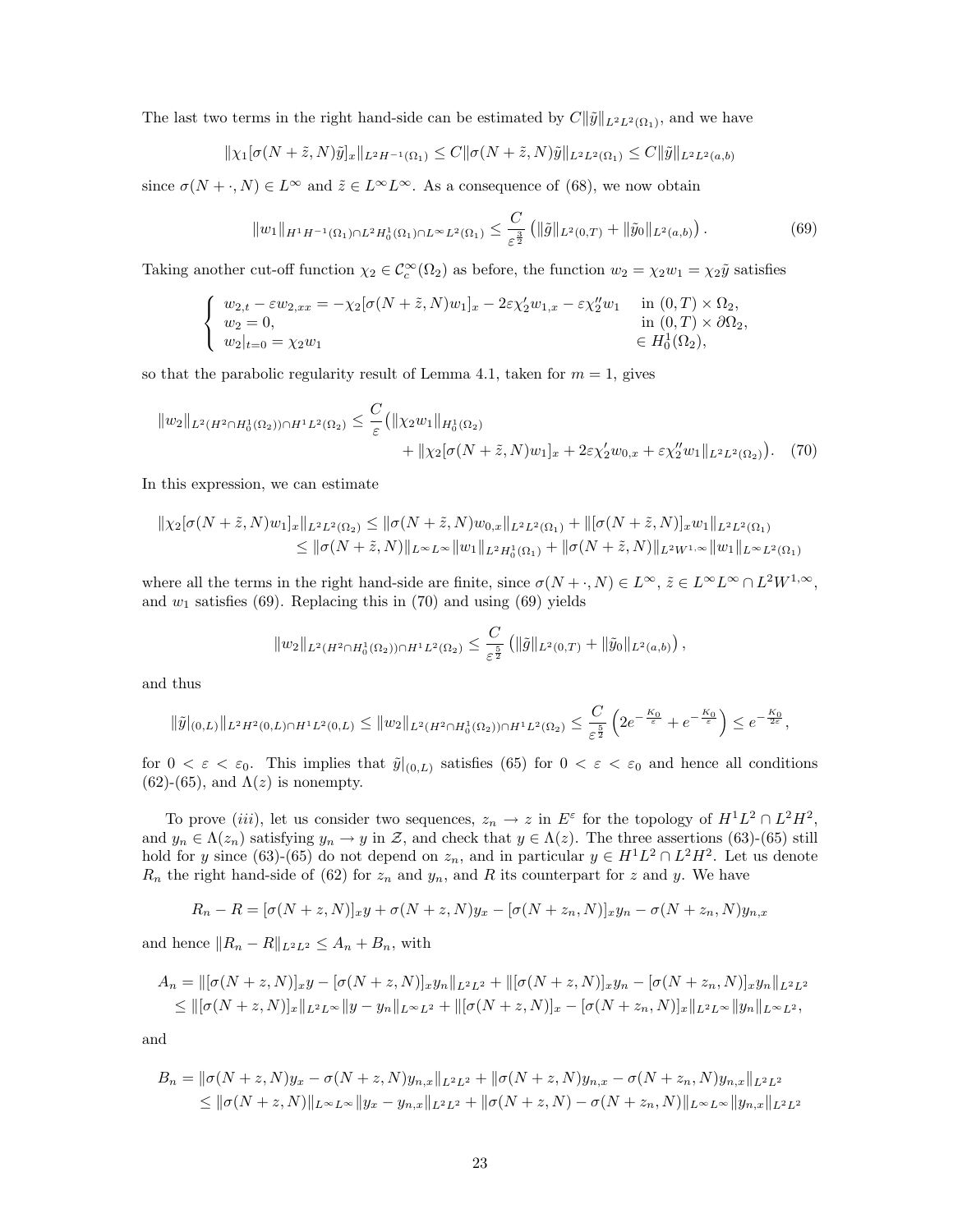Recalling that  $z_n \to z$  in  $E^{\varepsilon}$  and  $y_n \to y$  in Z, we deduce  $\lim_{n\to+\infty} A_n = 0$  since  $y_n \to y$  in  $H^{\frac{3}{4}}L^2 \subset L^{\infty}L^2$  and  $\sigma(N+z_n,N) \to \sigma(N+z,N)$  in  $L^2W^{1,\infty}$ . Moreover,  $\lim_{n\to+\infty} B_n = 0$  since  $y_n \to y$  in  $L^2 H^1$  and  $\sigma(N + z_n, N) \to \sigma(N + z, N)$  in  $L^{\infty} L^{\infty}$ . We can now write (62) for  $z_n$  and  $y_n$ as

$$
y_{n,t} - \varepsilon y_{n,xx} = R_n \tag{71}
$$

where the right hand-side  $R_n$  satisfies  $R_n \to R$  in  $L^2 L^2$ . This, together with (65) implies that when  $n \to +\infty$  we have,

$$
y_t - \varepsilon y_{xx} = R \quad \text{in } L^2 L^2,
$$
\n<sup>(72)</sup>

so that (62) holds for the limit y. Finally,  $y \in \Lambda(z)$ , and condition (*iii*) is fulfilled.

Consequently, Kakutani's Theorem applies and there exists  $y \in \Lambda(y)$ , that is to say, for  $y_0$ satisfying  $||y_0||_{H^1(0,L)} \leq e^{-\frac{K_0}{\varepsilon}}$ , we have found a function y satisfying

$$
\begin{cases}\ny_t - \varepsilon y_{xx} + [\sigma(N + y, N)y]_x = 0 & \text{in } (0, T) \times (0, L), \\
y|_{t=0} = y_0 & \text{in } (0, L), \\
y|_{t=T} = 0 & \text{in } (0, L), \\
\|y\|_{H^1 L^2 \cap L^2 H^2} \le e^{-\frac{K_0}{2\varepsilon}}.\n\end{cases}
$$

It suffices now to take the control functions

$$
g_0(t) := y|_{x=0}(t) + N
$$
 and  $g_L(t) := y|_{x=L}(t) + N$ .

With this choice, we have  $g_0, g_L \in L^{\infty}(0,T)$  since  $H^1L^2 \cap L^2H^2 \subset H^{\frac{3}{5}}H^{\frac{4}{5}}$  and

$$
\max(\|g_0\|_{L^{\infty}(0,T)}, \|g_L\|_{L^{\infty}(0,T)}) \le |N| + Ce^{-\frac{K_0}{2\varepsilon}} \le 2|N|
$$

for  $0 < \varepsilon < \varepsilon_0$ . In addition, this proof works for any time of control  $T \ge \alpha_1 \frac{\lambda}{f'(N)}$ , for any  $\lambda > L$ (but all the constants depend on  $\lambda$ ). This yields the result for any  $T \ge \alpha_1 \frac{L}{f'(N)}$ , and concludes the proof of Proposition 2.8.

To conclude this section, we give a slight modification of Proposition 2.8, adapted to the first phase of the proof of Theorem 1.1, which consists in reaching exactly a large state  $N$ , without assuming  $\varepsilon$  small. To this aim, the strategy adopted here is the same as the one of Proposition 2.8 except that we take "N large" instead of " $\varepsilon$  small" in the fixed point argument. To do so, we carefully keep track of the dependence with respect to the parameter N, as  $N \to +\infty$ .

**Proposition 2.11.** Suppose that Assumption (A+) holds. Then, there exist  $\alpha_1 > 0$  such that for all  $\varepsilon_0 > 0$ , there exist  $N_0 > 0$  such that for all  $\varepsilon \in (0, \varepsilon_0)$ ,  $N > N_0$ ,  $T \ge \alpha_1 \frac{L}{f'(N)}$ , and  $u_0 \in H^1(0, L)$ satisfying for some  $P < N_0$ 

$$
||u_0 - N||_{H^1(0,L)} \le C(N - P) ||f'||_{L^{\infty}(P,N)}^{\frac{5}{2}} \left( ||f'||_{L^{\infty}(P,N)} + ||f''||_{L^{\infty}(P,N)} ||f||_{L^{\infty}(P,N)} \right) e^{-K_0 s(\sigma_m - s)},
$$
\n(73)

with  $s = \sigma(P, N)$ ,  $\sigma_m = \sigma(E, N)$  and  $P \lt E$ , there exist two control functions  $g_0$  and  $g_L$  such that the result of Proposition 2.8 holds.

To use this after Proposition 2.1, we take  $E = \text{ess inf } u_0 > P$ . We now sketch the proof of this proposition.

*Proof.* Here, we only replace the argument " $\varepsilon$  small" in the previous proof by "N large". This is possible since Assumption (A+) implies the existence of  $Q \in \mathbb{R}$ ,  $l_0, C > 0$ ,  $\gamma > -\frac{1}{2}$  and  $\delta > 0$  such that

$$
f''(A) \ge l_0 A^\gamma
$$
 and  $f''(A) \le C e^{A^{2\gamma+1-\delta}}$ 

for all  $A > Q$ . Since we have

$$
f(N) = f(Q) + (N - Q)f'(Q) + \int_{Q}^{N} f''(\tau)(N - \tau)d\tau \ge \frac{l_0}{(\gamma + 1)(\gamma + 2)}N^{\gamma + 2} + O(N),
$$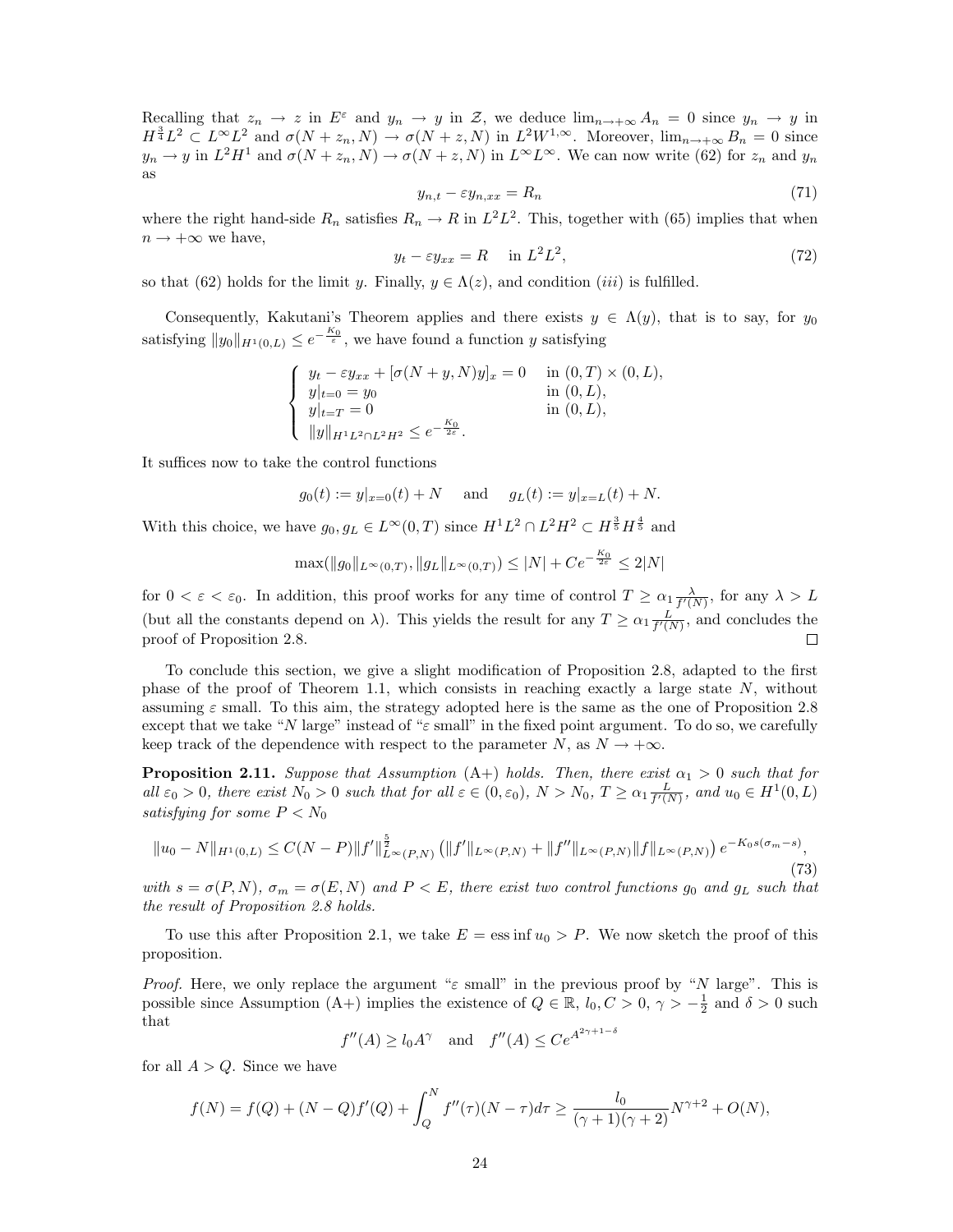we can estimate

$$
\sigma_m - s \ge (E - P) \frac{f(N)}{N^2} + O(\frac{1}{N}) \ge (E - P) \frac{l_0}{(\gamma + 1)(\gamma + 2)} N^{\gamma} + O(\frac{1}{N}),
$$

and

$$
s \ge (E - P)\frac{f(N)}{2N} + O(\frac{1}{N}) \ge \frac{l_0}{2(\gamma + 1)(\gamma + 2)}N^{\gamma + 1} + O(1),
$$

so that

$$
e^{-K_0 s(\sigma_m - s)} \leq C e^{-\frac{K_0 l_0^2 (E - P)}{2(\gamma + 1)^2 (\gamma + 2)^2} N^{2\gamma + 1}}.
$$
\n(74)

 $\Box$ 

Since we supposed  $\gamma > -\frac{1}{2}$ , this expression is exponentially decaying as  $N \to +\infty$ . It sufficies now to follow the proof of Proposition 2.8, replacing the exponential decay  $||u_0 - N||_{H^1(0,L)} \le e^{-\frac{K_0}{\varepsilon}}$  as  $\varepsilon \to 0^+$ , by the exponential decay

$$
||u_0 - N||_{H^1(0,L)} \le C(N - P) ||f'||_{L^{\infty}(P,N)}^{\frac{5}{2}} (||f'||_{L^{\infty}(P,N)} + ||f''||_{L^{\infty}(P,N)} ||f||_{L^{\infty}(P,N)}) e^{-K_0 s(\sigma_m - s)}
$$
  

$$
\le C e^{N^{2\gamma + 1 - \delta}} e^{-\frac{K_0 l_0^2 (E - P)}{2(\gamma + 1)^2 (\gamma + 2)^2} N^{2\gamma + 1}} \le e^{-K_1 N^{2\gamma + 1}},
$$

as  $N \to +\infty$ , for some  $K_1 > 0$ , as a consequence of Assumption (A+) and (74). We also have to use systematically  $e^{-\frac{K_1}{2}N^{2\gamma+1}}$  in place of  $e^{-\frac{K_0}{2\varepsilon}}$  and  $N > N_0$  in place of  $\varepsilon < \varepsilon_0$  in the proof Proposition 2.8. The analogous of Estimates (66) and (67) are performed using the fact that in these expressions, K is the ball centered on N of radius smaller than  $e^{-K_1 N^{2\gamma+1}}$ .

**Remark 2.12.** This is the only place where we use the unnatural assumption  $(A+)$ . Any other condition on f allowing to perform the fixed point argument is sufficient for proving Theorem 1.1. Note that if we had proved a decay rate of the form  $\theta s(f'(N)-s)$ , Estimate (74) would be replaced by  $e^{-K_0 s(f'(N)-s)} \leq Ce^{-CN^{2\gamma+2}}$ , which explains the more general condition written in Remark 2.3.

## 3 Proofs of the three theorems

With the use of Propositions 2.1, 2.4 and 2.8 (resp. 2.11), we are now able to prove Theorems 1.2, 1.3 (resp. 1.1). Before that, we combine the global approximate controllability results and the local one to provide two different global exact controllability results using a traveling wave (see Proposition 3.1 below) or a rarefaction wave (see Proposition 3.2 below). After that, we can conclude the proofs of the theorems.

**Proposition 3.1.** Suppose that there exist constant states  $P$  and  $N$ , such that one of these conditions is satisfied:

- (a)  $P < \text{ess inf } u_0 \leq \text{ess sup } u_0 < N$ ,  $f(N) > f(P)$ , and  $(SOC+)$  holds on  $(P, N)$ ;
- (b)  $N < \text{ess inf } u_0 < \text{ess sup } u_0 < P$ ,  $f(N) > f(P)$ , and  $(SOC+)$  holds on  $(N, P)$ ;
- (c)  $P < \text{ess inf } u_0 \leq \text{ess sup } u_0 < N$ ,  $f(N) < f(P)$ , and (SOC−) holds on  $(P, N)$ ;
- (d)  $N < \text{ess inf } u_0 < \text{ess sup } u_0 < P$ ,  $f(N) < f(P)$ , and (SOC−) holds on  $(N, P)$ .

Then, setting  $s = \sigma(P, N)$ , there exist  $C > 0$  only depending on f and  $\varepsilon_0 > 0$  such that for all  $T > \alpha_1 \frac{L}{|f'(N)|} + \frac{L}{|s|}$  and  $0 < \varepsilon < \varepsilon_0$ , there exist two control functions  $g_0$  and  $g_L$ , with

 $||g_0||_{L^{\infty}(0,T)} \leq C(|N|+|P|)$  and  $||g_L||_{L^{\infty}(0,T)} \leq C(|N|+|P|),$ 

such that the solution u of  $(1)$ ,  $(2)$  and  $(3)$  satisfies

$$
u|_{t=T} = N \quad in (0, L).
$$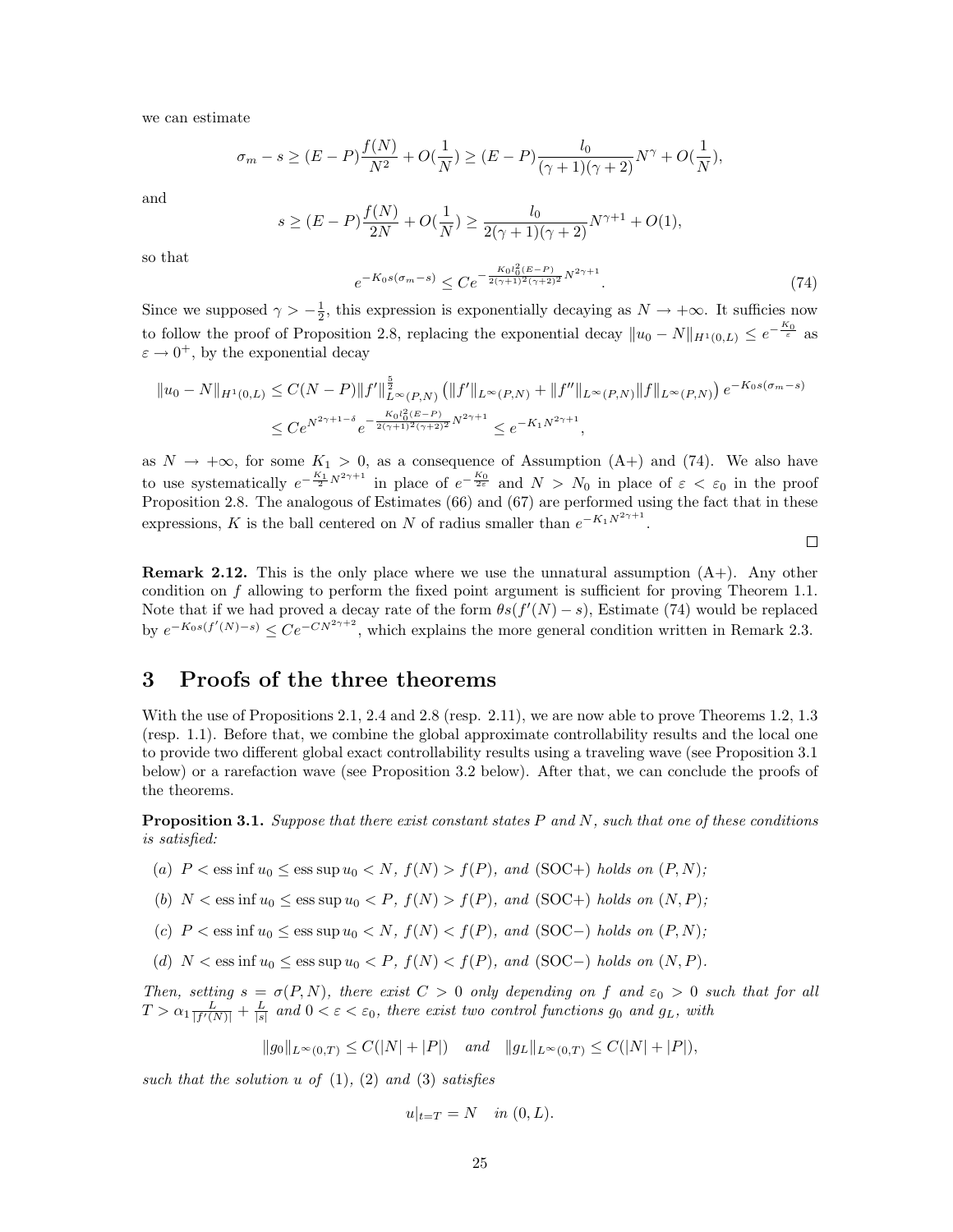*Proof.* Here, we only prove the proposition in the case  $(a)$ . The proof of cases  $(b)-(d)$  follows the one of (a) for a modified Proposition 2.1, since the conditions that we write are the conditions of existence of a traveling wave from  $P$  to  $N$  or from  $N$  to  $P$ .

Since P and N satisfy the strict condition (SOC+) and  $f(N) > f(P)$ , one can find P' close to P, and N' close to N, such that the stronger condition (POC) is satisfied on  $(P', N')$ , together with  $P' < \text{ess inf } u_0 \leq \text{ess sup } u_0 < N'$  and  $f(N') > f(P')$ . As a consequence, Proposition 2.1 applies and hence one can find control functions that drive  $u_0$  to a state  $u_1$  which is  $H^1$ -exponentially close to N in any time  $T_1 > \frac{L}{|s|}$ . After that, the assumptions of Proposition 2.8 are satisfied, and thus  $u_1$ can be steered exacly to N in any time  $T_2 \geq \alpha_1 \frac{L}{|f'(N)|}$ . Finally the result of Proposition 3.1 holds for any time  $T \geq T_1 + T_2$ .  $\Box$ 

Proposition 3.2. Suppose that one of these conditions is satisfied:

- (a)  $M < N$ ,  $f'' \geq 0$  on the interval  $(M, N)$  and  $f'(M) > 0$ ;
- (b)  $N < M$ ,  $f'' \geq 0$  on the interval  $(N, M)$  and  $f'(M) < 0$ ;
- (c)  $M < N$ ,  $f'' \leq 0$  on the interval  $(M, N)$  and  $f'(M) < 0$ ;
- (d)  $N < M$ ,  $f'' \leq 0$  on the interval  $(N, M)$  and  $f'(M) > 0$ .

Then, there exist  $C > 0$  only depending on f and  $\varepsilon_0 > 0$  such that for all  $T > (\alpha_1 + 1) \frac{L}{|f'(M)|}$  and  $0 < \varepsilon < \varepsilon_0$ , there exist two control functions  $g_0$  and  $g_L$ , with

$$
||g_0||_{L^{\infty}(0,T)} \le C(|M|+|N|) \quad \text{and} \quad ||g_L||_{L^{\infty}(0,T)} \le C(|M|+|N|), \tag{75}
$$

such that the solution u of (1), (2) with initial condition  $u|_{t=0} = N$  satisfies,

$$
u|_{t=T} = M \quad in \ (0,L).
$$

*Proof.* Here, we only prove the proposition in the case  $(a)$ . The proof of cases  $(b)-(d)$  follows the one of (a) for a modified Proposition 2.4, since the conditions we write are the conditions of existence of a rarefaction wave steering  $N$  to  $M$ , having a speed of non-vanishing fixed sign.

In the case (a), the assumptions of Proposition 2.4 are satisfied and hence one can find control functions that drive  $u_0$  to a state  $u_1$  which is  $H^1$ -exponentially close to M in any time  $T_1 > \frac{L}{|f'(M)|}$ . After that, the assumptions of Proposition 2.8 are satisfied, and thus  $u_1$  can be steered exacly to N in a time  $T_2 \ge \alpha_1 \frac{L}{|f'(M)|}$ . Finally, the result of Proposition 3.1 holds for any time  $T \ge T_1 + T_2$ .

## 3.1 Proof of Theorems 1.1 and 1.2, the convex case

In this section, we suppose  $f'' \geq 0$ . Let us first prove Theorem 1.2, using Propositions 3.1 and 3.2.

*Proof of Theorem 1.2.* We first suppose that  $f'(M) > 0$  and choose some  $P < \text{ess inf } u_0$ . Since  $\lim_{u\to+\infty}f'(u) = +\infty$ , and setting  $s = \sigma(N, P)$ , we have  $\lim_{N\to+\infty} s = +\infty$ . As a consequence, for any time  $T_1 > 0$  there exists  $N > \text{ess sup } u_0$  sufficiently large so that  $f(N) > f(P)$  and  $0 <$  $\alpha_1 \frac{L}{f'(N)} + \frac{L}{s} < T_1$ . As a consequence of Proposition 3.1, one can reach N exactly, uniformly with  $\varepsilon$  in time  $T_1$ . Then Proposition 3.2 holds between N and M, and for any  $T_2 > \alpha_0 \frac{L}{f'(M)}$  (with  $\alpha_0 = \alpha_1 + 1$ , there exist two control functions bounded uniformly with respect to  $\varepsilon$  such that  $u|_{t=T_1+T_2} = M$ . Finally, the result of Theorem 1.1 holds for any time  $T \geq T_1 + T_2$ .

In the case  $f'(M) < 0$ , exactly the same proof still holds using  $\lim_{u \to -\infty} f'(u) = -\infty$ , together with Proposition 3.1  $(b)$  and Proposition 3.2  $(b)$ . П

In Theorem 1.1, however, we do not want  $\varepsilon_0$  to depend on the initial datum  $u_0$ . For this, we use the following proposition instead of Proposition 3.1.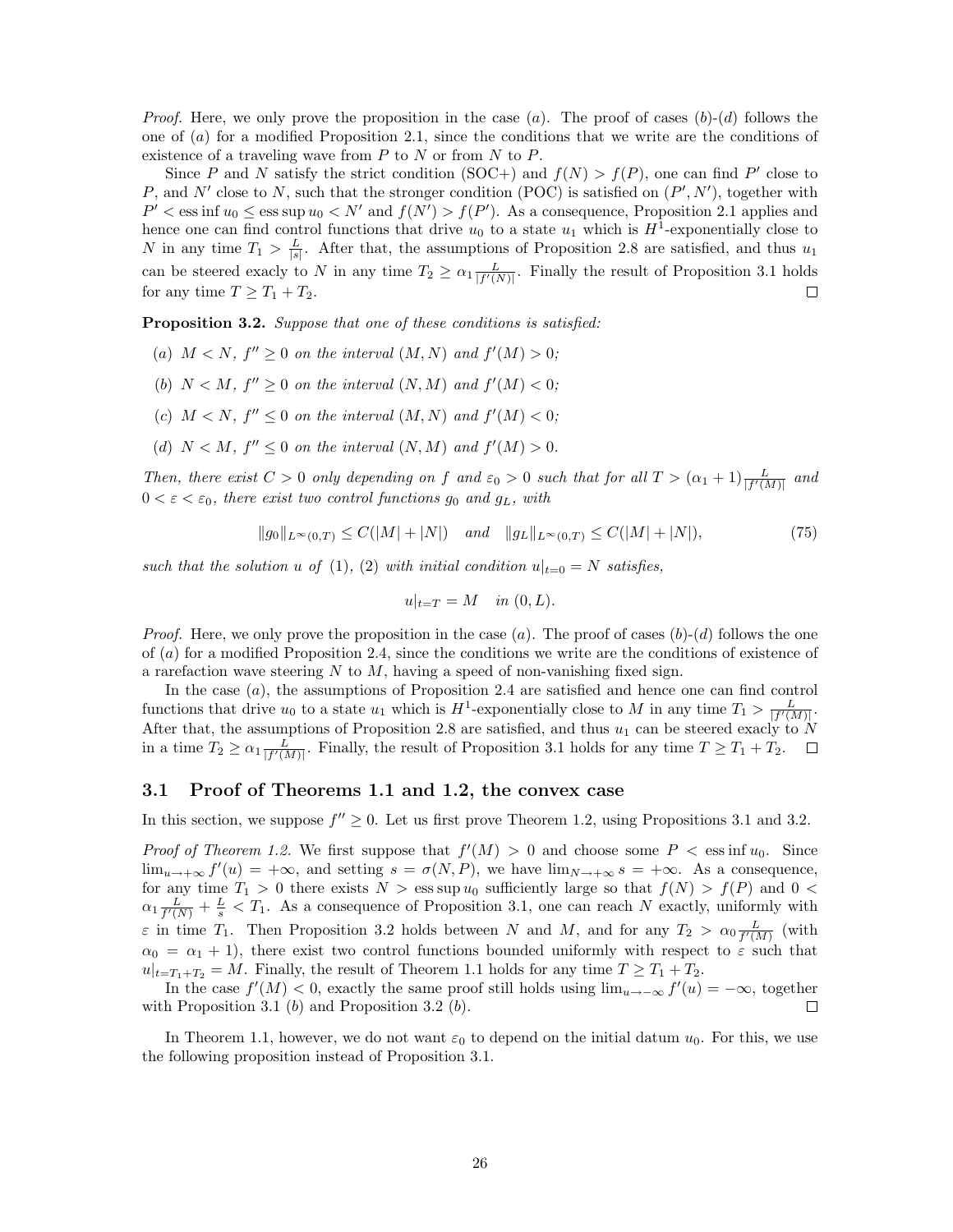**Proposition 3.3.** Suppose that condition  $(A+)$  holds. Then, for all  $\varepsilon_0 > 0$  and  $T > 0$ , there exists a state  $N_0 > 0$ , such that for all  $\varepsilon \in (0, \varepsilon_0)$  and  $N > N_0$ , there exist control functions  $g_0$  and  $g_L$  with

 $||g_0||_{L^{\infty}(0,T)} \leq ||u_0||_{L^{\infty}(0,L)} + 2|N|$  and  $||g_L||_{L^{\infty}(0,T)} \leq ||u_0||_{L^{\infty}(0,L)} + 2|N|,$ 

such that the solution  $u$  of  $(1)$ ,  $(2)$  and  $(3)$  satisfies

$$
u|_{t=T} = N \quad in (0, L).
$$

The proof of this proposition combines the approximate controllability result to the large state N of Proposition 2.1 and the local exact controllability result of Proposition 2.11. Both results hold for any  $\varepsilon > 0$ , for N sufficiently large, for control times  $T > \frac{L}{s}$  and  $T \ge \alpha_1 \frac{L}{f'(N)}$ , both vanishing as  $N \to +\infty$ .

The proof of Theorem 1.1 then exactly follows that of Theorem 1.2, using both Proposition 3.3 to reach the large constant  $N$  and Proposition 3.2 to come back to the state  $M$  with a rarefaction wave.

#### 3.2 Proof of Theorem 1.3, the non-convex case

For the sake of brevity in the following proof, we do not mention that every control step is done uniformly with respect to  $\varepsilon$ , as a consequence of Propositions 3.1 and 3.2.

*Proof of Theorem 1.3.* The first step is to "get rid of" the initial condition  $u_0$ , and that is the only role of Assumption  $(ii)$ . This assumption, together with Proposition 3.1 gives the controllability from  $u_0$  to some constant state  $M_0$  with  $f'(M_0) \neq 0$ . All the proof is reduced now to a controllability problem between two constant states  $(M_0 \text{ and } M)$  and is illustrated in Figure 3.



Figure 3: Global control strategy for non-convex  $f$  $R^+$ : "convex rarefaction wave";  $R^-$ : "concave rarefaction wave";  $T^+$ : "convex traveling wave";  $T^-$ : "concave traveling wave".

Let us suppose that  $M_0 < M$  (the case  $M_0 > M$  follows from the same arguments). From Assumption (i),  $(f'')^{-1}(\{0\}) \cap [M_0, M]$  can be written as  $\bigcup_{j=1}^m I_j$  where the union is disjoint and ordered. Note that each  $I_j$  is a segment (possibly reduced to a point) since  $f''$  is supposed to be continuous here. Let us denote  $(J_k)_{1 \leq k \leq p}$  the connected components of  $(M_0, M) \setminus \bigcup_{j=1}^{m} I_j$ , so that  $(M_0, M) \setminus \bigcup_{j=1}^m I_j = \bigcup_{k=1}^p J_k$ , where this last union is disjoint and ordered. As a consequence,  $J_k$  is an open interval on which either  $f'' > 0$  or  $f'' < 0$ .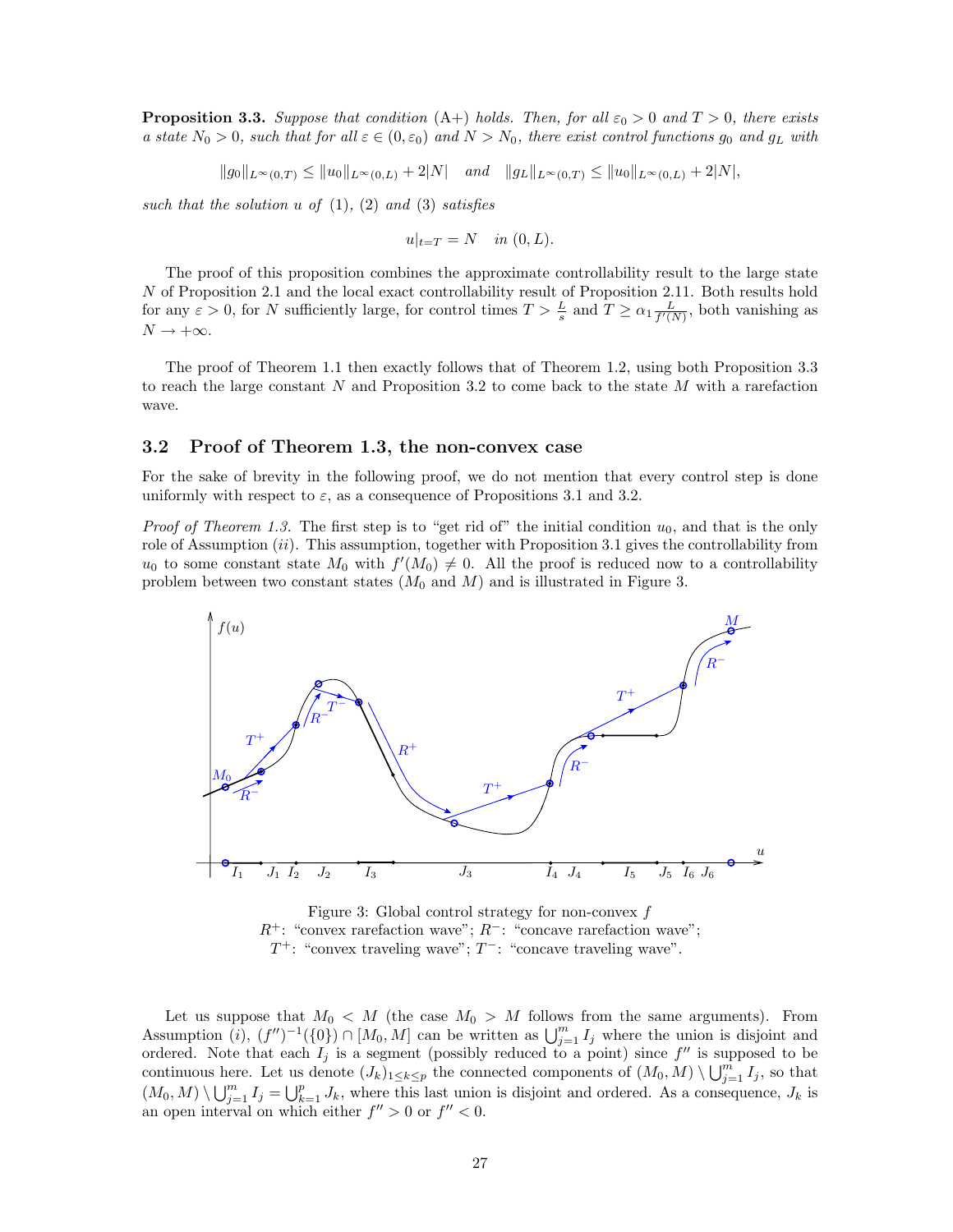1. Driving A to B with  $A, B \in \overline{J}_k$ .

We first prove that, for any  $A \in \overline{J}_k$  and  $B \in \overline{J}_k$  satisfying  $f'(A) \neq 0$  and  $f'(B) \neq 0$ , one can steer A to B in a finite time. We suppose that  $f'' > 0$  on  $J_k$  (the case  $f'' < 0$  follows from the same arguments) and denote by  $L_k$  (resp.  $R_k$ ) the left (resp. right) endpoint of  $\overline{J}_k$ .

• If  $f'(L_k) > 0$ , then, as a consequence of Lemma 3.4 below, and using the fact that f is strictly convex on  $(L_k, R_k)$ , there exists  $L'_k < L_k$  such that f satisfies (SOC+) on  $(L'_k, R_k)$ . Thus, there exists a traveling wave from  $L'_k$  to  $R_k$  and, according to Proposition 3.1 (*a*), A can be driven to  $R_k$ in finite time (see the situation in  $J_1$  in Figure 3). Then, we are in the situation of Proposition 3.2 (a) and a rarefaction wave drives  $R_k$  to B in finite time. Note that if  $f'(L_k) = 0$ , we have  $L_k < A$ and the same strategy holds.

• If  $f'(R_k) \leq 0$ , f has no local minimum on  $J_k$  and this case follows the same.

• If  $f'(L_k) < 0$  and  $f'(R_k) > 0$ , there exists  $C_k \in J_k$  satisfying  $f'(C_k) = 0$ . The situation  $f'(A)f'(B) > 0$  has already been treated, so we only have to consider the case  $f'(A) < 0$  and  $f'(B) > 0$  (the case  $f'(A) > 0$  and  $f'(B) < 0$  follows exactly the same arguments). According to Proposition 3.2 (b), A can be brought to A' as close to  $C_k$  as needed, by means of a rarefaction wave (see the situation in  $J_3$  in Figure 3). It suffices to take A' so that  $f(A') < f(B)$ , and as a consequence of Proposition 3.1 (a), we can steer A' to B thanks to a traveling wave (f is convex on  $J_k$  and hence satisfies (SOC+) on this interval).

#### 2. Driving A to B with  $A, B \in I_i$ .

Next, we prove that, if  $f' \neq 0$  on  $I_j$  for some j, then for any  $A, B \in I_j$ , one can steer A to B in finite time. Recall that  $f'' = 0$  on  $I_j$ . If  $f' > 0$  on  $I_j$  and  $B < A$ , we are in the context of Proposition 3.2 (a) and a "convex rarefaction wave" drives A to B (see the situation in  $I_3$  in Figure 3). If  $f' > 0$  on  $I_j$  and  $A < B$ , Proposition 3.2 (d) applies and a "concave rarefaction wave" drives A to B (see the situation in  $I_1$  in Figure 3). We can do the same if  $f' < 0$  on  $I_j$  using Proposition 3.2 (b) and (c). Note that in this case, Equation (1) is only a linear transport equation with constant speed, which we control on both endpoints of the interval, and the result is also a consequence of [9].

3. Driving A to B with  $A \in J_k$  and  $B \in J_{k+1}$ , when f' vanishes between  $J_k$  and  $J_{k+1}$ The last case to consider is the case where  $J_k = (L_k, L_j)$ ,  $I_j = [L_j, R_j]$ ,  $J_{k+1} = (R_j, R_{k+1})$ ,  $f' = 0$ on  $I_j$ ,  $A \in J_k$ ,  $B \in J_{k+1}$ , and we want to steer A to B. Suppose that  $f'(A) > 0$  (the case  $f'(A) < 0$ follows the same). Then, according to Proposition 3.2  $(d)$ , a "concave rarefaction wave" can bring A to some A' as close as we want from  $L_j$  (see the situation in  $J_4$  in Figure 3).

• If  $f'(B) < 0$ , we can choose  $A' < L_j$  such that  $f(A') > f(B)$ , so that Proposition 3.1 (c) holds and we can steer  $A'$  to  $B$  by means of a concave traveling wave.

• If  $f'(B) > 0$ , the continuity of f' yields that we can choose  $A' < L_j$  such that  $0 < f'(A')$  $\sigma(A',B)$  so that (SOC+) holds on  $(A',B)$  and, according to Proposition 3.1 (a), we can steer A' to B by means of a "convex traveling wave" (see the situation in  $I_5$  in Figure 3).

Therefore, using iteratively the three arguments above, one can pass from each zone  $I_j$  to the neighboring zone  $J_k$  (case 2.) and to each  $J_k$  to the neighboring  $I_j$  (case 1.) since  $I_j \cap \overline{J}_k \neq \emptyset$ , provided that  $f' \neq 0$  on  $I_j$ . If  $f' = 0$  on  $I_j$ , one can jump from  $J_k$  before  $I_j$  to  $J_{k+1}$  after  $I_j$  (case 3.). Finally, from Assumption (i), there is a finite number of  $I_j$  and  $J_k$  between  $M_0$  and  $M$ , so that we can steer  $M_0$  to M with a finite number of such iterations, i.e., in finite time. This global strategy is illustrated in Figure 3.  $\Box$ 

Note that this proof does not provide an estimate on the minimal time  $T_0$  needed to control. Moreover, the strategy developed here is clearly not optimal in time since it is mainly a local strategy. For instance, in Figure 3, we see that one can steer the point  $I_3 \cap J_3$  directly to a point in  $J_6$  with a single traveling wave, a strategy which is much faster than the one described in the proof. Optimizing this strategy in time seems to be an interesting open problem.

We end this section by proving a Lemma used in the Proof of Theorem 1.3.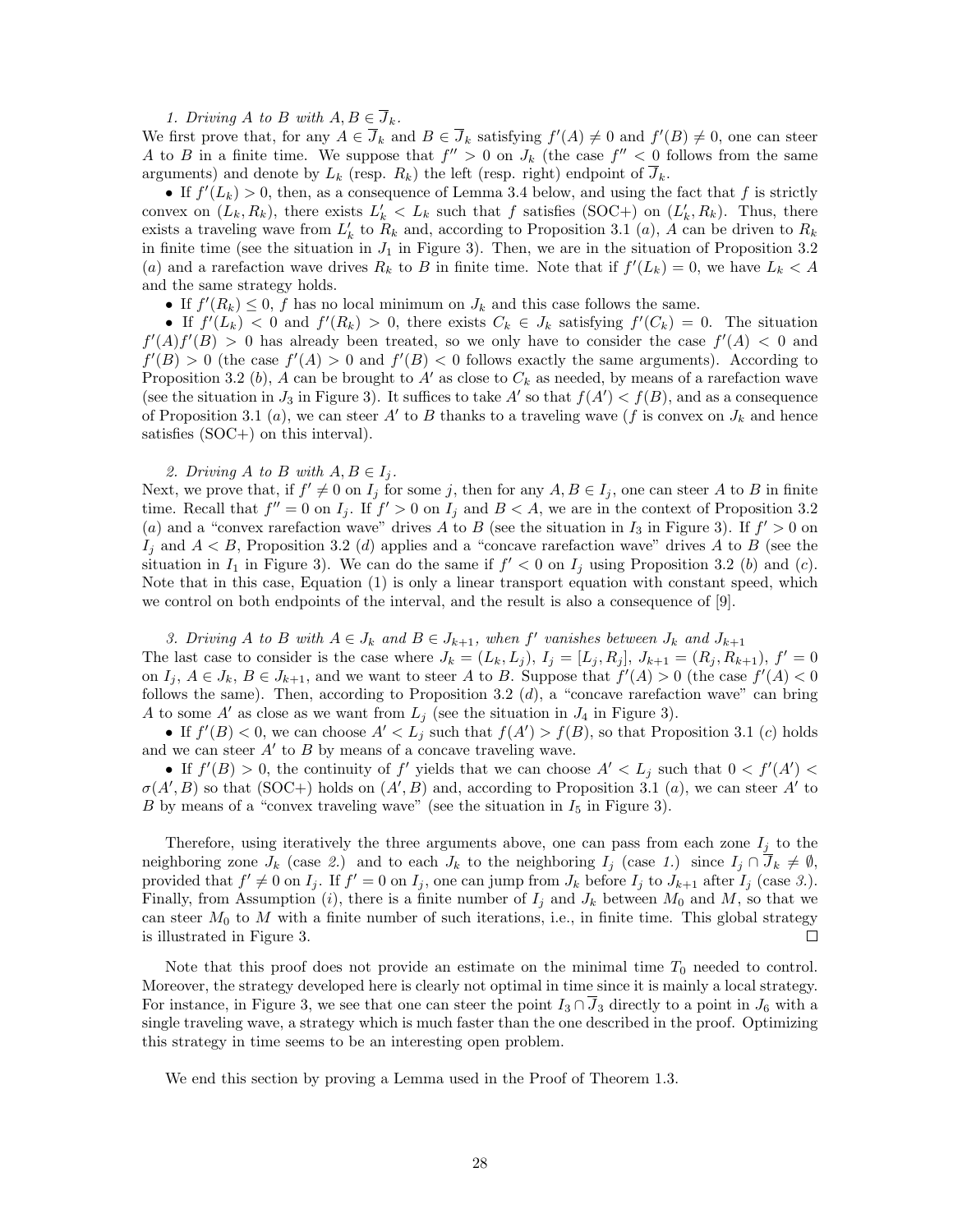**Lemma 3.4.** Suppose that  $f \in C^1(\mathbb{R})$  satisfies (SOC+) on the interval  $(L, R)$  and that  $f'(L)$  $\sigma(L, R)$ . Then, there exists  $\rho_0 > 0$  such that for all  $\rho \in (0, \rho_0)$ , the function f satisfies (SOC+) on  $(L - \rho, R)$ .

Proof. First, we have

$$
\frac{\partial}{\partial u}\sigma(u,R)|_{u=L} = \frac{1}{R-L} \left(\sigma(L,R) - f'(L)\right) > 0.
$$

Hence, there exists  $\rho_1 > 0$  such that for all  $\rho \in (0, \rho_1)$ ,  $\sigma(L - \rho, R) < \sigma(L, R)$ . Since (SOC+) reads  $\sigma(L, R) < \sigma(u, R)$  for all  $u \in (L, R)$ , we now have

$$
\sigma(L-\rho, R) < \sigma(u, R), \quad \text{for all } \rho \in (0, \rho_1), u \in (L, R). \tag{76}
$$

Second, the assumption  $f'(L) < \sigma(L, R)$  together with the continuity of f' and  $\sigma(\cdot, R)$  gives the existence of  $\rho_2 > 0$  such that for all  $\rho \in (0, \rho_2)$  and all  $v \in (L - \rho, L)$ , we have  $f'(v) < \sigma(L - \rho, R)$ . Integrating this inequality with respect to v on  $(L - \rho, u)$ , for  $u \in (L - \rho, L)$  and dividing by  $(u - (L - \rho))$  yields  $\sigma(L - \rho, u) < \sigma(L - \rho, R)$ . This is equivalent to having

$$
\sigma(L-\rho,R) < \sigma(u,R), \quad \text{for all } \rho \in (0,\rho_2), u \in (L-\rho,L). \tag{77}
$$

Finally, setting  $\rho_0 = \min\{\rho_1, \rho_2\}$  and combining (76) and (77) concludes the proof of the lemma.  $\Box$ 

# 4 Appendix: parabolic regularity estimates

#### 4.1 Parabolic regularity estimates for classical solutions

For the sake of completeness, we recall here a classical regularity result for the heat equation, that is used in the previous sections. However, we give a precise dependence with respect to  $\varepsilon$ , and a simple proof. Let  $\Omega$  be a bounded domain of  $\mathbb{R}^n$  with smooth boundary. For  $m \geq 0$ , we denote by  $\mathcal{H}^m = \mathcal{D}((-\Delta)^{\frac{m}{2}})$  the domain of the fractional Laplace-Dirichlet operator on  $L^2(\Omega)$ , and  $\mathcal{H}^{-m} =$  $(\mathcal{H}^m)'$ . Here the duality is taken with respect to  $\mathcal{H}^0 = L^2(\Omega)$ . For instance we have  $\mathcal{H}^1 = H_0^1(\Omega)$ ,  $\mathcal{H}^2 = H^2(\Omega) \cap H_0^1(\Omega)$  and  $\mathcal{H}^{-1} = H^{-1}(\Omega) = (H_0^1(\Omega))'$ . We have the following regularity result.

**Lemma 4.1.** Let  $u(t, x)$  be a classical solution of

$$
\begin{cases}\n\partial_t u - \varepsilon \Delta u = f & \text{in } (0, t^*) \times \Omega, \\
u = 0 & \text{on } (0, t^*) \times \partial \Omega, \\
u|_{t=0} = u_0 & \text{in } \Omega.\n\end{cases}
$$
\n(78)

and let  $m \in \mathbb{R}$ . Suppose that  $u_0 \in \mathcal{H}^m$  and  $f \in L^2(0, t^*; \mathcal{H}^{m-1})$ , then

$$
u \in C^0(0, t^*; \mathcal{H}^m) \cap L^2(0, t^*; \mathcal{H}^{m+1}) \cap H^1(0, t^*; \mathcal{H}^{m-1})
$$

and we have, for all  $t^* > 0$ ,

$$
\varepsilon \|u(t^*)\|_{\mathcal{H}^m}^2 + \varepsilon^2 \int_0^{t^*} \|u(t)\|_{\mathcal{H}^{m+1}}^2 dt + \int_0^{t^*} \|u_t(t)\|_{\mathcal{H}^{m-1}}^2 dt = \varepsilon \|u_0\|_{\mathcal{H}^m}^2 + \int_0^{t^*} \|f(t)\|_{\mathcal{H}^{m-1}}^2 dt. \tag{79}
$$

*Proof.* We denote by  $(\omega_j^2, \phi_j)_{j \in \mathbb{N}^*}$  the (positive) eigenvalues and associated eigenfunctions of the Laplace-Dirichlet operator on  $\Omega$ , forming a Hilbert basis of  $L^2(\Omega)$ . We have  $-\Delta\phi_j = \omega_j^2 \phi_j$  and  $\phi_i|_{\partial\Omega} = 0$ . We here suppose that  $m \geq 1$ . In the case  $m \leq 1$ , we do the following computations with smooth functions  $f$  and  $u$ , and conclude with a density argument. Taking the inner product of (78) with  $\phi_i$ , we obtain

$$
\begin{cases} u_{j,t} + \varepsilon \omega_j^2 u_j = f_j \text{ in } (0, t^*), \\ u_j|_{t=0} = u_{j,0}, \end{cases}
$$

where  $u_j = (u, \phi_j)_{L^2}$ ,  $u_{j,0} = (u_0, \phi_j)_{L^2}$ , and  $f_j = (f, \phi_j)_{L^2}$ . Multiplying the first equation by  $\omega_j^{m-1}$ and squaring it, we have

$$
\omega_j^{2m-2}|u_{j,t}|^2 + \varepsilon^2 \omega_j^{2m+2}|u_j|^2 + 2\varepsilon \omega_j^{2m} u_j u_{j,t} = \omega_j^{2m-2}|f_j|^2.
$$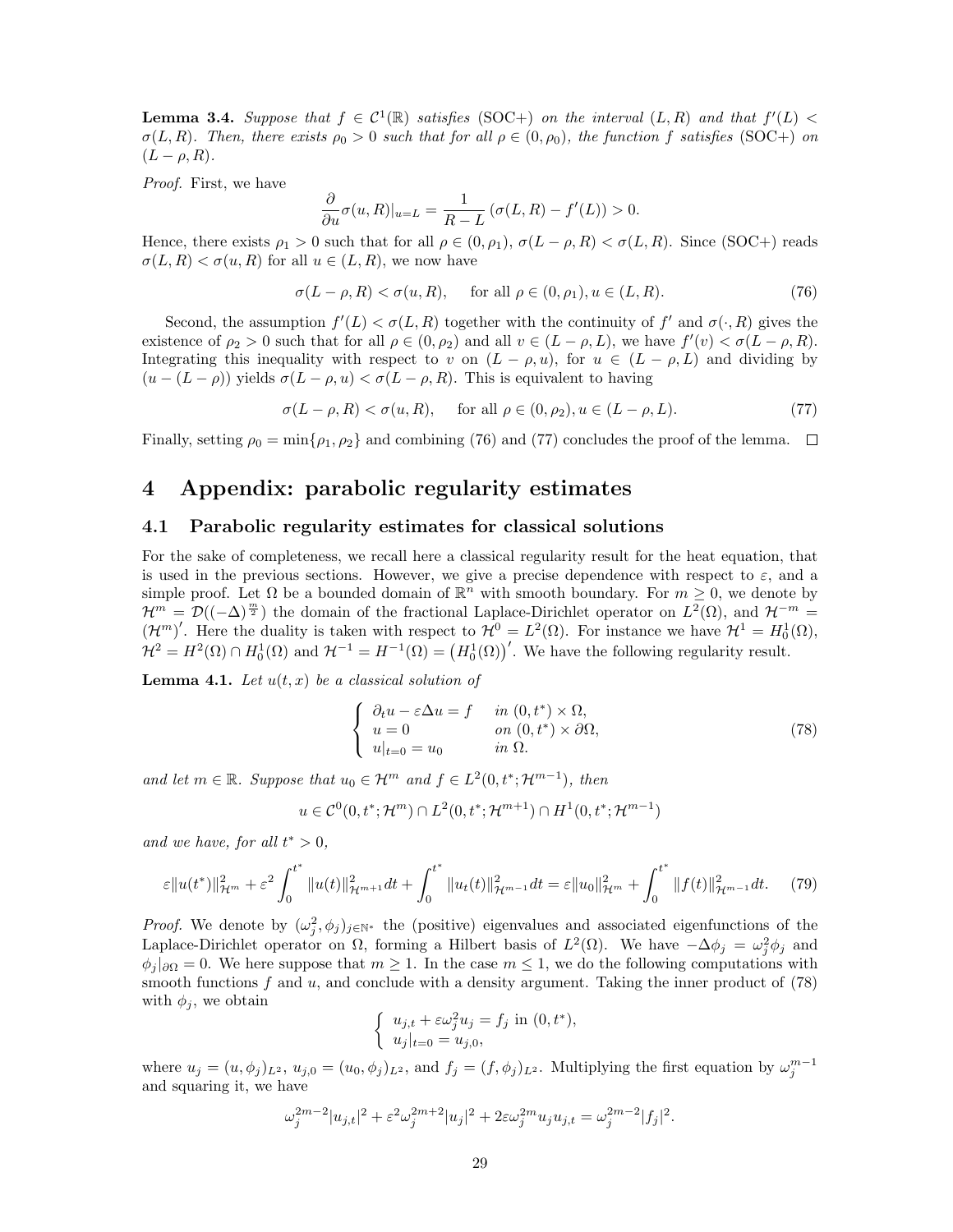Integrating this equation on  $(0, t^*)$ , we now obtain

$$
\omega_j^{2m-2} \int_0^{t^*} |u_{j,t}|^2 dt + \varepsilon^2 \omega_j^{2m+2} \int_0^{t^*} |u_j|^2 dt + \varepsilon \omega_j^{2m} |u_j|^2 (t^*) = \varepsilon \omega_j^{2m} |u_{j,0}|^2 + \omega_j^{2m-2} \int_0^{t^*} |f_j|^2 dt. \tag{80}
$$

The right hand-side is summable over  $j \in \mathbb{N}^*$  since we supposed  $\sum_{j \in \mathbb{N}^*} \omega_j^{2m} |u_{j,0}|^2 = ||u_0||_{\mathcal{H}^m}^2 < +\infty$ and  $\sum_{j \in \mathbb{N}^*} \omega_j^{2m-2} \int_0^{t^*}$  $\int_0^{t^*} |f_j|^2 dt = ||f(t)||^2_{L^2(0,t^*; \mathcal{H}^{m-1})} < +\infty$ . Hence, the left hand-side is summable. Since its three terms are non-negative, they are all summable. Finally, summing (80) over  $j \in \mathbb{N}^*$ yields (79) and the lemma is proved.  $\Box$ 

## 4.2 Well-posedness of an initial-boundary value problem with low regularity

We here prove the well-posedness of Problem (53) in some energy space and give the associated regularity estimates used in (68). More precisely, we consider the problem

$$
\begin{cases}\n u_t - \varepsilon u_{xx} + [W(t, x)u]_x = 0 & \text{in } (0, T) \times (a, b), \\
 u|_{x=a} = g(t), \quad u|_{x=b} = 0 & \text{in } (0, T), \\
 u|_{t=0} = u_0 & \text{in } (a, b),\n\end{cases}
$$
\n(81)

with W and q having low regularity and show that  $(81)$  is well-posed in a weak sense, viz. in the sense of transposition solutions. We have the following result.

**Lemma 4.2.** Suppose that  $W \in L^{\infty}(0,T; L^{\infty}(a,b)) \cap L^{1}(0,T; W^{1,\infty}(a,b))$  and  $u_0 \in L^{2}(a,b)$ . Then there exists a unique  $u \in L^2(0,T;L^2(a,b))$  such that

$$
\int_0^T \int_a^b u(t,x)F(t,x)dx dt = \int_a^b u_0(x)\varphi(0,x)dx + \varepsilon \int_0^T g(t)\varphi_x(t,a)dt
$$
\n(82)

for every test function  $F \in L^2(0,T; L^2(a,b))$  and associated  $\varphi$  satisfying

$$
\begin{cases}\n-\varphi_t - \varepsilon \varphi_{xx} - W(t, x)\varphi_x = F(t, x) & \text{in } (0, T) \times (a, b), \\
\varphi|_{x=a} = 0, & \varphi|_{x=b} = 0 & \text{in } (0, T), \\
\varphi|_{t=T} = 0 & \text{in } (a, b),\n\end{cases}
$$
\n(83)

in the classical sense. Moreover, there exists  $C = C(T, ||W||_{L^{\infty}L^{\infty}}, ||W_x||_{L^1L^{\infty}}) > 0$  independent from  $\varepsilon$  such that

$$
||u||_{L^{2}(0,T;L^{2}(a,b))} \leq \frac{C}{\sqrt{\varepsilon}} \left( ||g||_{L^{2}(0,T)} + ||u_{0}||_{L^{2}(a,b)} \right).
$$
\n(84)

The solution  $u$  is called the transposition solution of  $(81)$ . Note that  $u$  is in particular a solution of the first equation of (81) in the sense of distributions.

*Proof.* First notice that for any  $W \in L^{\infty}(0,T; L^{\infty}(a,b)) \cap L^{1}(0,T; W^{1,\infty}(a,b))$  and  $F \in L^{2}(0,T; L^{2}(a,b)),$ the backward problem (83) is well-posed in the classical sense and a regularity estimate for its solution  $\varphi \in H^1(0,T; L^2(a,b)) \cap L^2(0,T; H^2 \cap H_0^1(a,b))$  is given in Lemma 4.3 below. We now remark that, given  $u_0 \in L^2(a, b)$  and  $g \in L^2(0, T)$ , the mapping

$$
l: F \mapsto \int_a^b u_0(x)\varphi(0, x)dx + \varepsilon \int_0^T g(t)\varphi_x(t, a)dt,
$$

is linear. Furthermore, we have, using (85) below,

$$
|l(F)| \leq \|u_0\|_{L^2(a,b)} \|\varphi(0,\cdot)\|_{L^2(a,b)} + \varepsilon \|g\|_{L^2(0,T)} \|\varphi_x(\cdot,a)\|_{L^2(0,T)} \leq \|u_0\|_{L^2(a,b)} \|\varphi\|_{H^1(0,T;L^2(a,b))} + \varepsilon \|g\|_{L^2(0,T)} \|\varphi\|_{L^2(0,T;H^2(a,b))} \leq \frac{C}{\sqrt{\varepsilon}} (\|u_0\|_{L^2(a,b)} + \|g\|_{L^2(0,T)}) \|F\|_{L^2L^2}.
$$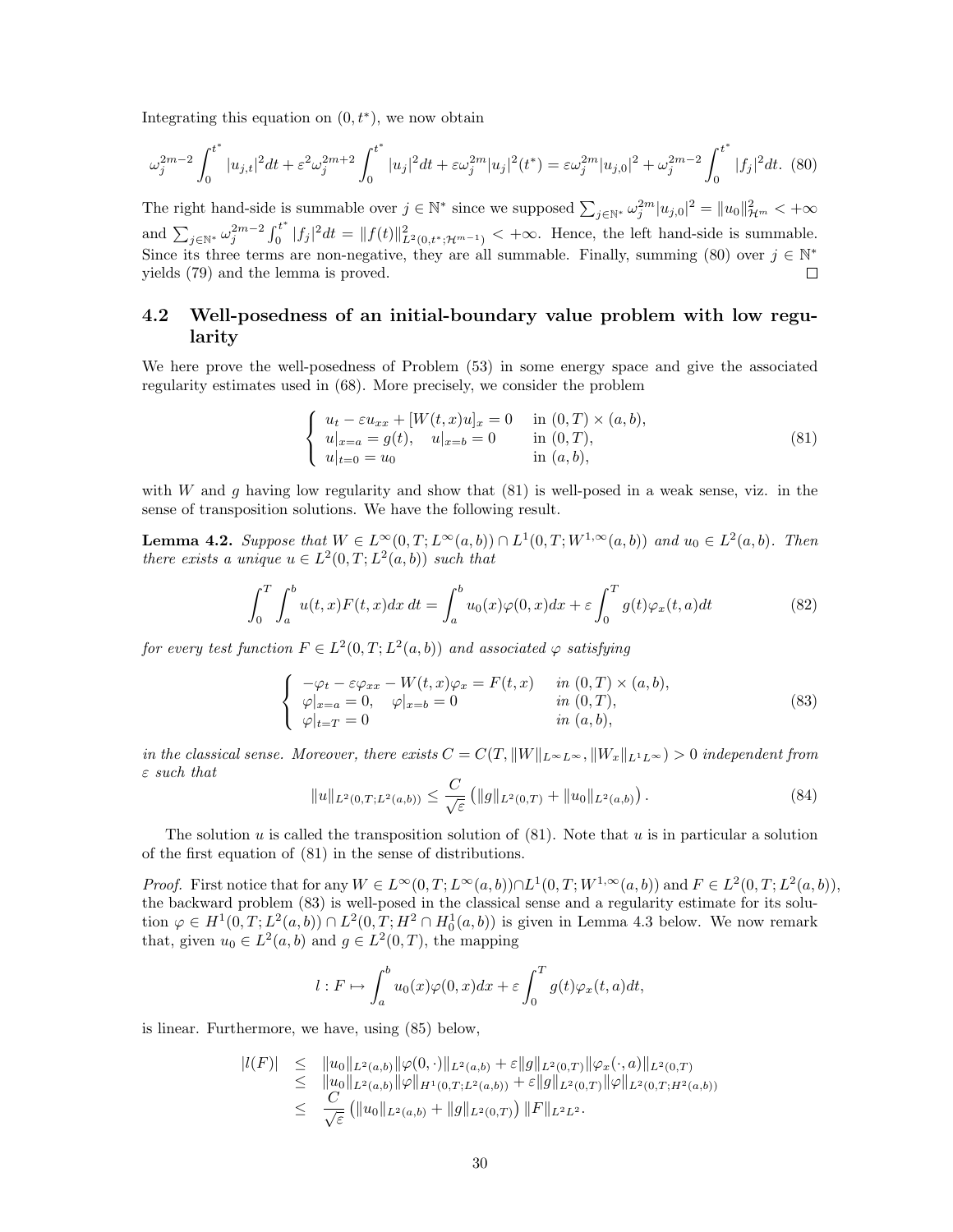As a consequence l is a continuous linear form on  $L^2L^2$ , and Riesz representation Theorem gives the existence of a unique  $u \in L^2 L^2$  satisfying (82) for every  $F \in L^2 L^2$ . In addition, we have

$$
||u||_{L^2L^2} \leq \frac{C}{\sqrt{\varepsilon}} \left( ||u_0||_{L^2(a,b)} + ||g||_{L^2(0,T)} \right)
$$

and the lemma is proved.

Note that refining our estimates, we could have proved that  $u \in L^2(0,T;H^{\frac{1}{2}-\delta}(a,b))$  for any  $\delta > 0$  (which we do not need here).

**Lemma 4.3.** Suppose that  $W \in L^{\infty}(0,T; L^{\infty}(a,b)) \cap L^{1}(0,T; W^{1,\infty}(a,b)), F \in L^{2}(0,T; L^{2}(a,b))$ and that  $\varphi$  is a solution of the backward problem (83). Then  $\varphi \in L^{\infty}(0,T; H_0^1) \cap L^2(0,T; H^2 \cap H_0^1) \cap L^2(0,T; H^2)$  $H^1(0,T;L^2)$  and we have for some  $C = C(T, ||W||_{L^{\infty}L^{\infty}}, ||W_x||_{L^1L^{\infty}})$ , independent from  $\varepsilon$ ,

$$
\varepsilon^{2} \|\varphi\|_{L^{\infty}(0,T;H_{0}^{1})}^{2} + \varepsilon^{3} \|\varphi\|_{L^{2}(0,T;H^{2}\cap H_{0}^{1})}^{2} + \varepsilon \|\varphi_{t}\|_{L^{2}(0,T;L^{2})}^{2} \le C \|F\|_{L^{2}(0,T;L^{2})}^{2}.
$$
 (85)

*Proof.* Multiplying the first line of (83) by  $\varphi$  and integrating on  $(a, b)$  yields

$$
-\frac{1}{2}\frac{d}{dt}\|\varphi(t,\cdot)\|_{L^2}^2 + \varepsilon \|\varphi_x(t,\cdot)\|_{L^2}^2 - \int_a^b W(t,x) \left(\frac{\varphi(t,x)^2}{2}\right)_x dx = \int_a^b F(t,x)\varphi(t,x) \ dx,
$$

which, after an integration by parts, gives the estimate

$$
-\frac{1}{2}\frac{d}{dt}\|\varphi(t,\cdot)\|_{L^2}^2 + \varepsilon \|\varphi_x(t,\cdot)\|_{L^2}^2 \le \frac{1}{2}\|F(t,\cdot)\|_{L^2}^2 + \frac{1}{2}\|\varphi(t,\cdot)\|_{L^2}^2 + \|W_x(t,\cdot)\|_{L^\infty}\|\varphi(t,\cdot)\|_{L^2}^2. \tag{86}
$$

Forgetting the term  $\varepsilon ||\varphi_x(t, \cdot)||_{L^2}^2$  and applying Gronwall's lemma backward in time yields

$$
\|\varphi\|_{L^{\infty}(0,T;L^{2})}^{2} \leq \frac{1}{2} \exp\left(\|W_{x}\|_{L^{1}(0,T;L^{\infty})} + \frac{T}{2}\right) \|F(t,\cdot)\|_{L^{2}(0,T;L^{2})}^{2},\tag{87}
$$

since  $\varphi|_{t=T} = 0$ . Now integrating (86) on  $(0, T)$  and using (87), we obtain

$$
\varepsilon \|\varphi_x\|_{L^2(0,T;L^2)}^2 \le \left[\frac{1}{2} + \left(\frac{T}{4} + \frac{\|W_x\|_{L^1(0,T;L^\infty)}}{2}\right) \exp\left(\|W_x\|_{L^1(0,T;L^\infty)} + \frac{T}{2}\right)\right] \|F\|_{L^2(0,T;L^2)}^2. \tag{88}
$$

Next, we write the first equation of (83) as

$$
-\varphi_t - \varepsilon \varphi_{xx} = W \varphi_x + F,
$$

where the right handside is in  $L^2(0,T;L^2(a,b))$  since  $W \in L^{\infty}(0,T;L^{\infty}(a,b))$  and  $\varphi_x \in L^2(0,T;L^2(a,b))$ . The regularity estimate (79) of Lemma 4.1 for the heat equation (taken backward in time) for  $m = 1$ directly yields Estimate (85) and concludes the proof of the lemma.  $\Box$ 

# References

- [1] F. Ancona and A. Marson. On the attainable set for scalar nonlinear conservation laws with boundary control. SIAM J. Control Optim., 36:290–312, 1998.
- [2] C. Bardos, A.Y. le Roux, and J.-C. Nédélec. First order quasilinear equations with boundary conditions. Comm. Partial Differential Equations, 4:1017–1034, 1979.
- [3] A.M. Bruckner and K.M. Garg. The level structure of a residual set of continuous functions. Trans. Amer. Math. Soc., 232:307–321, 1977.
- [4] M. Chapouly. Global controllability of nonviscous and viscous Burgers-type equations. SIAM J. Control Optim., 48:1567–1599, 2009.
- [5] M. Chapouly. On the global null controllability of a Navier-Stokes system with Navier slip boundary conditions. J. Differential Equations, 247:2094–2123, 2009.

 $\Box$